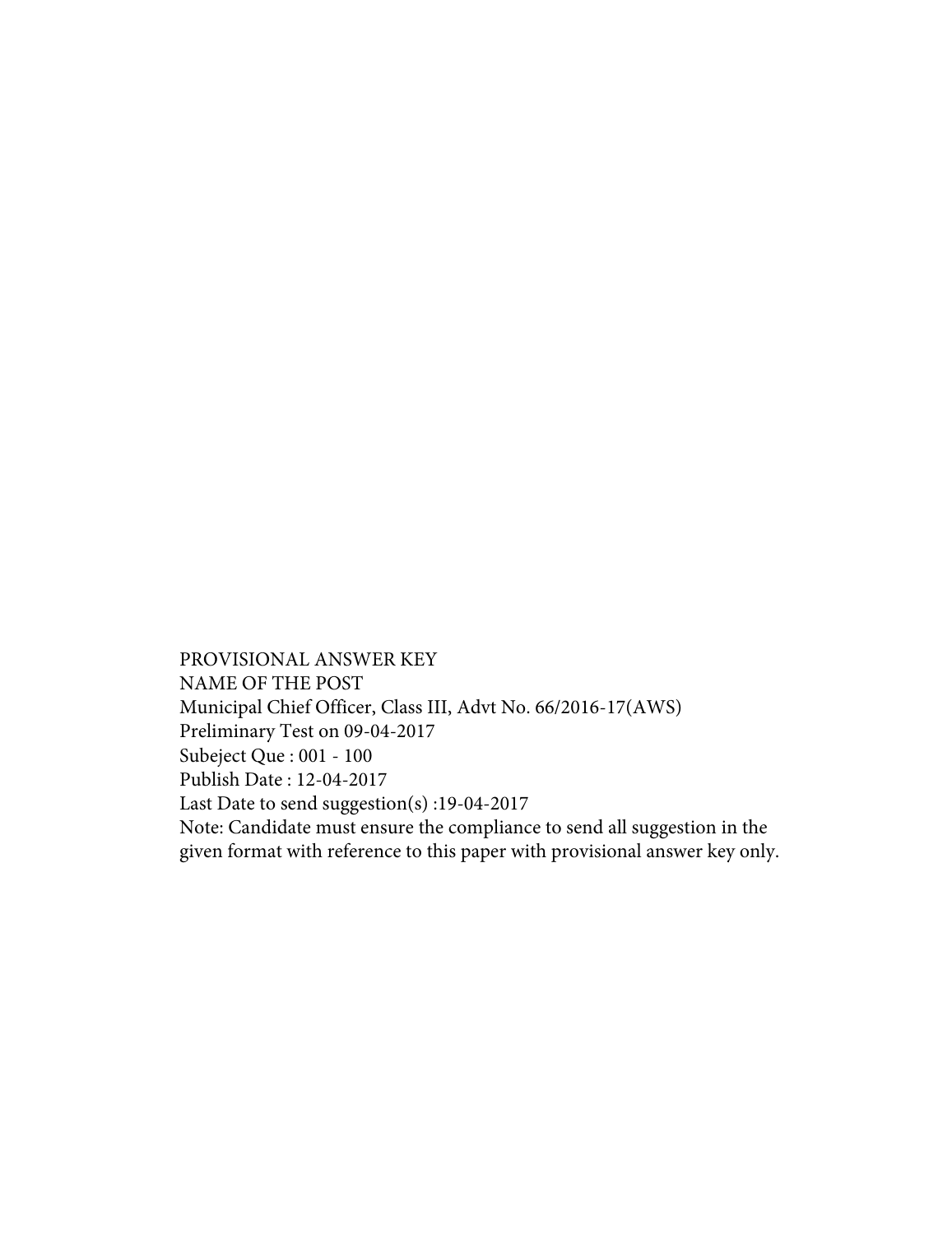- 001. વિદ્યુત ઉપકરણો માટે આજકાલ જાણીતો બનેલ LED શબ્દનું પૂર્ણ સ્વરૂપ શું છે? (A) Low Energy Device (B) Light Effective Diode (C) Low Emission Device (D) Light Emitting Diode 002. IRCTC ની તાજેતરની મોજણી અનુસાર ભારતનું ક્યું રેલ્વે સ્ટેશન સૌથી સ્વચ્છ જાહેર કરાયેલ છે?  $(A)$  સુરત  $(B)$  બિલાસપૂર  $(C)$  નવી દિલ્હી (D) રાજકોટ 003. ગીરનું જંગલ ક્યા પ્રકારનું ગણાય?  $(A)$  શુષ્ક પાનખર જંગલ  $(B)$  આર્દ્ર પાનખર જંગલ (C) ઉષ્ણ કટિબંધીય પાનખર જંગલ (D) ઉષ્ણ કટિબંધીય કાંટાળા જંગલ 004. પવનની ઉડણ ક્રિયાથી ઉડીને આવેલા બારીક માટીકણો અનુકૂળતા મળી રહેતા નિક્ષેપીત થતા ''લોએસ'' ના મેદાનની રચના થાય છે. ગુજરાતમાં આવા મેદાનો ક્યાં જોવા મળે છે? (A) ઉત્તર ગુજરાત (B) ગીરના જંગલો (C) તાપી થી વાપી વચ્ચે (D) પૂર્વ પટ્ટીમાં 005. સંયુક્ત રાષ્ટ્રસંઘ દ્વારા નવેમ્બર-2016 માં કલાઇમેટ ચેન્જ કોન્ફરન્સ COP 22 ક્યાં સ્થળે યોજાઈ હતી? (A) પેરિસ (B) ક્યોટો  $(C)$  બોન (D) મરાકેશ 006. મહંમદ ઘોરી તેના ક્યા વિશ્વાસ સરદારને ભારતનો વહીવટ સોંપી ગઝની પાછો ફર્યો  $\sin^3$ (A) બખ્યિતાર ખલજી (B) મલેક કાફર
	- (D) આસદ્દીન ખલજી (C) કુતુબુદ્દીન એબક
	- 007. મૌર્ય વંશના ક્યા રાજા ''પ્રિયદર્શી'' રાજા તરીકે જાણીતાં છે? (A) ચંદ્રગુપ્ત  $(B)$  બિંદુસાર  $(C)$  બિંબિસાર (D) અશોક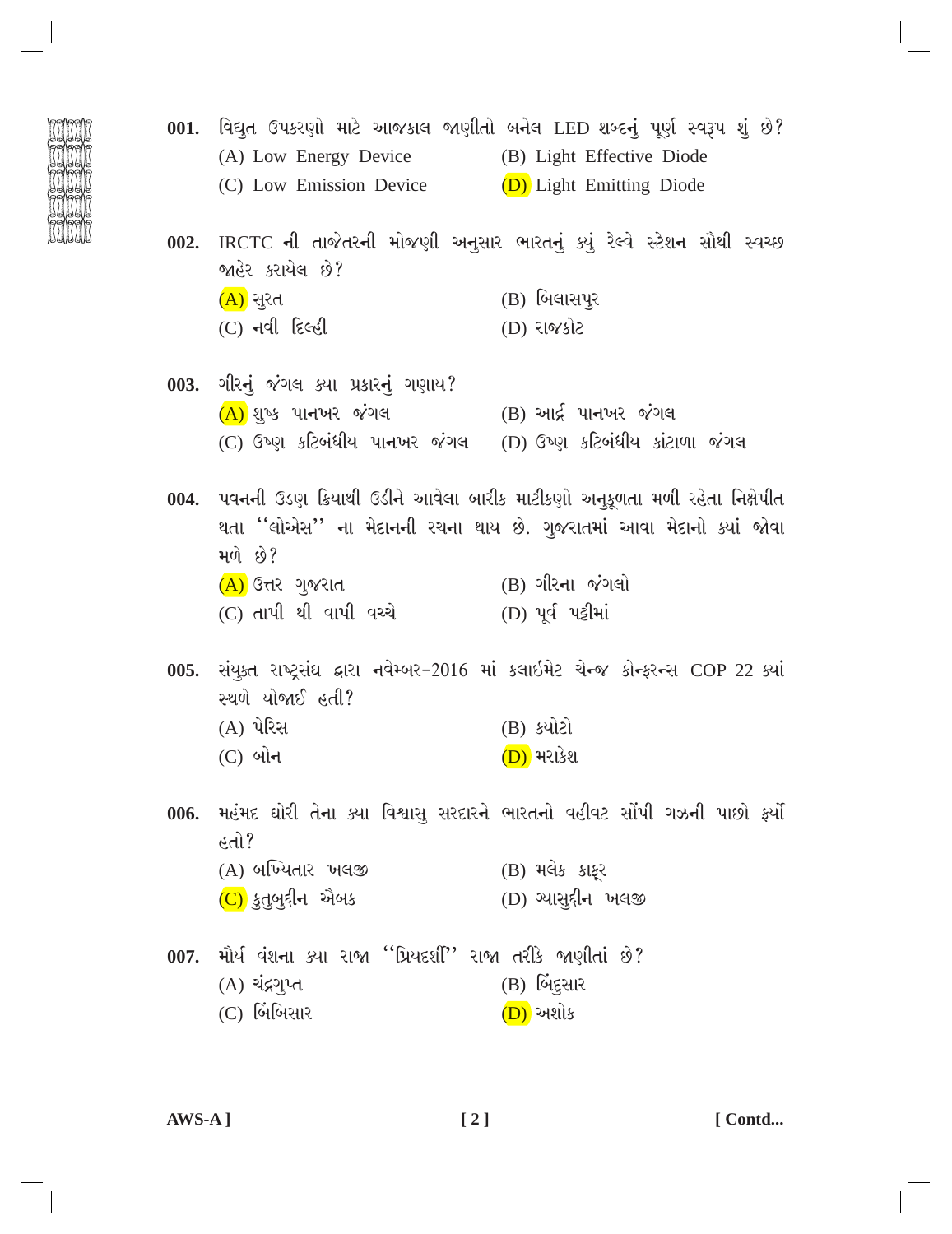**001.** What is the full form of the word LED in respect of electrical equipments?

- 
- (A) Low Energy Device (B) Light Effective Diode
- (C) Low Emission Device (D) Light Emitting Diode

**002.** Which Indian Railway station has been declared as the cleanest one by a recent IRCTC survey? (A) Surat (B) Bilaspur (C) New Delhi (D) Rajkot

**003.** Gir forest can be classified as ...................... (A) Dry deciduous forest (B) Moist deciduous forest (C) Tropical deciduous forest (D) Tropical thorn forest

**004.** With the blowing activity of wind small sand particles move and get deposited making plains known as "LOESS" plains. In Gujarat where are such plains found? (A) North Gujarat (B) Gir forest (C) Between Tapi and Vapi (D) In the eastern belt

**005.** Where was the climate change conference COP 22 held by United Nations in November 2016?

- (A) Paris (B) Kyoto
- (C) Bonn (D) Marrakech

**006.** To which of his faithful chiefs did Mohammad Ghori hand over the administration of India and returned to Gazani?

- (A) Bakhatiar Khalji (B) Malek Kafur
- (C) Kuttubuddin Aaibak (D) Gyassuddin Khalji
- **007.** Which king of the Maurya dynasty was known as "Priyadarshi" king? (A) Chandragupta (B) Bindusar (C) Bimbisar (D) Ashok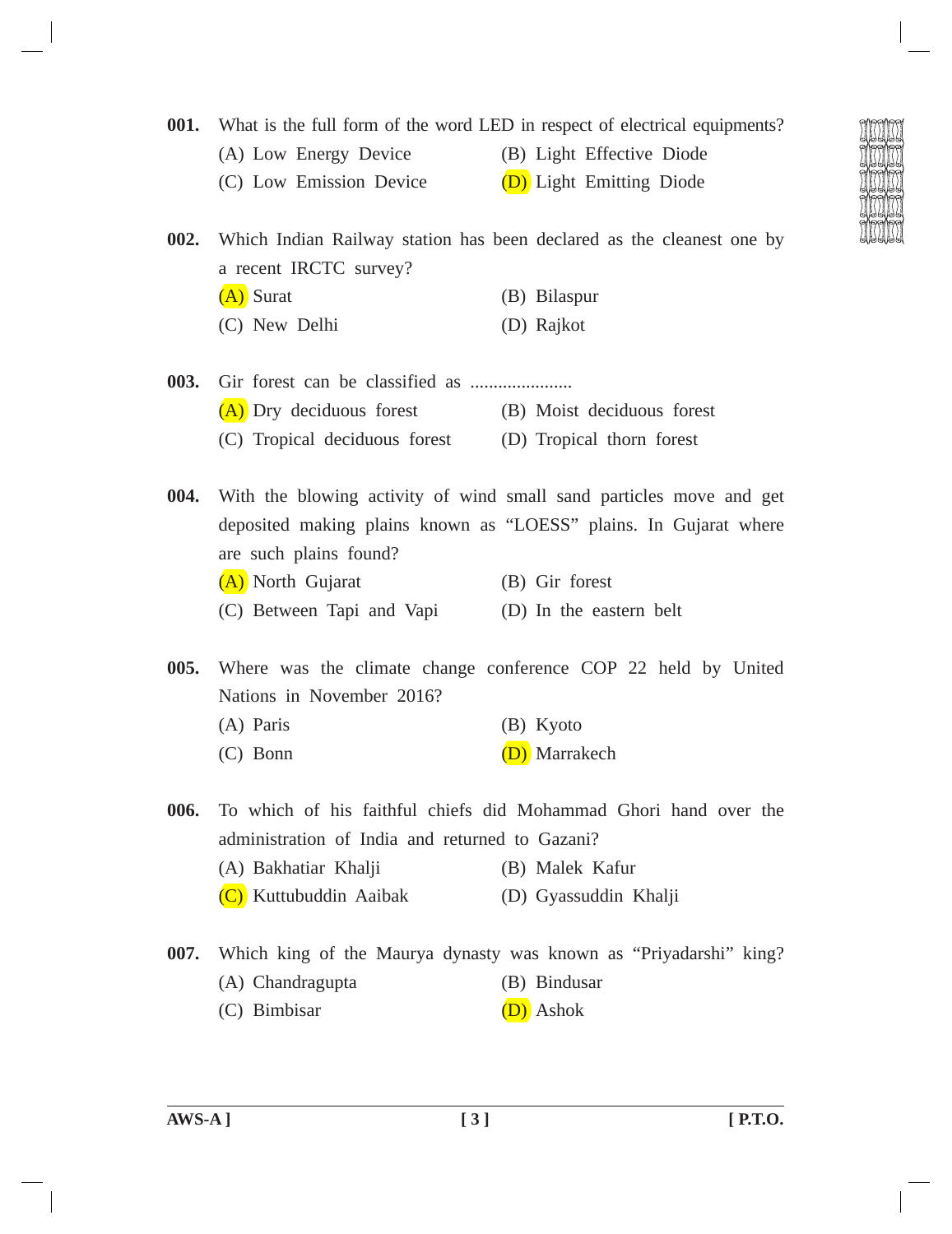વ્યાસ દ્વારા "રણમલ છંદ'' નામની કૃતિ રચવામાં આવેલ?  $(A)$  ગોંડલ  $(B)$  ઝાલાવાડ (C) **ઈ**ડર  $(D)$  ભાવનગર 009. ચંદ્રગુપ્ત બીજાએ પ્રાપ્ત કરેલ મહાન સિધ્ધિ કઈ? (A) હૃણો ઉપરનો વિજય (B) ચાલુક્ય વિજય  $(C)$  શક વિજય (D) યવન વિજય 010. કઈ પ્રજાના આગમનથી ભારતને અનાનસ, પપૈયું જેવાં ફળ અને દૂધી, બટાકા જેવા શાકભાજીની ભેટ મળેલ છે? (A) વલંદાઓ  $(B)$  ફીરંગીઓ  $(D)$  ईन्थ  $(C)$  પારસી 011. આચાર્ય નાગાર્જુન કઈ પ્રાચીન વિદ્યાપીઠના આચાર્ય હતા?  $(A)$  તક્ષશીલા  $(B)$  નાલંદા (D) વિક્રમશીલા  $(C)$  વલભી 012. જનની સુરક્ષા યોજના (JSY) લગત નીચેના પૈકી કઈ બાબત ખરી નથી? (A) આ યોજના ગરીબી રેખા હેઠળનાં કુટુંબોની સગર્ભાઓ માટેની છે.  $(B)$  આ યોજના 75% કેન્દ્ર પુરસ્કૃત છે. (C) માતા મરણને ઘટાડવા માટેની છે. (D) નવજાત શિશ મરણને ઘટાડવા માટેની છે. 013. દાંડીકૂચ વખતે ભારતના વાઇસરોય કોણ હતાં?  $(A)$  લોર્ડ ઇરવિન  $(B)$  લોર્ડ રીડીંગ  $(C)$  લોર્ડ વીલીંગડન  $(D)$  લોર્ડ હારડીંગ 014. વિનોદ કિનારીવાળા હાથમાં ત્રિરંગી ઝંડો લઈ સ્વાતંત્ર્યસંગ્રામમાં કયાં સ્થળે ગોળીથી ર્વીધાઇ શહીદ થયા હતાં?  $(B)$ ગુજરાત કોલેજ, અમદાવાદ (A) ભરૂચ (C) કલેક્ટર કચેરી, નડીયાદ (D) કાલપૂર પોલીસ સ્ટેશન

008. ઈ. સ. 1400ના અરસામાં સલ્તનતકાળ દરમ્યાન કયા રજવાડાના રાજ કવિ શ્રીધર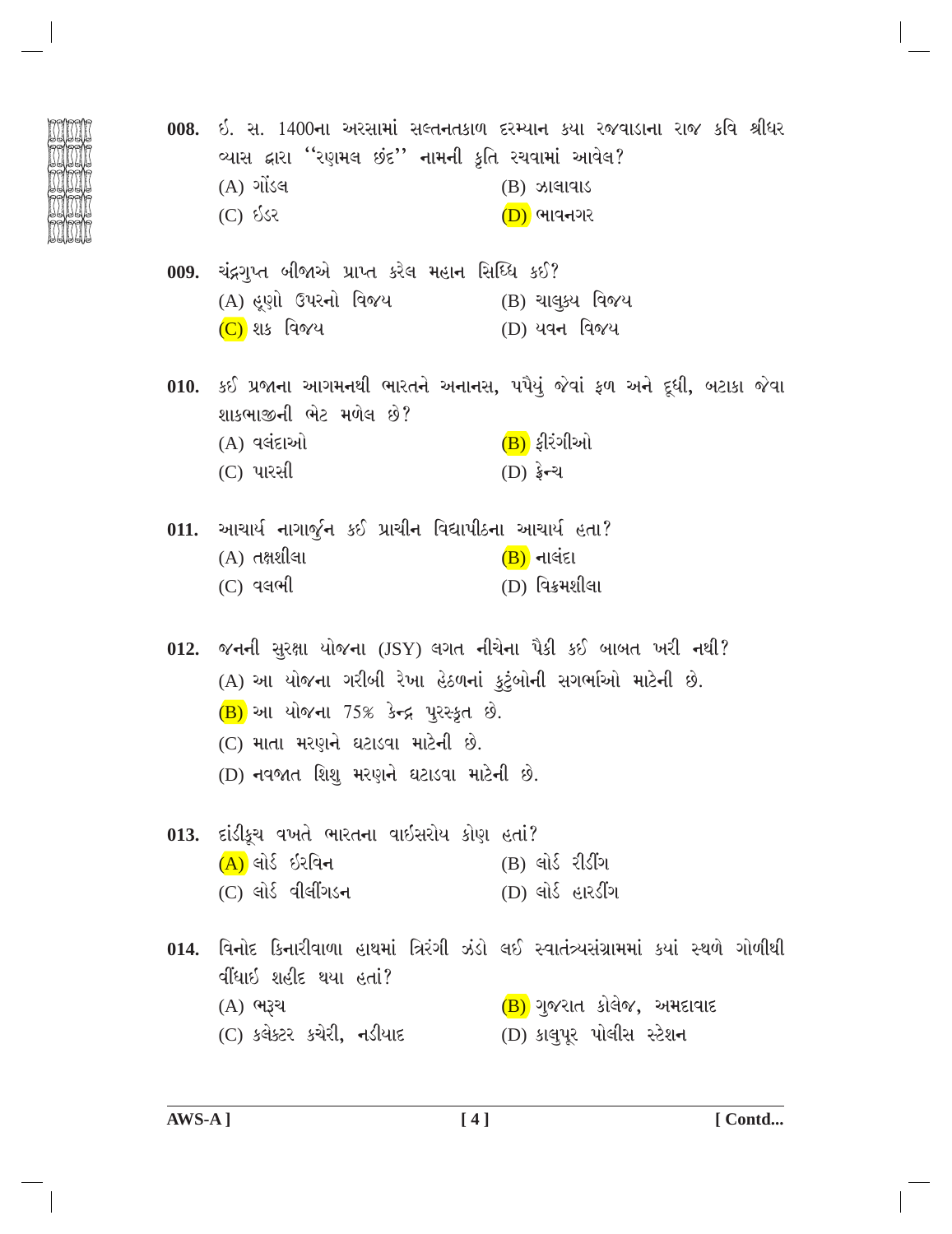**008.** Around 1400 A.D, Shreedhar Vyas, the "state poet" of which princely state had created the work, "Ranmal Chhand"?

- (A) Gondal (B) Zalawad
- (C) Idar (D) Bhavnagar

**009.** Which is the great achievement earned by Chandragupta second?

- (A) Victory over Huns (B) Chalukya Victory
- (C) Saka Victory (D) Yavana Victory

**010.** By the arrival of which community did India get the gift of fruits like pineapple, papaya and vegetables like gourd and potato? (A) Dutch (B) Portugese (C) Zoroastrian (Parsi) (D) French

- 
- **011.** Acharya Nagarjun was the "acharya" of which ancient university.
	- (A) Takshashila (B) Nalanda
	- (C) Vallabhi (D) Vikramshila
- **012.** Which of the following is NOT true regarding Janani Suraksha Yojana  $(JSY)?$ 
	- (A) This scheme is for the pregnant ladies of the families below poverty line.
	- $(B)$  This scheme is 75% sponsered by centre.
	- (C) It is for the lowering of mother-death
	- (D) It is for the lowering of infant death.
- **013.** Who was the Viceroy of India at the time of Dandi march? (A) Lord Irwin (B) Lord Reading
	- (C) Lord Willingdon (D) Lord Hardinge

**014.** At which place did Vinod Kinarivala with a tri-colour flag in his hand become martyr being slain by a bullet during the freedom struggle? (A) Bharuch (B) Gujarat College, Ahmedabad (C) Collector Office, Nadiad (D) Kalupur Police Station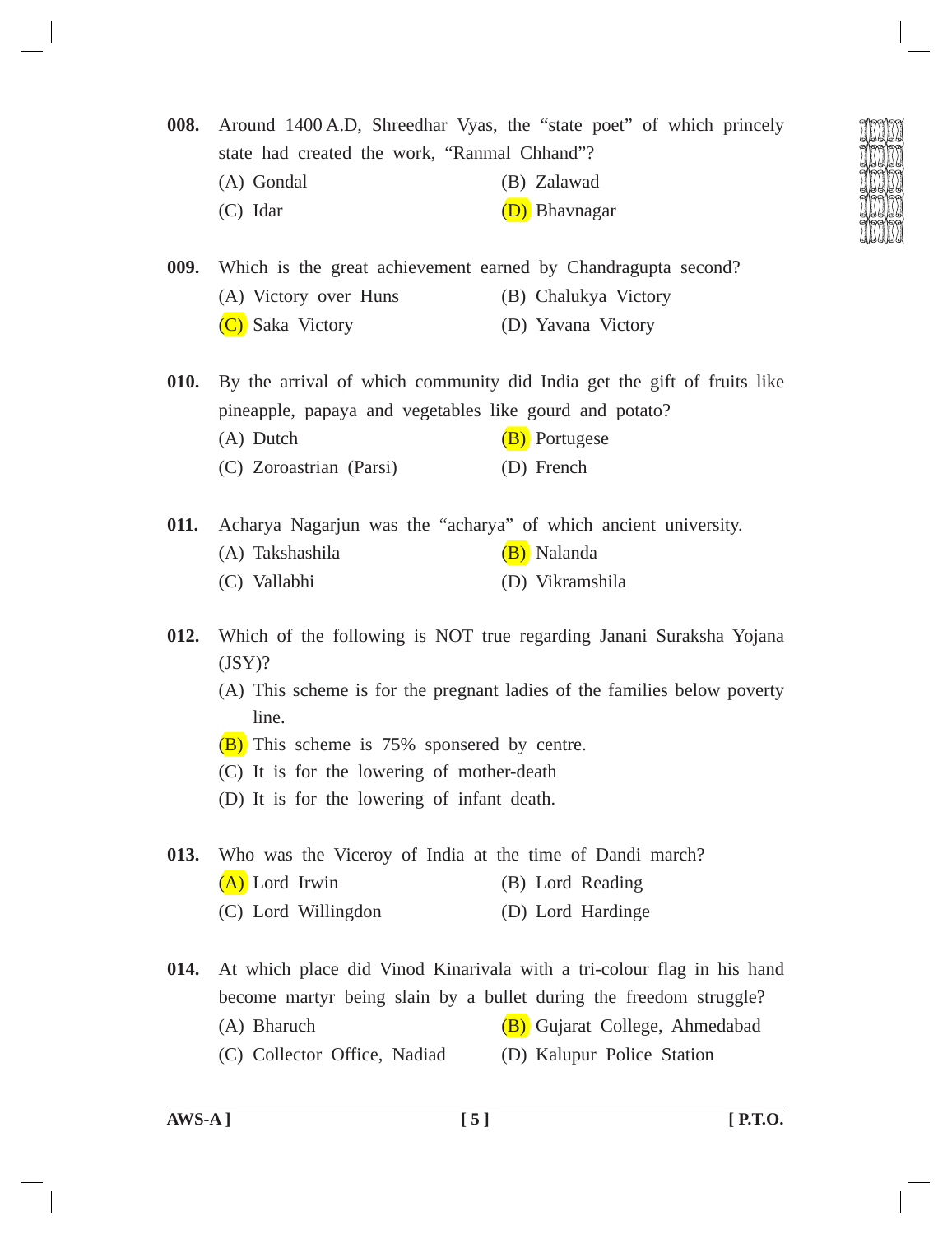| 015. ''નવજીવન'' માસિક કોણે શરૂ કર્યું હતું?                           |                                                                                |
|-----------------------------------------------------------------------|--------------------------------------------------------------------------------|
| $(A)$ ગાંધીજી                                                         | (B) ભીમજી પારેખ                                                                |
| $(C)$ ફરદુનજી                                                         | (D) ઇન્દુલાલ                                                                   |
| 016. ''તરણેતર'' નો મેળો ક્યા મહિના દરમ્યાન યોજાય છે?                  |                                                                                |
| <u>(A)</u> ભદ્રપદ                                                     | $(B)$ અષાઢ                                                                     |
| $(C)$ શ્રાવણ                                                          | $(D)$ માઘ                                                                      |
| 017. નીચેના પૈકી કોણે ''ડાંડિયો'' પખવાડિકનો આરંભ કર્યો?               |                                                                                |
| (A) નિરંજન ભગત                                                        | (B) ઉમાશંકર જોશી                                                               |
| $(C)$ દલપતરામ                                                         | <u>(D)</u> નર્મદ                                                               |
|                                                                       | 018. ગાંધીજીએ 1917-18માં અમદાવાદમાં સંઘર્ષ શરૂ કર્યો તેમાં કોનો સમાવેશ થયો?    |
| (A) ખેડૂતો                                                            | $(B)$ લોકો                                                                     |
| (C) ઔદ્યોગિક કામદારો                                                  | $(D)$ મજૂરો                                                                    |
| 019. ગૌતમ બુધ્ધે લોકોને કઈ ભાષામાં ઉપદેશ આપ્યો હતો?                   |                                                                                |
| $(A)$ પાલી                                                            | $(B)$ (est)                                                                    |
| $(C)$ અર્ધમાગધી                                                       | (D) ઉપરના પૈકી કોઇ નહિં                                                        |
| 020. 1938નું ભારતીય રાષ્ટ્રીય કોંગ્રેસનું અધિવેશન ક્યાં યોજાયું હતું? |                                                                                |
| (A) અમદાવાદ                                                           | (B) सुरत                                                                       |
| (C) હરીપુરા                                                           | (D) રાજકોટ                                                                     |
| 021. સહસ્રલિંગ તળાવ અને રાણકી વાવ સ્મારકો કયા વંશની ઓળખ છે?           |                                                                                |
| $(A)$ મૌર્ય વંશ                                                       | (B) ગુપ્ત વંશ                                                                  |
| $(C)$ વાઘેલા વંશ                                                      | (D) સોલંકી વંશ                                                                 |
|                                                                       | 022. ઇસરો (ISRO) દ્વારા અત્યાર સુધીમાં કેટલા વિદેશી ઉપગ્રહો છોડવામાં આવ્યા છે? |
| $(A)$ 140                                                             | (B) 160                                                                        |
| $(C)$ 180                                                             | $(D)$ 190                                                                      |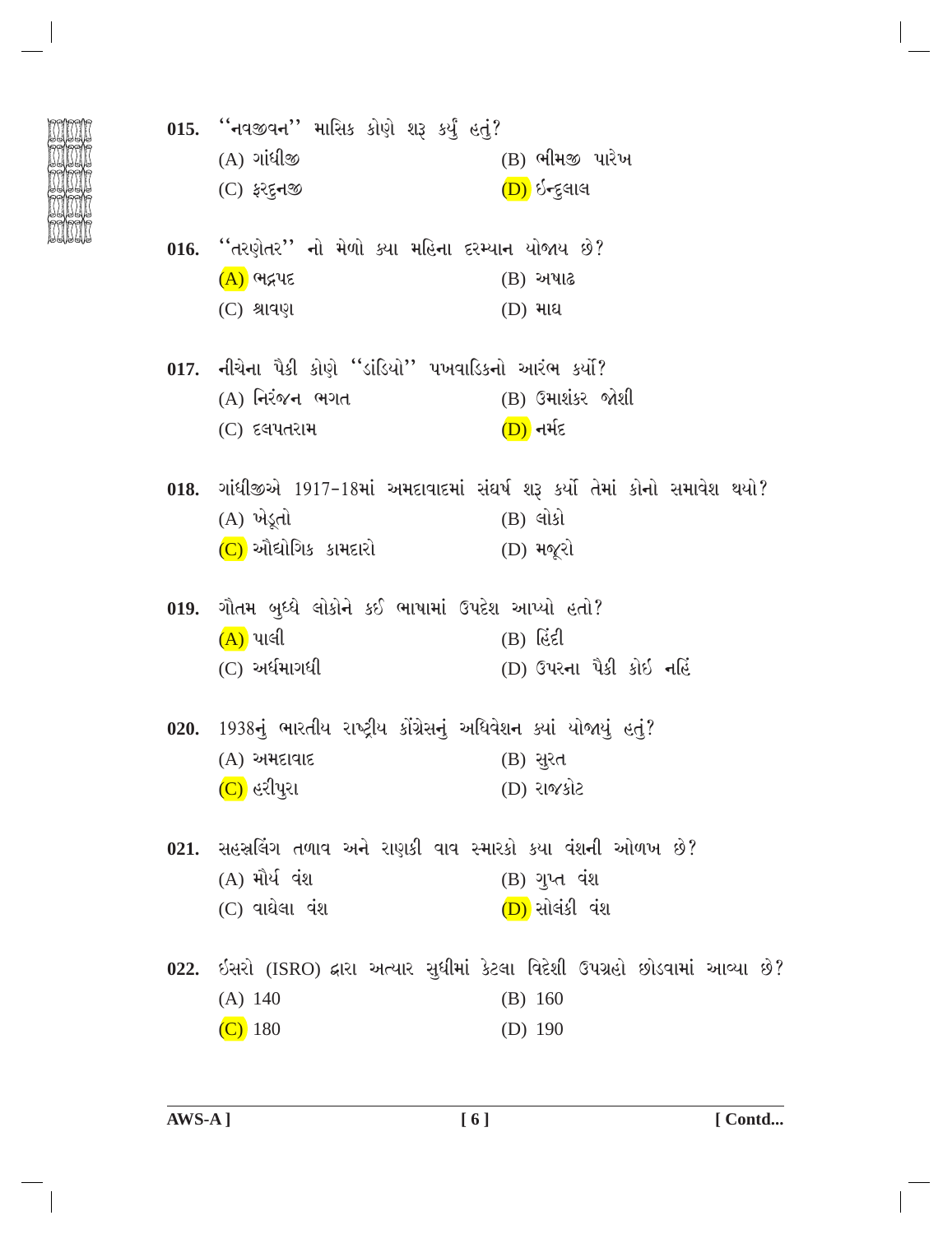| 015. | Who started the monthly "Navjivan"?                            |                                                                        |  |  |  |
|------|----------------------------------------------------------------|------------------------------------------------------------------------|--|--|--|
|      | (A) Gandhiji                                                   | (B) Bhimji Parekh                                                      |  |  |  |
|      | (C) Fardunjee                                                  | (D) Indulal                                                            |  |  |  |
| 016. | During which month is the "Tarnetar" fair held?                |                                                                        |  |  |  |
|      | (A) Bhadrapad                                                  | (B) Ashadh                                                             |  |  |  |
|      | (C) Shravan                                                    | (D) Magh                                                               |  |  |  |
| 017. | Who among the following started biweekly "Dandiyo"             |                                                                        |  |  |  |
|      | (A) Niranjan Bhagat                                            | (B) Umashankar Joshi                                                   |  |  |  |
|      | (C) Dalpatram                                                  | (D) Narmad                                                             |  |  |  |
| 018. |                                                                | Gandhiji launched the struggle in Ahmedabad in 1917-18, which involved |  |  |  |
|      | the                                                            |                                                                        |  |  |  |
|      | (A) peasants                                                   | (B) masses                                                             |  |  |  |
|      | (C) industrial workers                                         | (D) labourers                                                          |  |  |  |
| 019. | In which language did Gautam Buddha preach?                    |                                                                        |  |  |  |
|      | (A) Pali                                                       | (B) Hindi                                                              |  |  |  |
|      | (C) Ardhmagadhi                                                | (D) None of the above                                                  |  |  |  |
| 020. |                                                                | Where was the session of the Indian National Congress held in 1938?    |  |  |  |
|      | (A) Ahmedabad                                                  | (B) Surat                                                              |  |  |  |
|      | Haripura                                                       | (D) Rajkot                                                             |  |  |  |
| 021. | identity of which dynasty?                                     | The monuments, Sahastralinga lake and Ranki Vav (Step-well) gives      |  |  |  |
|      | (A) Mourya dynasty                                             | (B) Gupta Dynasty                                                      |  |  |  |
|      | (C) Vaghela dynasty                                            | (D) Solanki dynasty                                                    |  |  |  |
| 022. | How many foreign satellites have been launched by ISRO so far? |                                                                        |  |  |  |
|      | $(A)$ 140                                                      | $(B)$ 160                                                              |  |  |  |
|      | 180                                                            | (D) $190$                                                              |  |  |  |
|      |                                                                |                                                                        |  |  |  |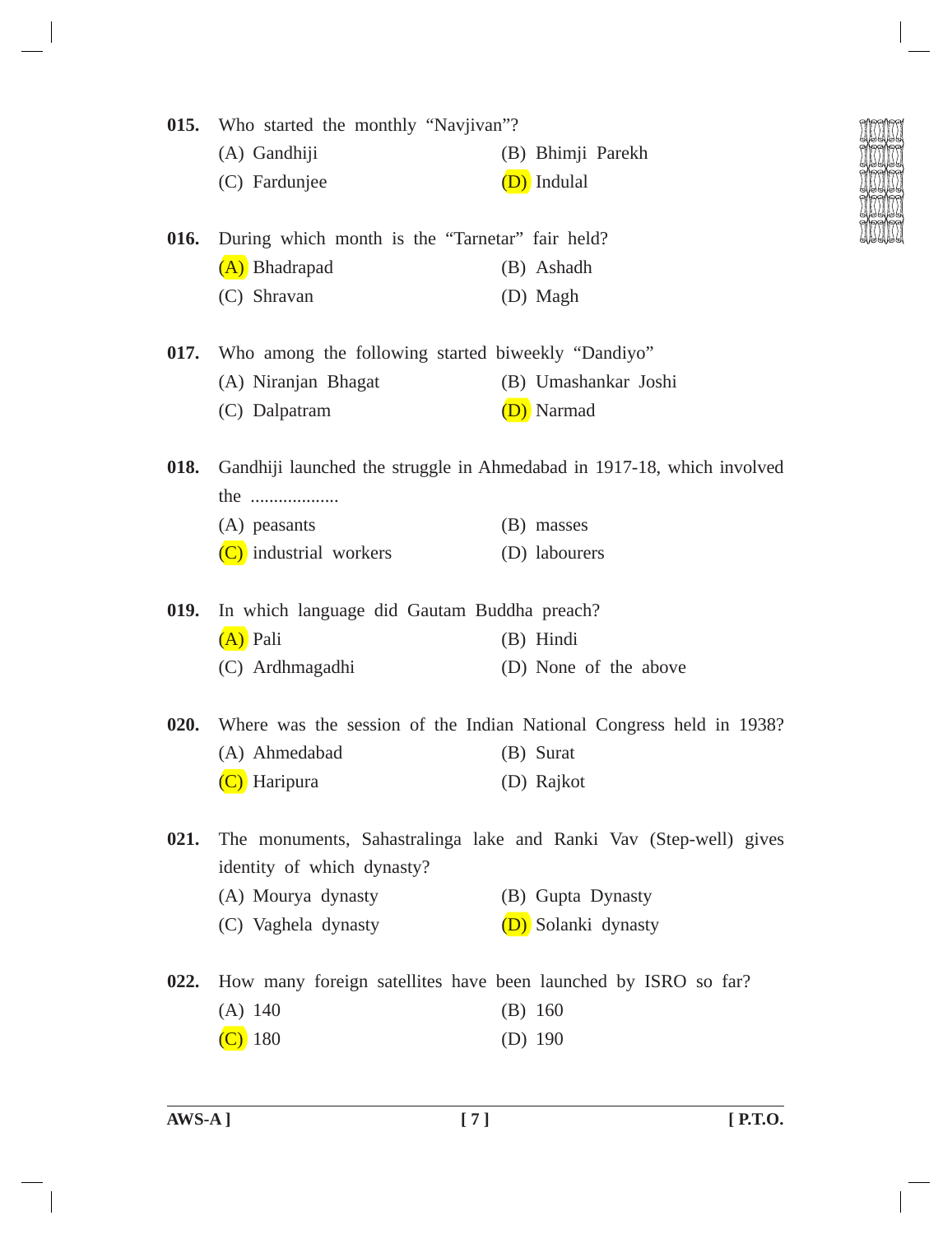|  | 023. અમદાવાદમાં કાપડના કેલિકો મ્યુઝીયમની સ્થાપના કોણે કરી?                    |                                                                                   |
|--|-------------------------------------------------------------------------------|-----------------------------------------------------------------------------------|
|  | (A) ગૌતમ સારાભાઈ                                                              | (B) વિક્રમ સારાભાઈ                                                                |
|  | (C) મૃણાલિની સારાભાઈ          (D) અનસુયાબેન સારાભાઈ                           |                                                                                   |
|  | 024. દયાનંદ સરસ્વતીનો જન્મ ક્યાં ગામે થયો હતો?                                |                                                                                   |
|  | (A) ટેકારા                                                                    | $(B)$ મથુરા                                                                       |
|  | $(C)$ siell                                                                   | $(D)$ ભાવનગર                                                                      |
|  | 025. ''ડાંગની દીદી'' ના હુલામણા નામે લોકહૃદયમાં કોણે સ્થાન પ્રાપ્ત કર્યું છે? |                                                                                   |
|  | (A) અનસુયાબેન પટેલ                                                            | (B) પૂર્ણિમાબેન પકવાસા                                                            |
|  | (C) મણીબેન પટેલ                                                               | (D) રત્નાબેન પલાસ                                                                 |
|  | આવ્યું?                                                                       | 026. જૂનાગઢની ''આરઝી હકૂમત'' ના વડાપ્રધાન તરીકે કોને બનાવવાનું નક્કી કરવામાં      |
|  | $(A)$ કનૈયાલાલ મુનશી                                                          | $(B)$ શામળદાસ ગાંધી                                                               |
|  | (C) રતુભાઈ અદાણી                                                              | (D) મહોબતખાન                                                                      |
|  |                                                                               | 027. વ્યક્તિદીઠ કેટલાં રૂપિયાના વધારાના વેરા લાદવાના વિરોધમાં બોરસદ સત્યાગ્રહ થયો |
|  | હતો?                                                                          |                                                                                   |
|  | $(A)$ 1.50                                                                    | $(B)$ 2.50                                                                        |
|  | $(C)$ 3.50                                                                    | (D) 4.50                                                                          |
|  | 028. ગંગાબા યાજ્ઞીક પુરસ્કાર કઈ બાબત માટે એનાયત કરવામાં આવે છે?               |                                                                                   |
|  | (A) સમાજસેવા માટે પારંપારીક જ્ઞાનનો ઉપયોગ                                     |                                                                                   |
|  | (B) ઉચ્ચ શિક્ષણ ક્ષેત્રે ખાસ પ્રદાન                                           |                                                                                   |
|  | (C) આરોગ્ય ક્ષેત્રે ખાસ પ્રદાન                                                |                                                                                   |
|  | (D) સાહિત્ય ક્ષેત્રે ખાસ પ્રદાન                                               |                                                                                   |
|  | 029. "નરનારાયણાનંદ" મહાકાવ્યના સર્જનહાર કોણ છે?                               |                                                                                   |
|  | $(A)$ કુમારપાલ                                                                | (B) વસ્તુપાલ                                                                      |
|  | (C) તેજપાલ                                                                    | (D) યશચંદ્ર                                                                       |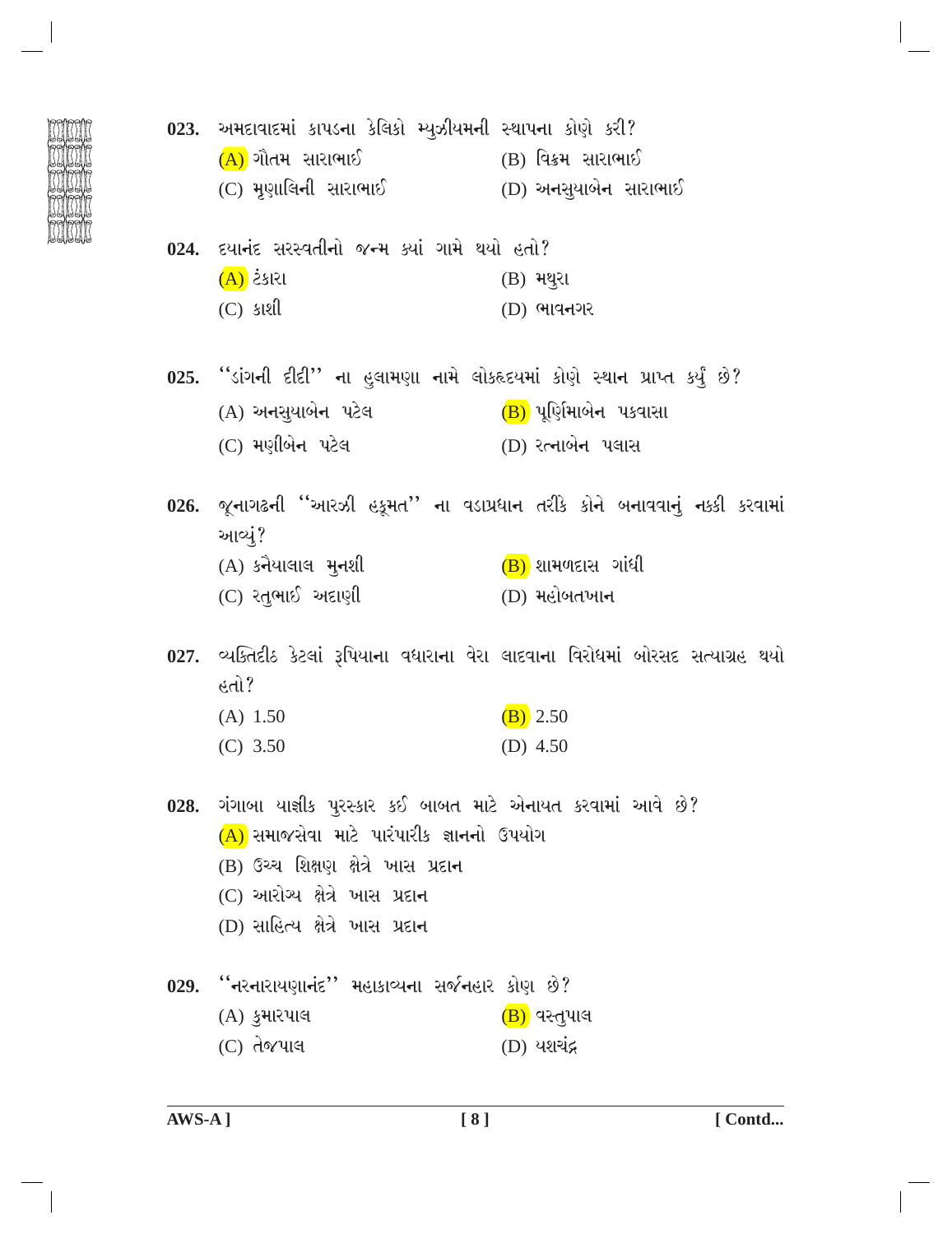- **023.** Who founded the Calico museum of textile in Ahmedabad?
	- (A) Gautam Sarabhai (B) Vikram Sarabhai
	- (C) Mrunalini Sarabhai (D) Ansuyaben Sarabhai
- **024.** At which place was Dayanand Saraswati born? (A) Tankara (B) Mathura (C) Kashi (D) Bhavnagar
- **025.** Who has attained the place in the hearts of people as the pet name "Dangni didi"?
	- (A) Ansuyaben Patel (B) Purnimaben Pakvasa
	- (C) Maniben Patel (D) Ratnaben Palas
- **026.** Who was decided as the Prime Minister of "Aarzi Hakumat" of Junagadh? (A) Kanaiyalal Munshi (B) Shamaldas Gandhi (C) Ratubhai Adani (D) Mahobatkhan

**027.** Borsad Satyagrah took place in the protest of imposing how many rupees per person as an additional tax?

- (A)  $1.50$  (B)  $2.50$
- (C) 3.50 (D) 4.50

**028.** Gangaba Yagnik Award is given for ............... (A) use of traditional knowledge for social service (B) special contribution in the filed of higher education (C) special contribution in the field of health (D) special contribution in the filed of literature

- **029.** Who is the creator of the epic, "Narnarayanand"? (A) Kumarpal (B) Vastupal
	- (C) Tejpal (D) Yashchandra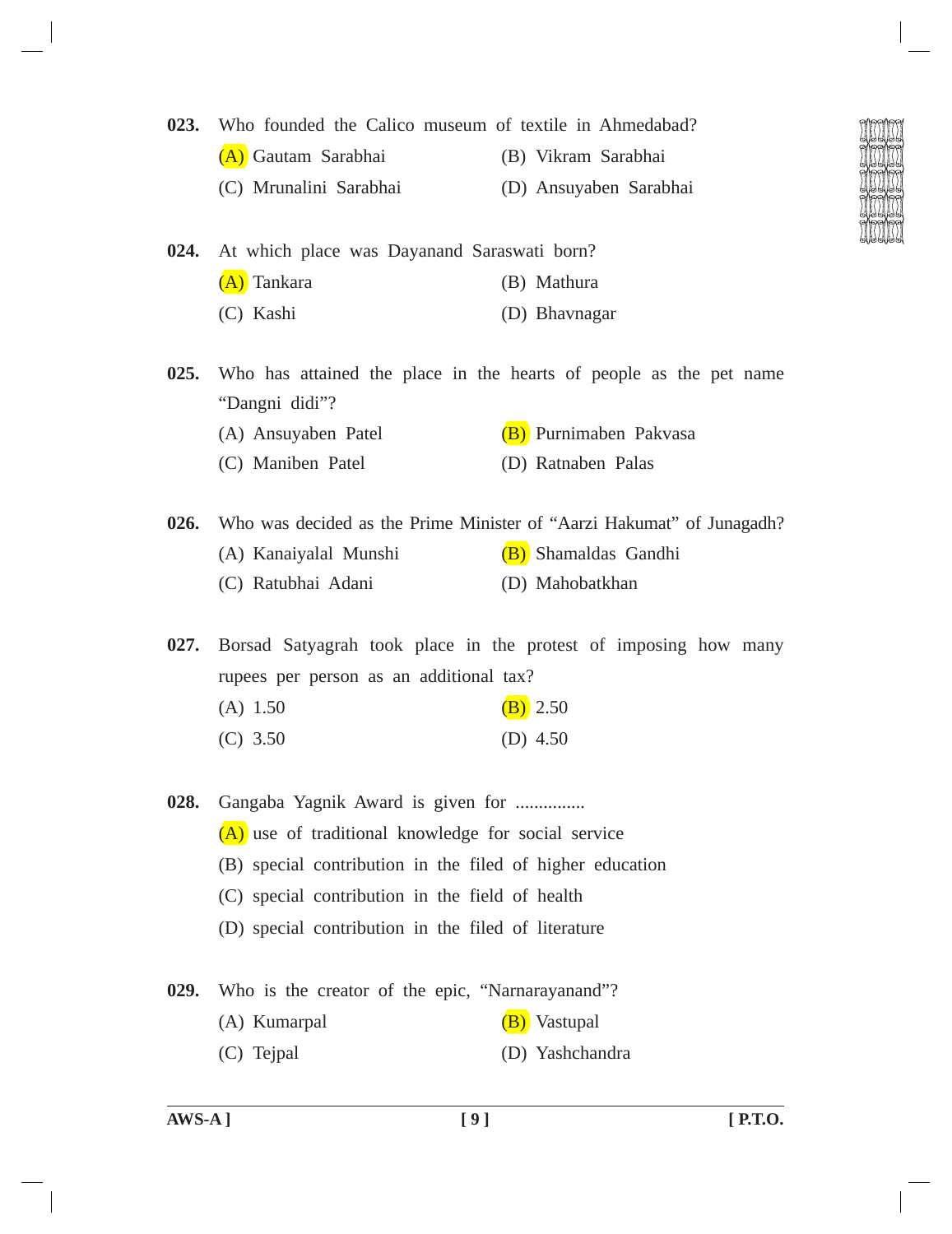|      | 030.  ઉત્તરથી દક્ષિણ તરફ જતા ભારતની નદીઓનો યોગ્ય ક્રમ પસંદ કરો.<br>(A) નર્મદા, તાપી, ક્રિશ્ના, ગોદાવરી, કાવેરી<br>(B) તાપી, નર્મદા, ગોદાવરી, ક્રિશ્ના, કાવેરી<br>$(C)$ નર્મદા, તાપી, ગોદાવરી, ક્રિશ્ના, કાવેરી<br>(D) તાપી, ગોદાવરી, નર્મદા, ક્રિશ્ના, કાવેરી                               |
|------|---------------------------------------------------------------------------------------------------------------------------------------------------------------------------------------------------------------------------------------------------------------------------------------------|
|      | 031. નીચેના પૈકી કયા અભયારણ્યમાં ગેંડો જોવા મળે છે?<br>$(A)$ જલદાપરા<br>$(B)$ હજારીબાગ<br>(C) સારિસ્કા<br>(D) કોર્બેટ                                                                                                                                                                       |
|      | 032.  ગ્રિનિચ નામનું સ્થળ કયા દેશમાં આવેલું છે?<br>(B) રશિયા<br>(A) ભારત<br>(C) યુ.એસ.એ.<br>(D) ઇંગ્લેન્ડ                                                                                                                                                                                   |
|      | 033. નીચેના પૈકી કયા ભારતીય શહેરને ''પૂર્વનું વેનિસ'' કહેવાય છે?<br>$(B)$ ગોવા<br>$55($ A) ગુંટુર<br>$(C)$ હૈદ્રાબાદ<br>(D) ઉદયપુર                                                                                                                                                          |
|      | 034. નીચેના પૈકી ક્યો દેશ ઉષ્ણ કટિબંધમાં આવેલો છે?<br>$(B)$ મલેશિયા<br>$(A)$ જાપાન<br>$(C)$ નેપાળ<br>(D) રશિયા                                                                                                                                                                              |
| 035. | ્કયાં બંધારણીય સુધારા દ્વારા લોકસભાની મુદત 5 વર્ષથી બદલી 6 વર્ષની કરવામાં<br>આવી હતી?<br>$(B)$ 42 $H$<br>$(A)$ 40 $\overline{H}$<br>(D) ઉપરના પૈકી કોઈ નહિં<br>(C) 44 <i>भां</i>                                                                                                            |
|      | 036. વીજળી વપરાશ બીલની આકારણી ''યુનિટ'' વપરાશના આધારે થાય છે. આ 1<br>યુનિટનો અર્થ શું થાય?<br>(A) 1 watt ઉર્જા એક કલાક માટે વપરાઈ<br>(B) 100 voltage દબાણ ધરાવતી ઉર્જા એક કલાક માટે વપરાઈ<br>(C) 1 voltage દબાણ ધરાવતી ઉર્જા એક કલાક માટે વપરાઈ<br>$(D)$ 1000 watt ઉર્જા એક કલાક માટે વપરાઇ |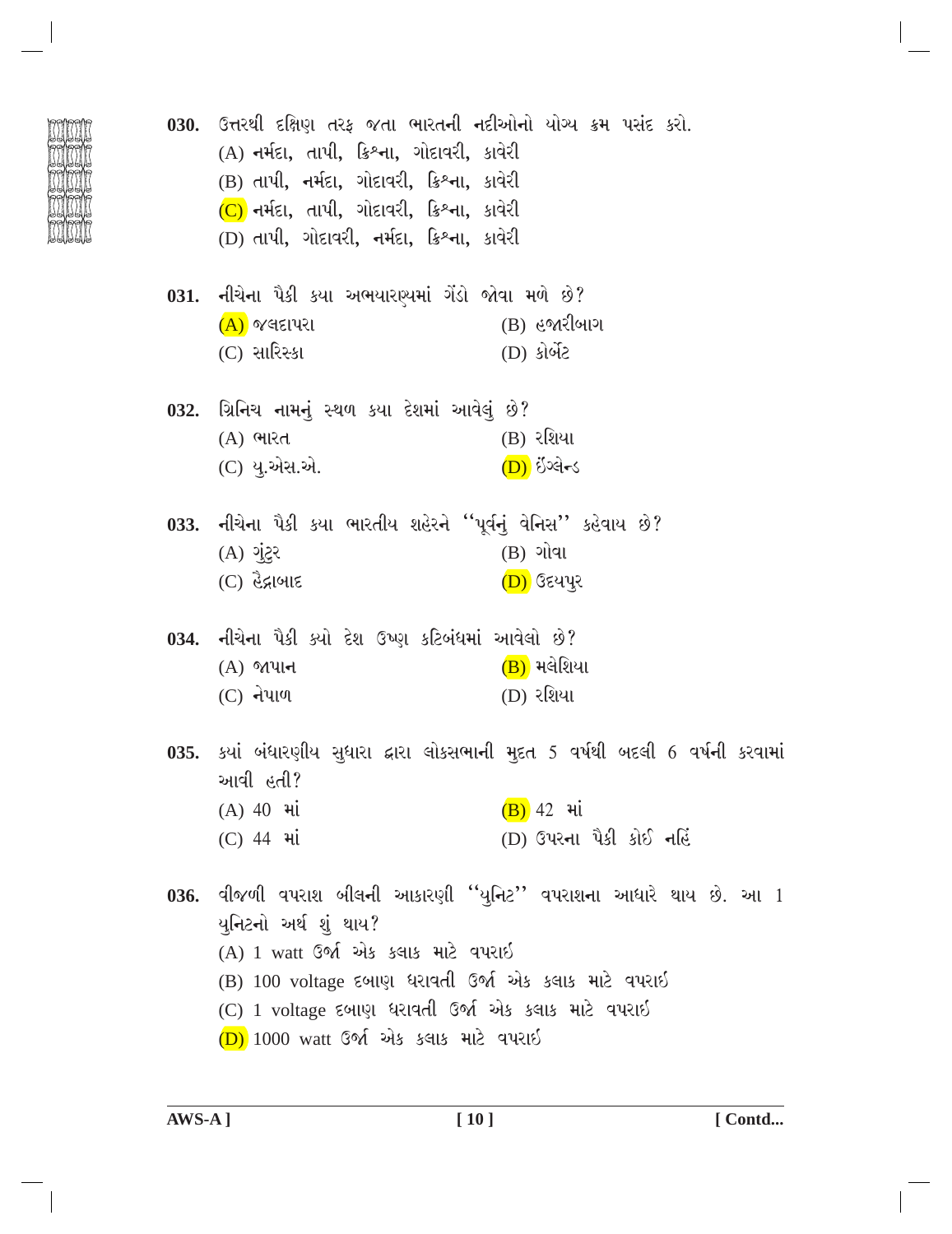| <b>030.</b> | Select the true order of rivers of India while going from North to South. |                                                                        |  |  |  |
|-------------|---------------------------------------------------------------------------|------------------------------------------------------------------------|--|--|--|
|             | (A) Narmada, Tapi, Krishna, Godavari, Kaveri                              |                                                                        |  |  |  |
|             | (B) Tapi, Narmada, Godavari, Krishna, Kaveri                              |                                                                        |  |  |  |
|             | (C) Narmada, Tapi, Godavari, Krishna, Kaveri                              |                                                                        |  |  |  |
|             | (D) Tapi, Godavari, Narmada, Krishna, Kaveri                              |                                                                        |  |  |  |
| 031.        | In which of the following sanctuary is rhino seen?                        |                                                                        |  |  |  |
|             | (A) Jaldapara                                                             | (B) Hajaribaug                                                         |  |  |  |
|             | (C) Sariska                                                               | (D) Corbett                                                            |  |  |  |
| 032.        | In which country is the place known as Greenwitch situated?               |                                                                        |  |  |  |
|             | (A) India                                                                 | (B) Russia                                                             |  |  |  |
|             | $(C)$ U.S.A.                                                              | (D) England                                                            |  |  |  |
| 033.        |                                                                           | Which of the following Indian cities is known as "Venice of the East"? |  |  |  |
|             | $(A)$ Guntur                                                              | $(B)$ Goa                                                              |  |  |  |
|             | (C) Hyderabad                                                             | (D) Udaipur                                                            |  |  |  |
| 034.        | Which of the following country comes under torrid zone?                   |                                                                        |  |  |  |
|             | (A) Japan                                                                 | (B) Malaysia                                                           |  |  |  |
|             | (C) Nepal                                                                 | (D) Russia                                                             |  |  |  |
| 035.        |                                                                           | Through which constitutional amendment was the tenure of Lok Sabha     |  |  |  |
|             | changed from 5 years to 6 years.                                          |                                                                        |  |  |  |
|             | $(A)$ 40 <sup>th</sup>                                                    | $(B)$ 42 <sup>nd</sup>                                                 |  |  |  |
|             | $(C)$ 44 <sup>th</sup>                                                    | (D) None of the above                                                  |  |  |  |
|             |                                                                           |                                                                        |  |  |  |

- **036.** Electricity consumption bill is based on units consumed. What is the meaning of 1 unit?
	- (A) 1 watt energy is consumed in one hour.
	- (B) Energy having 100 voltage pressure is consumed for one hour.
	- (C) Energy having 1 voltage pressure is consumed for one hour.
	- (D) 1000 watt energy is consumed in one hour.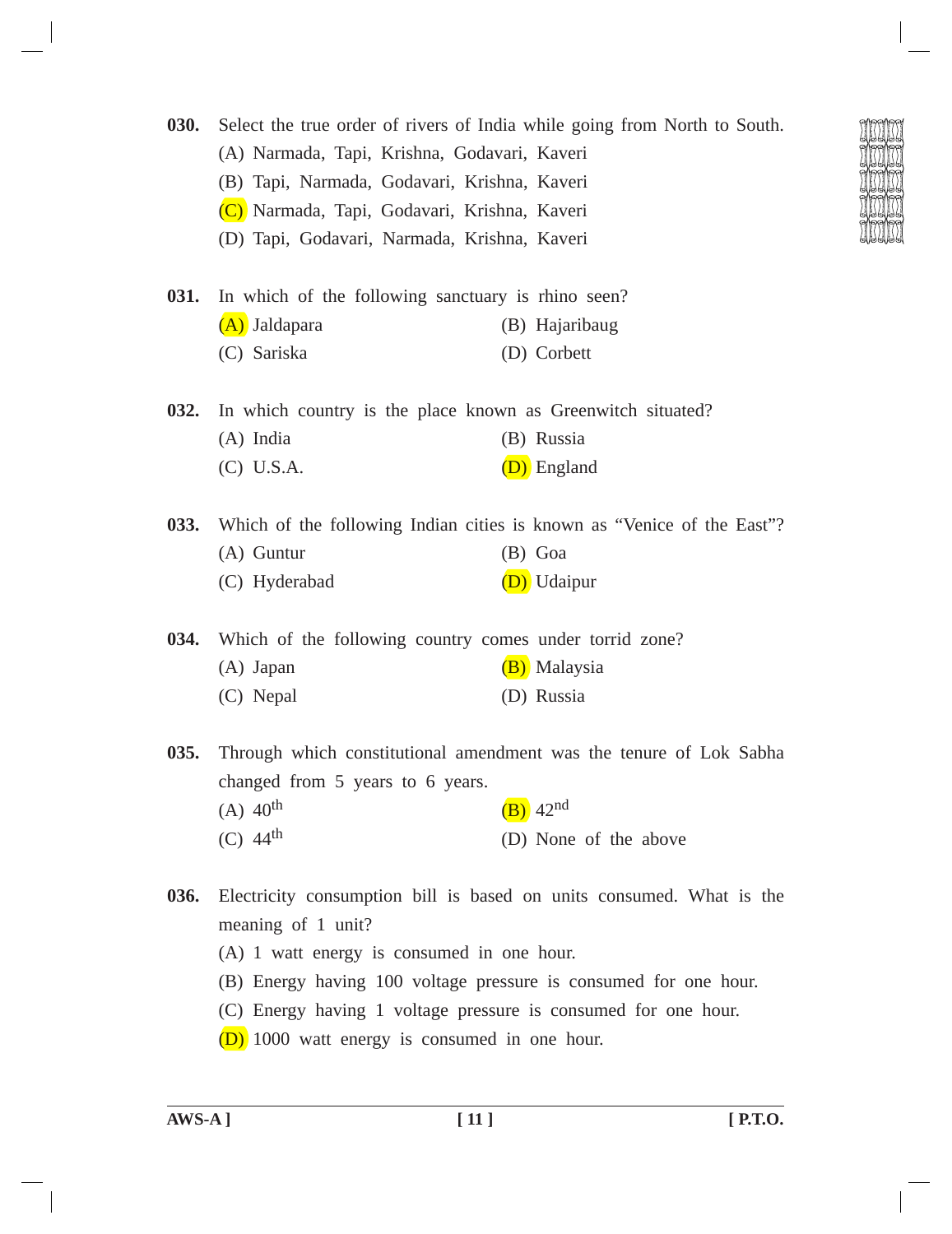|  |  |  | 037. ભારતમાં પ્રથમ મહાનગરપાલિકાની સ્થાપના કયાં થઈ હતી? |  |  |  |  |
|--|--|--|--------------------------------------------------------|--|--|--|--|
|--|--|--|--------------------------------------------------------|--|--|--|--|

| <u>(A)</u> મદ્રાસ | $(B)$ અમદાવાદ |
|-------------------|---------------|
| (C) મુંબઇ         | (D) કોલકત્તા  |

038. ગુજરાતમાં નીચેના પૈકી કયા જિલ્લામાં મેંગેનીઝ મળી આવે છે?  $(A)$  પંચમહાલ  $(B)$  બનાસ કાંઠા (C) રાજકોટ (D) પોરબંદર

039. ગુજરાતનું કયુ બંદર દેશના સૌ પ્રથમ ખાનગી બંદર તરીકે 1998થી કામ કરતું થયું  $\hat{y}$  $(A)$  ધોલેરા  $(B)$  કંડલા

$$
(C) \tE\ddot{C}
$$

040. 345 મે.વો. વીજક્ષમતાનાં સોલર વીજ મથકો ધરાવતું ચારણકા ગામ ગુજરાતના કયા જિલ્લામાં આવેલું છે?

 $(A)$  કચ્છ  $(B)$  પાટણ (C) મહેસાણા  $(D)$  બનાસકાંઠા

041. ભારતમાં સિમેન્ટનું સૌપ્રથમ કારખાનું 1904માં કયાં સ્થાપવામાં આવ્યું હતું?  $(A)$  મુંબઈ  $(B)$  કાનપુર (C) જમશેદપુર <u>(D)</u> ચેન્નાઇ

042. નીચેના પૈકી ક્યા જિલ્લાઓમાં મેન્ગ્રુવ જંગલો આવેલાં છે? (A) કચ્છ અને જામનગર (B) સુરત અને ડાંગ \_\_ (D) સાબરકાંઠા અને બનાસકાંઠા (C) વલસાડ અને નવસારી

043. ભાવનગર જિલ્લાના અલંગ ઉપરાંત ગુજરાતમાં કયા અન્ય સ્થળે જહાજો તોડવાનો ઉદ્યોગ વિકાસ પામ્યો છે? (B) માંડવી, કચ્છ (A) કંડલા, કચ્છ (C) સચાણાં, જામનગર (D) ચોરવાડ, *જ્*નાગઢ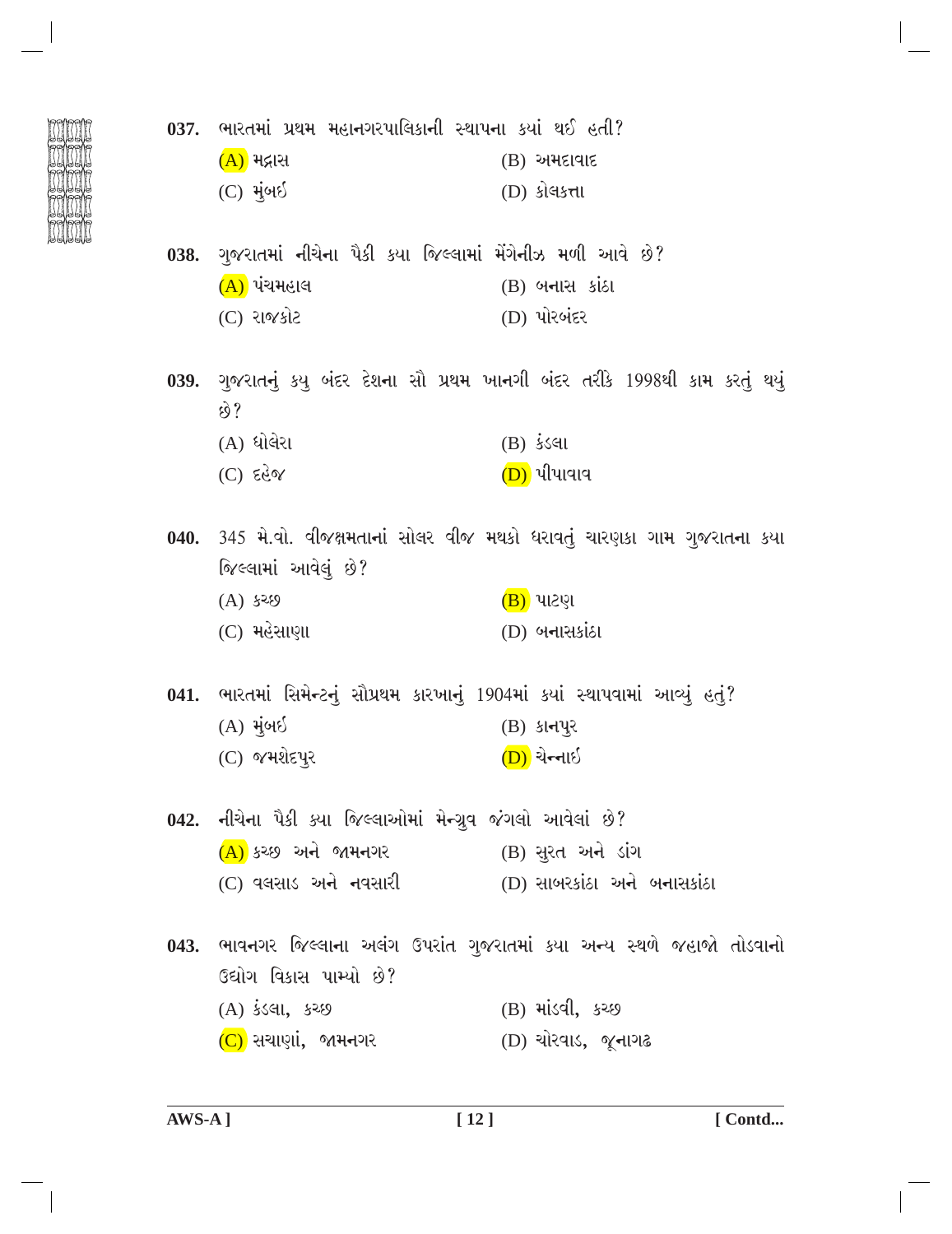## **037.** Where was the first municipal corporation established in India?

- (A) Madras (B) Ahmedabad
- (C) Mumbai (D) Kolkata

**038.** In which of the following districts is Manganese found in Gujarat? (A) Panchmahal (B) Banaskantha (C) Rajkot (D) Porbandar

**039.** Which port of Gujarat has started operating as the fist private port of India since 1998?

- (A) Dholera (B) Kandla
- (C) Dahej (D) Pipavav

**040.** Charanka, having solar power station with 345 MW power capacity, is situated in which district of Gujarat?

- (A) Kutch  $(B)$  Patan
- (C) Mehsana (D) Banaskantha

**041.** Where was the first cement factory established in 1904 in India?

- (A) Mumbai (B) Kanpur
- (C) Jamshedpur (D) Chennai

**042.** In which of the following districts are Mangrove forests located?

- (A) Kutch and Jamnagar (B) Surat and Dang
	- (C) Valsad and Navsari (D) Sabarkantha and Banaskantha

**043.** In addition to Alang of Bhavnagar district, where else has the industry of ship breaking developed in Gujarat?

- (A) Kandla Kutch (B) Mandvi Kutch
- (C) Sachana Jamnagar (D) Chorwad Junagadh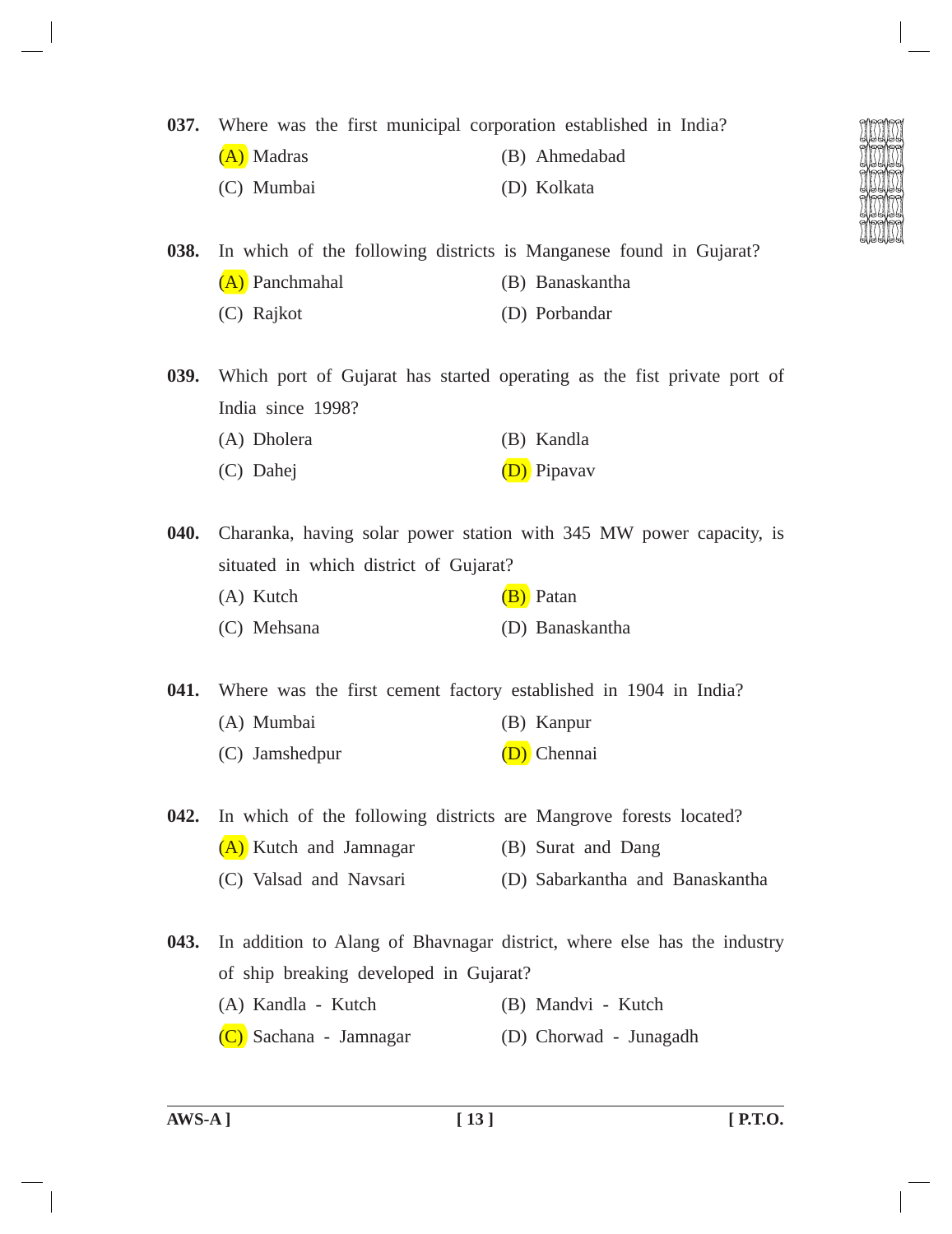|      | મળે છે?                                              | 044. સુરખાબના પ્રજનન માટેનું સ્થળ ''સુરખાબનગર'' ગુજરાતના કયા વિસ્તારમાં જોવાં |
|------|------------------------------------------------------|-------------------------------------------------------------------------------|
|      | $(A)$ નળસરોવર                                        | $(B)$ વેળાવદર                                                                 |
|      | (C) પીરોટન ટાપુઓ                                     | (D) ५२९9                                                                      |
|      | છે?                                                  | 045. ગુજરાતના કયાં જિલ્લામાં ચૂનાના પથ્થરોનો સૌથી મોટો અનામત જથ્થો આવેલો      |
|      | <u>(A)</u> કચ્છ                                      | $(B)$ બનાસકાંઠા                                                               |
|      | $(C)$ સાબરકાંઠા                                      | (D) પાટણ                                                                      |
|      | 046. માંડવની ટેકરીઓનું ઊંચામાં ઊંચું શિખર કયું છે?   |                                                                               |
|      | $(A)$ ગિરનાર                                         | $(B)$ દાતાર                                                                   |
|      | $(C)$ તારંગા                                         | <u>(D)</u> ચોટીલા                                                             |
|      | 047. વુલેસ્ટોનાઇટ ખનીજ કયાં ઉદ્યોગમાં વપરાય છે?      |                                                                               |
|      | (A) વાસણ ઉદ્યોગ                                      | (B) ટાઇલ્સ ઉદ્યોગ                                                             |
|      | $(C)$ ઉન ઉદ્યોગ                                      | (D) મોબાઈલ ફોન ઉદ્યોગ                                                         |
|      | 048. તાપી નદી કયા સ્થળે ગુજરાતમાં પ્રવેશે છે?        |                                                                               |
|      | (A) મોખડી ઘાટ                                        | $(B)$ હાંફેશ્વર                                                               |
|      | $(C)$ $\overline{\mathsf{click}}$                    | (D) હરણફાળ                                                                    |
|      | 049. ક્યાં સ્થળે શેત્રુંજી યોજના હાથ ધરવામાં આવી છે? |                                                                               |
|      | $(A)$ મિયાણી                                         | $(B)$ રાજસ્થળી                                                                |
|      | $(C)$ ગોમટા                                          | (D) આડેસર                                                                     |
| 050. |                                                      | ભારતની વસ્તીગણત્રી 2011ને ધ્યાને લેતાં ક્યાં રાજ્યમાં સ્ત્રીશિક્ષણ સૌથી વધારે |
|      | છે?                                                  |                                                                               |
|      | (A) કેરળ                                             | (B) મિઝોરામ                                                                   |
|      | (C) ત્રિપુરા                                         | (D) ગોવા                                                                      |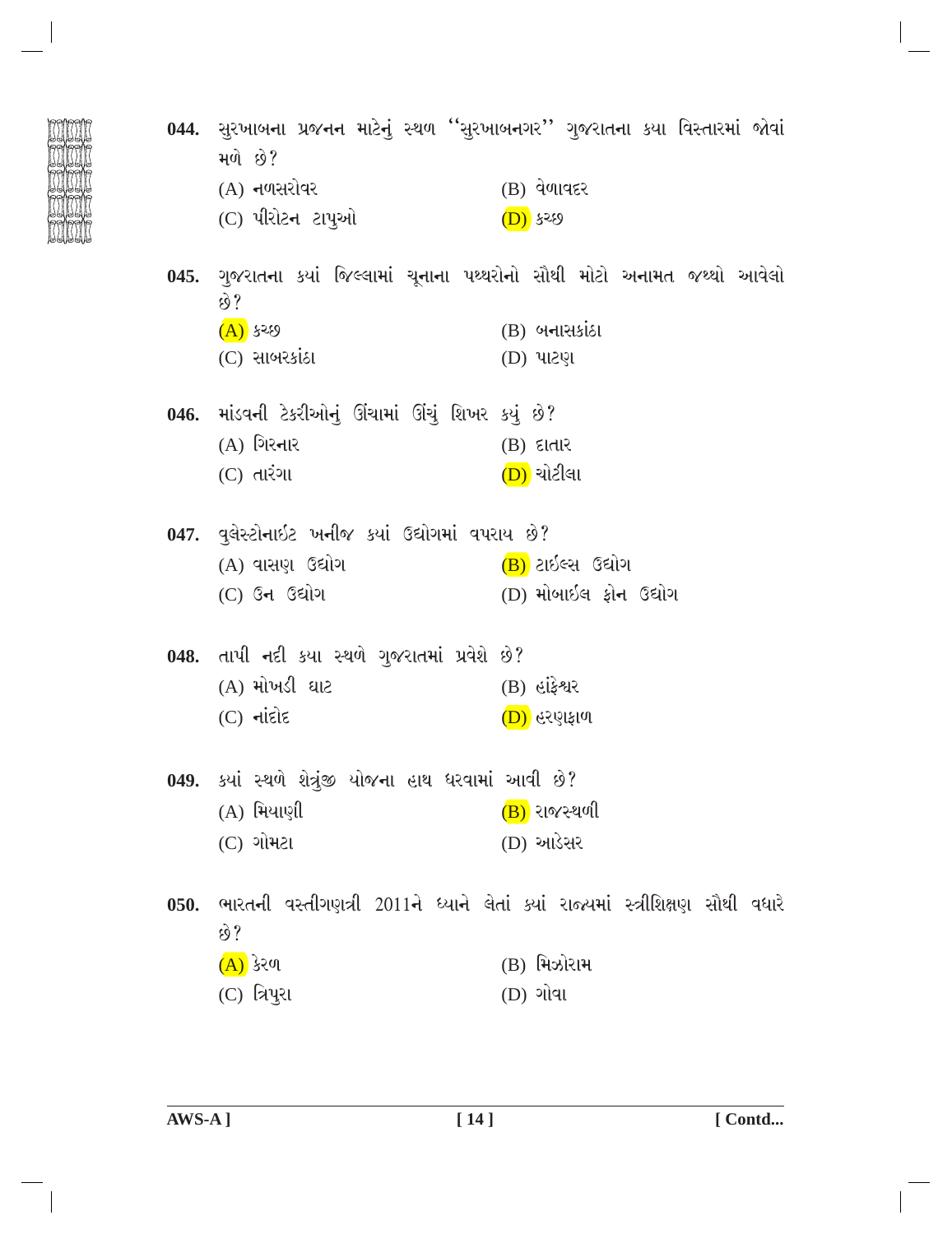| 044. | At which place in Gujarat, the mating place for flamingoes, "Surkhabnagar" |                                                                           |  |
|------|----------------------------------------------------------------------------|---------------------------------------------------------------------------|--|
|      | is seen?                                                                   |                                                                           |  |
|      | (A) Nal Sarovar                                                            | (B) Velavadar                                                             |  |
|      | (C) Pirotan islands                                                        | (D) Kutch                                                                 |  |
| 045. |                                                                            | In which district of Gujarat is the largest reserve of limestone located? |  |
|      | (A) Kutch                                                                  | (B) Banaskantha                                                           |  |
|      | (C) Sabarkantha                                                            | (D) Patan                                                                 |  |
| 046. | Which is the highest peak of Mandav hills?                                 |                                                                           |  |
|      | (A) Girnar                                                                 | (B) Datar                                                                 |  |
|      | (C) Taranga                                                                | D) Chotila                                                                |  |
| 047. | Woolastonite mineral is used in which industry?                            |                                                                           |  |
|      | (A) Utensils industry                                                      | (B) Tiles industry                                                        |  |
|      | (C) Wool industry                                                          | (D) Mobile phone industry                                                 |  |
| 048. | At which place does the river Tapi enter in Gujarat?                       |                                                                           |  |
|      | (A) Mokhadi Ghat                                                           | (B) Hamfeshvar                                                            |  |
|      | (C) Nandod                                                                 | (D) Haranfal                                                              |  |
| 049. | At which place is the Shetrunji River project made?                        |                                                                           |  |
|      | (A) Miyani                                                                 | (B) Rajsthali                                                             |  |
|      | $(C)$ Gomta                                                                | (D) Adesar                                                                |  |
| 050. |                                                                            | Considering the census 2011, which state has the maximum female           |  |
|      | literacy?                                                                  |                                                                           |  |
|      | (A) Kerala                                                                 | (B) Mizorom                                                               |  |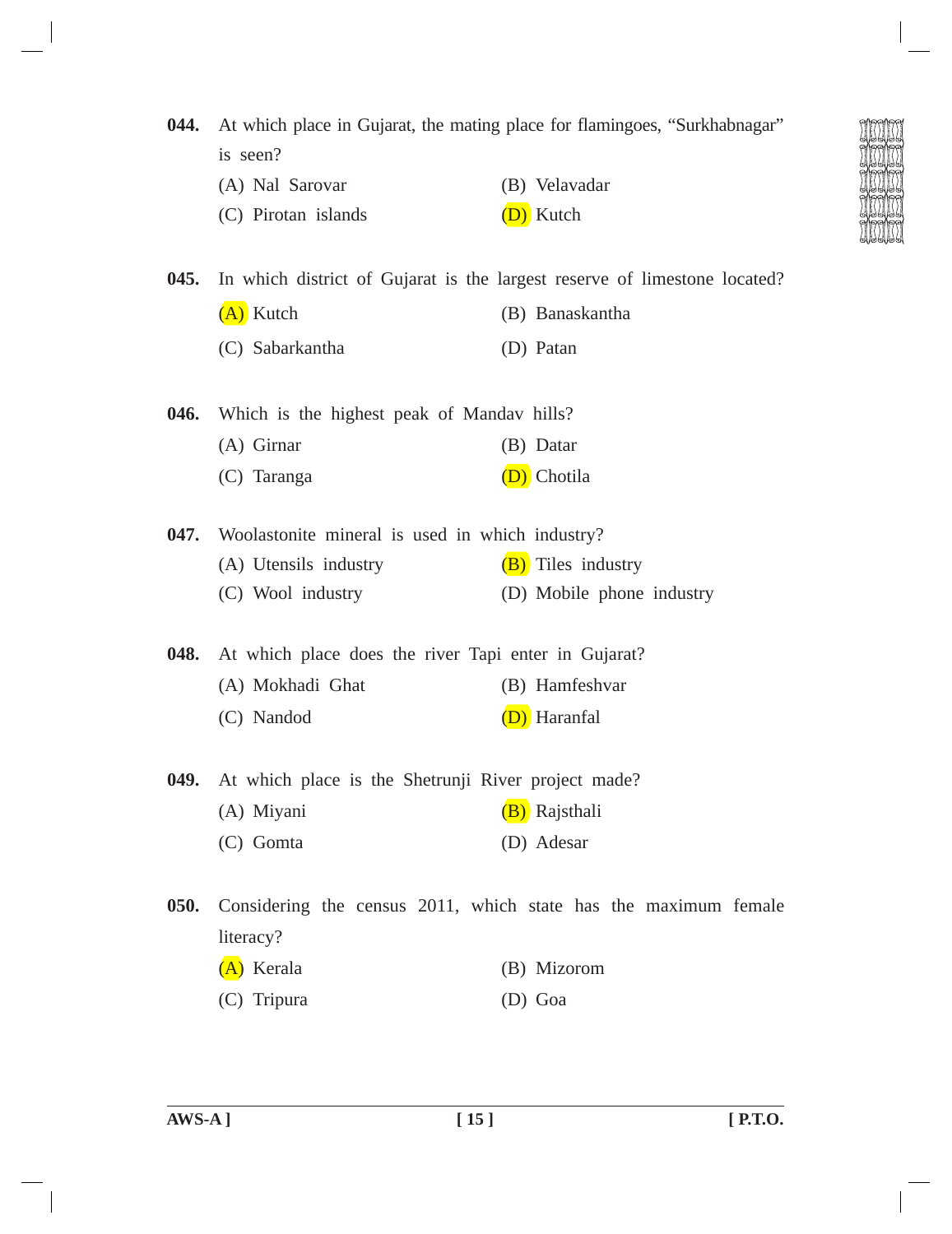- 
- 051. કેન્દ્ર સરકારની ''આત્મા યોજના'' કઈ બાબત અંગેની યોજના છે?  $(A)$  આયર્વેદિક સારવાર (B) ઉડ્યન તાલીમ
	- $(C)$  જળચર સંશોધન
	- $(D)$  ટકાઉ કૃષિવિકાસ
- 052. પી. વી. સિંધુ કયા દેશના ખેલાડી સામે ઓલિમ્પિક-2016માં સવર્ણચંદ્રક માટેની કાઇનલ મેચ હારી હતી?  $(A)$  નેધરલેન્ડ (B) પોર્ટગલ
	- (D) ઉ3ગ્વે  $(C)$  સ્પેન
- 053. જૈતાપૂર ખાતે ન્યુક્લિયર રીએકટરનું નિર્માણ કરવા સારૂ ભારતે કયા દેશ સાથે સમજૂતી કરાર કર્યા છે?
	- $(A)$  %  $H =$  $(B)$  ફ્રાન્સ  $(C)$  દક્ષિણ કોરીયા (D) ઇઝરાયેલ
- 054. વર્ષ 2011-12 ના સ્થિર ભાવે, વર્ષ 2015-16 માં ગુજરાતની માથાદીઠ આવક બજારભાવે વર્ષ 2014-15 ના સુધારેલા અંદાજની સરખામણીમાં કેટલા ટકા  $(%)$ વર્ધ્ધિ દર્શાવે છે.  $(A)$  4.9%  $(B) 7.9%$  $(C)$  14.9% (D)  $16.9%$
- 055. ટેનીસ ઓસ્ટ્રેલીયન ઓપન ફાઇનલ મેચમાં મહિલાઓની સિંગ્લસ સ્પર્ધામાં 2017 માં કોણે મુકાબલો જીત્યો? (A) સ્ટેકી ગ્રાક  $(B)$  વિનસ વિલિયમ્સ
	- (C) સેરેના વિલિયમ્સ (D) માગરિટ કોર્ટ
- 056. ભારતના સંઘ પ્રદેશમાં સૌથી વધુ વિસ્તાર ધરાવતો પ્રદેશ કર્યો છે? (A) દિલ્હી રાષ્ટ્રીય રાજધાની પ્રદેશ (B) દાદરા અને નગર હવેલી  $(C)$  આંદામાન અને નિકોબાર ટાપુઓ  $(D)$  પુડ્ચેરી (પોંડીચેરી)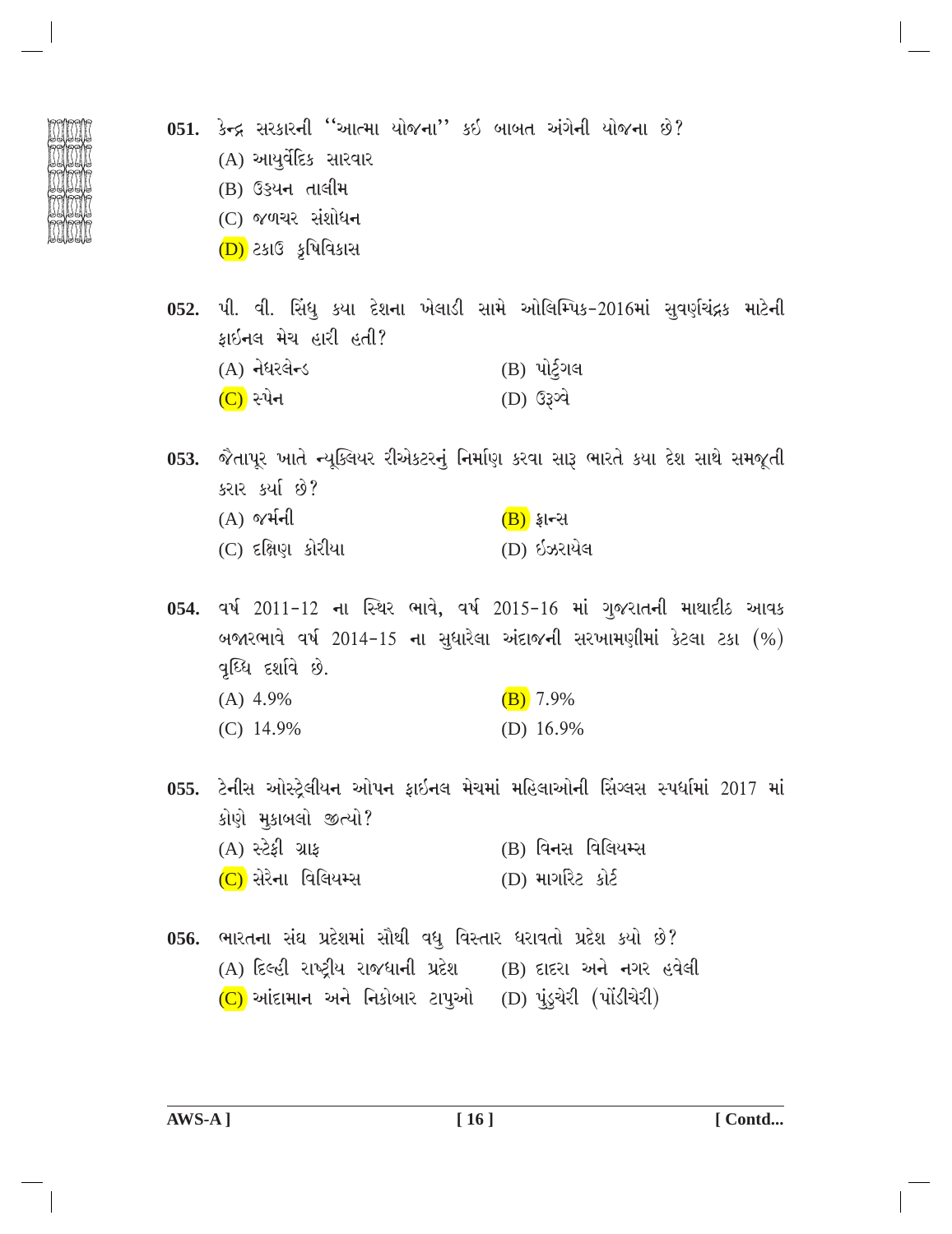- **051.** 'Atma Yojana' of central govt. is pertaining to which scheme?
	- (A) Ayurvedic treatment
	- (B) Aviation Training
	- (C) Aquatic Research
	- (D) Sustainable agriculture development
- 
- **052.** P V Sindhu lost the gold medal match in Olympics–2016 against the player of which country?
	- (A) Netherland (B) Portugal
	- (C) Spain (D) Urugvay

**053.** India has done MOU with which country to construct nuclear reactors at Jaitapur?

(A) Germany  $(B)$  France (C) South Korea (D) Israel

**054.** At the stable rate of the year 2011-12, what is the growth percentage (%) of per capita income of Gujarat in the year 2015-16 in comparison to the modified estimates of the year 2014-15 at market rate?

- (A)  $4.9\%$  (B)  $7.9\%$
- (C) 14.9% (D) 16.9%

**055.** Who won the competition of 2017 Tennis Australian open final match of women singles?

- (A) Steffi graph (B) Venus Williams
- (C) Sarena Williams (D) Margaret Court
- **056.** Which of the union terrotories of India occupies the maximum area? (A) Delhi National Capital Region (B) Dadra and Nagar Haveli (C) Andaman and Nicobar Islands (D) Pondicherry / Puducherry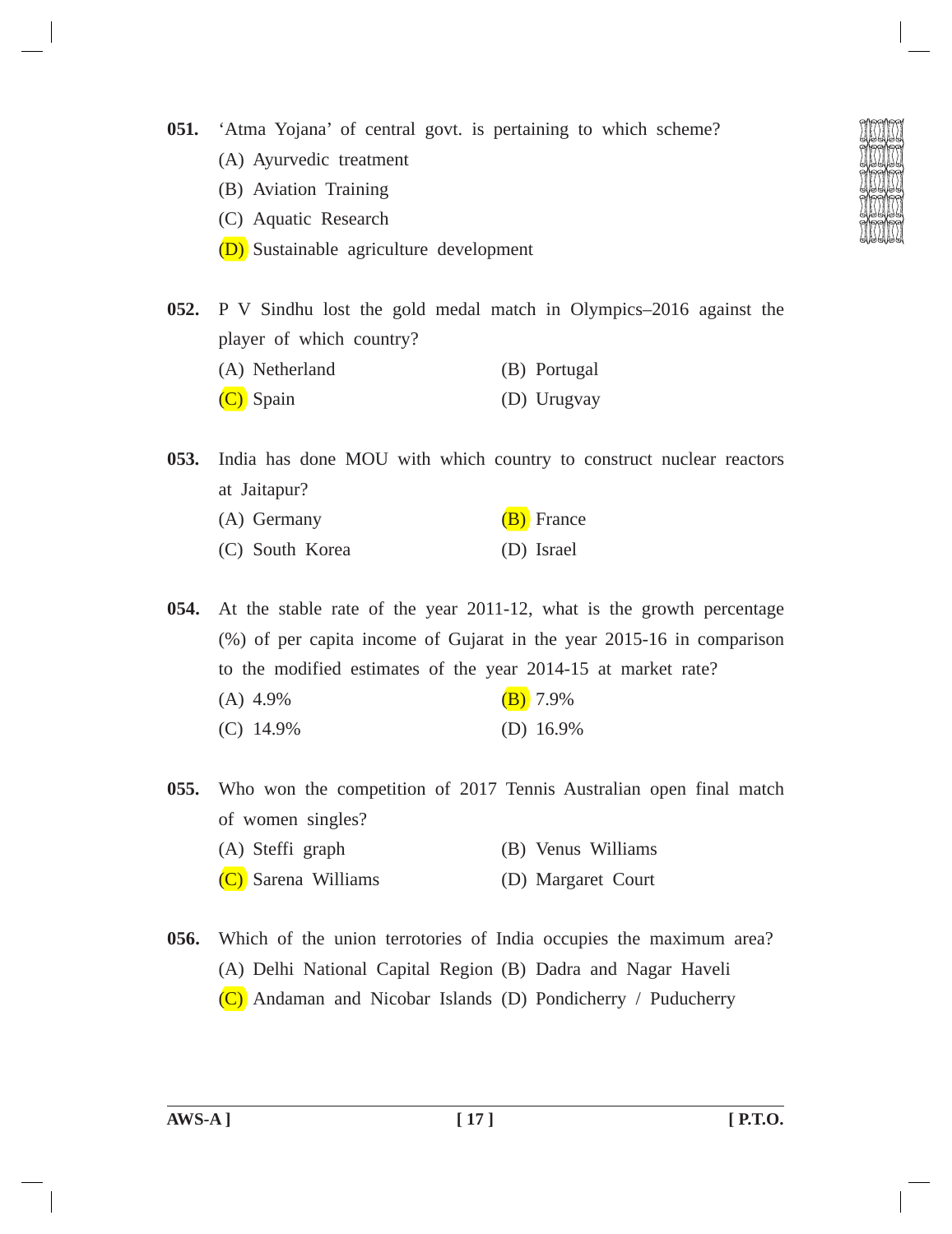- 057. ફોબર્સ યાદી-2016 મુજબ વિશ્વમા સૌથી શક્તિશાળી લોકોની યાદીમાં પ્રથમ સ્થાને કોણ છે? (A) ડોનાલ્ડ ટ્રમ્પ  $(B)$  લ્લાદિમીર પૂતીન  $(C)$  નરેન્દ્ર મોદી (D) બિલ ગેટ્સ 058. ભારતનો પ્રથમ મહત્ત્વાકાંક્ષી ઉભયસ્થલીય બસ પ્રોજેક્ટ કઇ રાજ્યસરકાર દ્વારા શરૂ કરવામાં આવ્યો છે?  $(B)$  આંધ્રપ્રદેશ (A) હરિયાણા (D) ઉત્તર પ્રદેશ (C) પંજાબ 059. એક જ સ્થળે વિશ્વનું સૌથી વિશાળ સોલર પાવર પ્લાંટ ધરાવતું સ્થળ કયું છે? (A) મહારાષ્ટ્રમાં સકરી (B) મધ્યપ્રદેશમાં નીમચ  $(C)$  તામિલનાડુમાં કામુથી  $(D)$  ગુજરાતમાં ચરન્કા 060. "ગુડ ગવર્નન્સ ડે" કોના જન્મદિવસે મનાવવામાં આવે છે?
	- (A) એ પી જે અબ્દુલ કલામ  $(B)$  અટલ બિહારી વાજપાઈ (C) લાલ બહાદ્દર શાસ્ત્રી (D) વિનોબા ભાવે

061. એન્ટાર્કટિકાના 36 માં ભારતીય વૈજ્ઞાનિક અભિયાન (Indian Scientific Expedition)  $(36$ -ISEA) નો મુખ્ય/ઝોક વિસ્તાર કર્યો છે? (A) વાતાવરણ ફેરફાર (B) ભૂસ્ખલ**નનો** અભ્યાસ (C) અશ્મિઓનો અભ્યાસ (D) ભૂમિ સર્વેક્ષણ

062. પોલીયોની રસીના શોધક કોણ હતાં? (A) એડવર્ડ જેનર (B) લિયો**ન** (C) જહોન એન્ડર્સ (D) જોનલ ઇ. સાલ્ક

063. આઈ. સી. ગોલકનાથ કેસમાં કયો કાયદો ગેરબંધારણીય હોવાની તકરાર ધ્યાને લેવામાં આવી હતી? (A) બોમ્બે લેન્ડ રેવન્ય કોડ, 1879 (B) ધી ઉત્તર પ્રદેશ સુગરકેન (પરચેઝ ટેક્ષ) એક્ટ, 1965  $(C)$  પંજાબ લેન્ડ ટેન્યોર્સ એક્ટ, 1965 (D) ધી ઉત્તર પ્રદેશ જમીનદારી એબોલીશન અને લેન્ડ રીફોર્મસ એક્ટ, 1963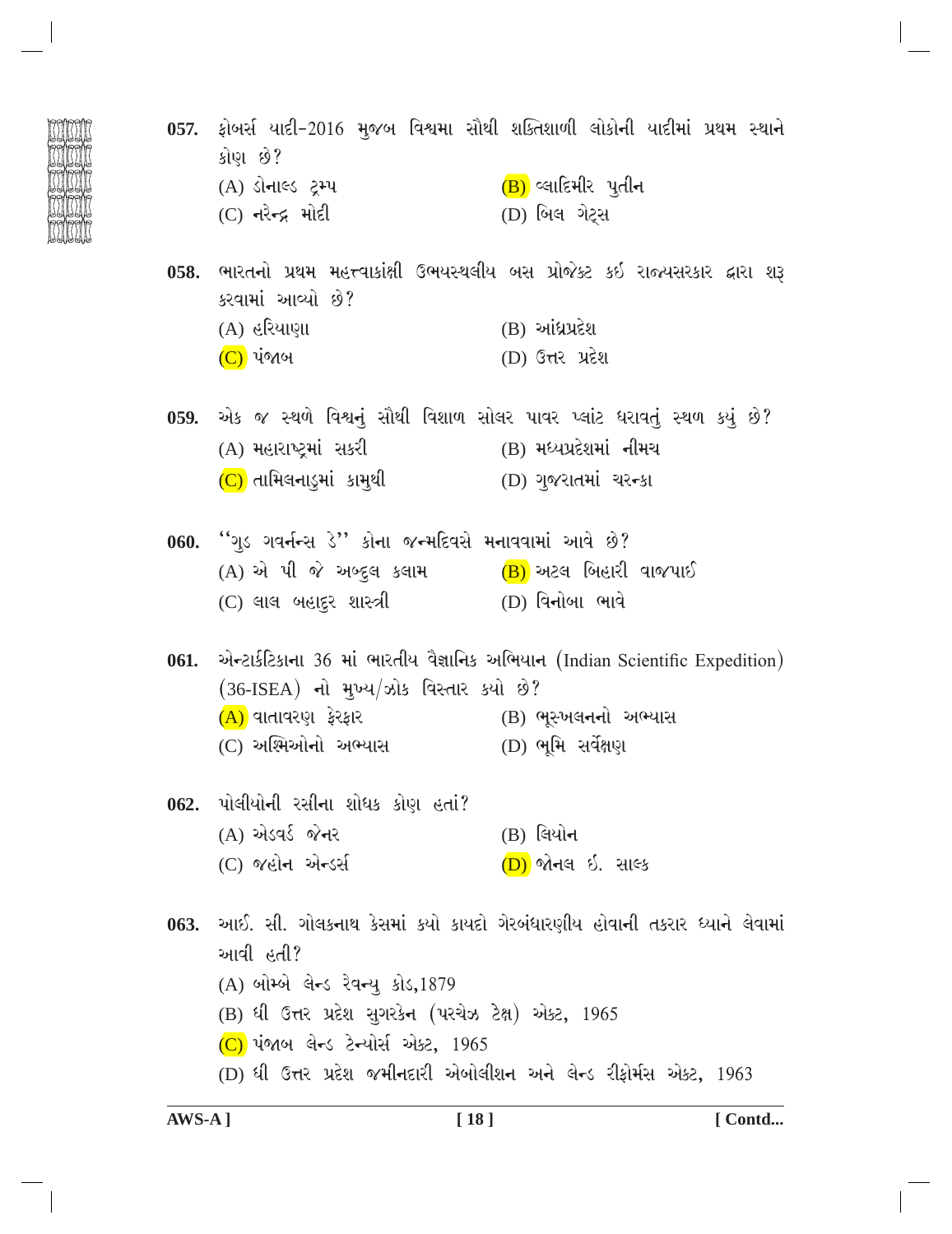**057.** Who is first in the Forbs list 2016 of the most powerful people in the world?

- (A) Donald Trump  $(B)$  Vladimir Putin
- (C) Narendra Modi (D) Bill Gates

**058.** By which state government has been India's first amphibious bus project launched?

- (A) Haryana (B) Andhra Pradesh
- (C) Punjab (D) Uttar Pradesh

**059.** Which is the place having world's largest solar power plant at a single location? (A) Sakri in Maharashtra (B) Neemuch in Madhya Pradesh (C) Kamuthi in Tamil Nadu (D) Charanka in Gujarat

- **060.** On whose birthday is the "Good Governance Day" observed?
	- (A) A P J Abdul Kalam  $(B)$  Atal Bihari Vajpayee
	- (C) Lal Bahadur Shastri (D) Vinoba Bhave

**061.** What is the thrust area of the 36th Indian Scientific Expedition to Antarctica (36–ISEA)?

- (A) Climate change (B) Study of land sliding
- (C) Study of fossils (D) Land Survey
- **062.** Who invented polio vaccine? (A) Edward Jenner (B) Leon (C) John Enders (D) Jonal E Salk

**063.** In I. C. Golaknath case, the dispute of which Act being unconstitutional was taken in view?

- (A) Bombay Land Revenue Code, 1879
- (B) The Uttar Pradesh Sugarcane (Purchase Tax) Act, 1965
- (C) Punjab Land Tenures Act, 1965
- (D) The Uttar Pradesh Zamindar Abolition and Land Reforms Act, 1963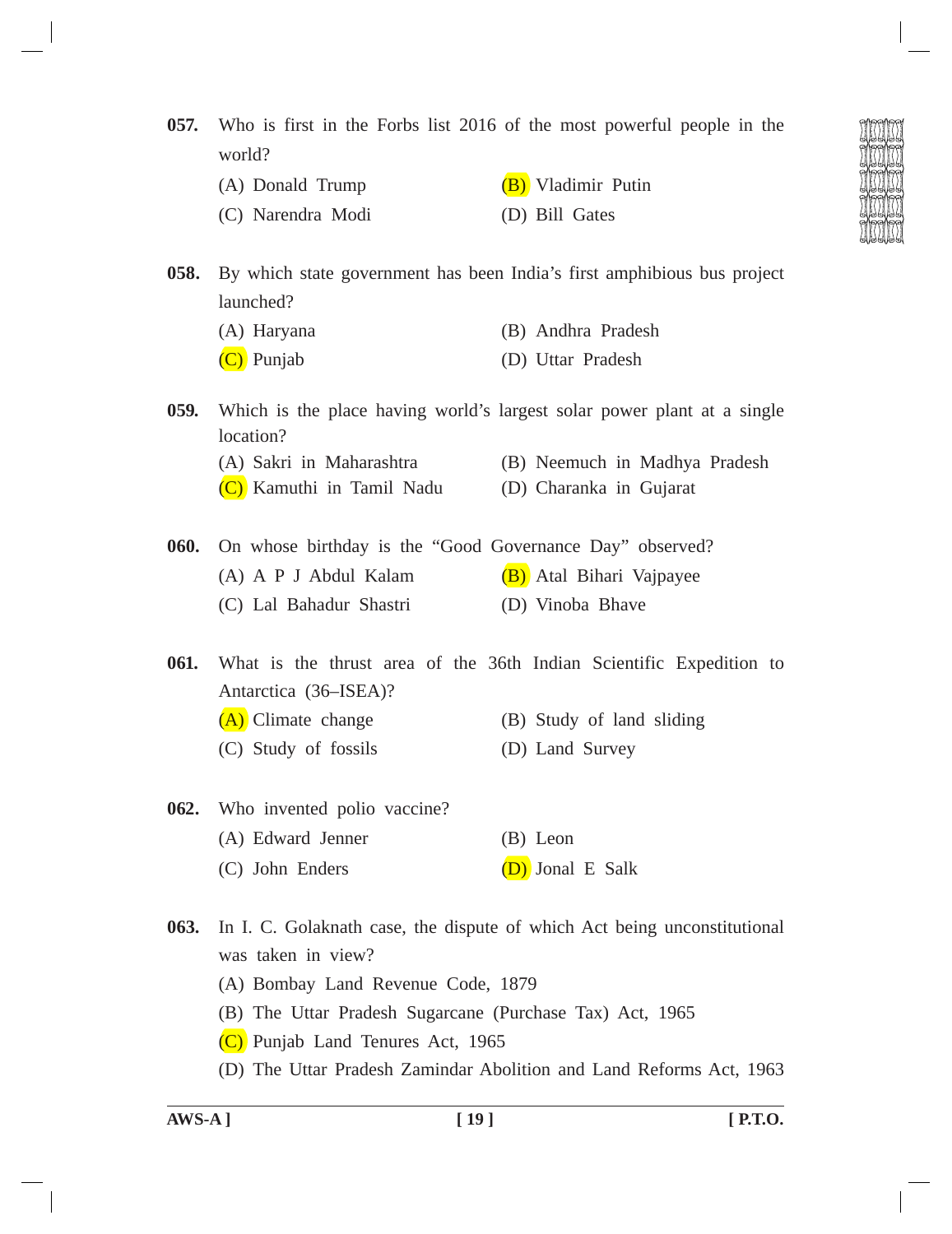- 
- 064. Indian Independence Act કોના દ્વારા પસાર કરવામાં આવ્યો હતો?  $(A)$  બ્રિટીશ સંસદ (B) લોકસભા (C) લોકસભા અને રાજ્યસભા (D) રાજ્યસભા
- નીચેના પૈકી કયું સૌથી ઓછું પ્રદૂષણ કરે છે?  $065.$ (A) કોલસો  $(B)$   $S \rightarrow S$  $(C)$  કેરોસીન (D) હાઇડ્રોજન
- 066. શહેરી ઘનકચરાના વૈજ્ઞાનિક ઠબે નિકાલ માટે નામદાર સુપ્રિમ કોર્ટના નિર્દેશનું પાલન કરવા રાજ્ય સરકારે નોડલ એજન્સી તરીકે કોની નિમણુંક કરેલ છે? (B) નગરપાલિકા નિયામક  $(A)$  GUDM  $(C)$  GMFB (D) GUDC

067. ગુજરાત રાજ્યની નગરપાલિકાઓમાં અનુસૂચિત જનજાતિના સભ્યો માટે કેટલા ટકા બેઠકો અનામત રાખવામાં આવે છે?

- $(A) 7%$
- $(B)$  14%
- (C) નગરપાલિકા વિસ્તારમાં તે જાતિની વસ્તીની ટકાવારી જેટલી.
- (D)  $10\%$

068. ''સૌની'' યોજના હેઠળ સૌરાષ્ટના અછતગ્રસ્ત વિસ્તારમાં કેટલી લીંક પાઈપ દ્વારા પાણી પહોંચાડવાનું આયોજન છે?

 $(A)$  1  $(B)$  2  $(C)$  3  $(D)$  4

069. નીચેના પૈકી કયા પદાર્થો સામાન્ય રીતે ફ્લોરોસન્ટ ટ્યૂબમાં વપરાય છે? (A) સોડીયમ ઓક્સાઇડ અને આરગન (B) સોડીયમ વરાળ અને નિયોન  $(C)$  મરક્યુરી વરાળ અને આરગન  $(D)$  મરક્યુરીક ઓક્સાઇડ અને નિયોન

070. રાંધણ ગેસ શેનું મિશ્રણ છે? (A) કાર્બન મોનોકસાઇડ અને કાર્બન ડાયોક્સાઇડ (B) બ્યુટેન અને પ્રોપેન (C) મિથેન અને ઇથિલિન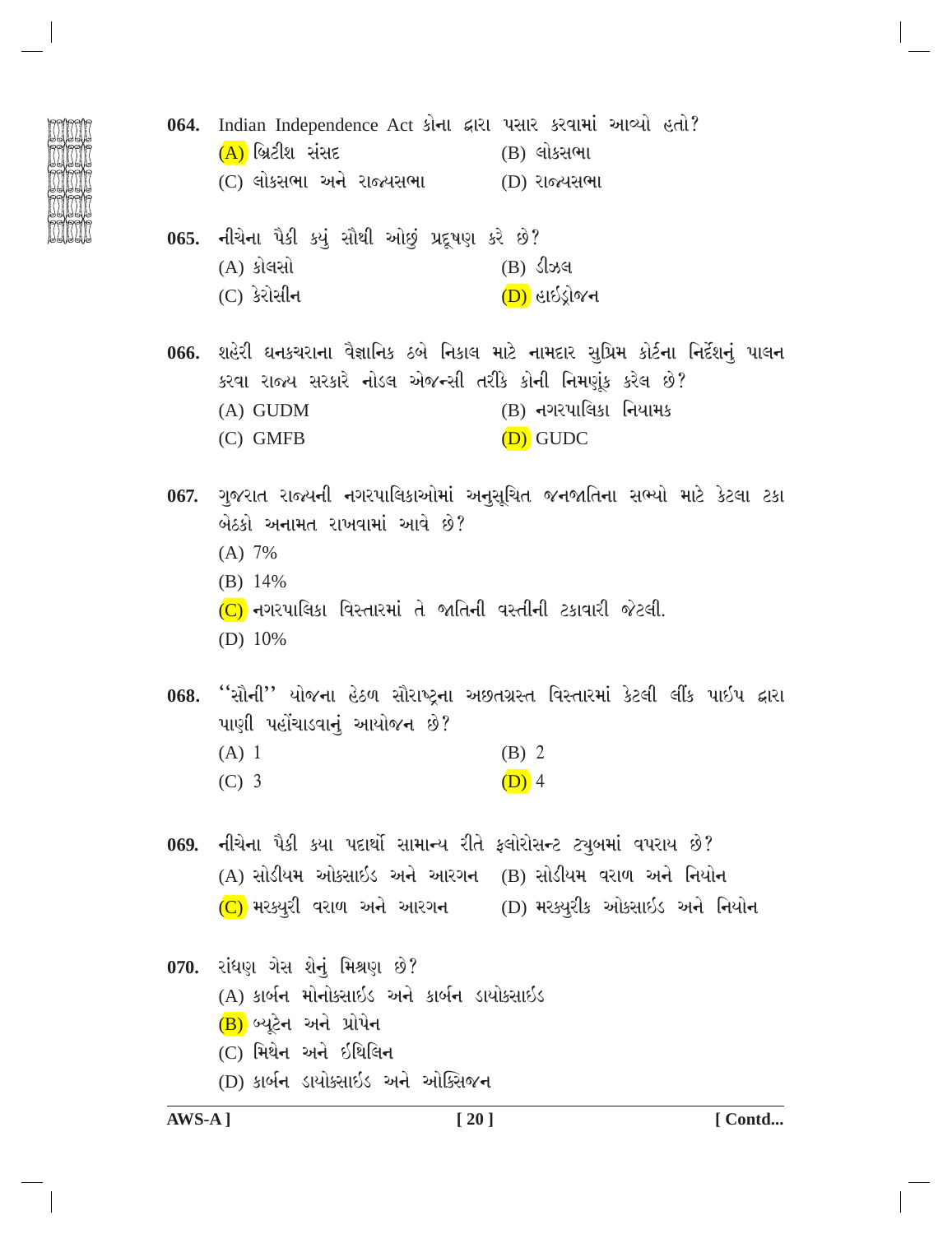- **064.** By whom was the Indian Independence Act passed? (A) British Parliament (B) Lok Sabha (C) Lok Sabha and Rajya Sabha (D) Rajya Sabha
- **065.** Which of the following causes minimum pollution? (A) Coal (B) Diesel (C) Kerosene (D) Hydrogen
- **066.** Which agency has been appointed as a nodal agency by the state government for the implementation of the direction of Hon. Supreme Court for the scientific disposal of municipal solid waste? (A) GUDM (B) Director of Municipalities (C) GMFB (D) GUDC

**067.** How many percentage of the seats are reserved in municipalities of Gujarat for the members belonging to the scheduled tribes? (A) 7%

- (B) 14%
- (C) Percentage equal to their percentage of population of municipal area (D) 10%

**068.** Through how many Link Pipes the supply of water to the scarcity-hit areas of Saurashtra has been planned under "SAVNI" scheme?

- $(A) 1$  (B) 2
- (C) 3 (D) 4
- **069.** Which of the following substances are most commonly used in fluorescent tubes?
	- (A) Sodium oxide and argon (B) Sodium vapour and neon
	- (C) Mercury vapour and argon (D) Mercuric oxide and neon
- **070.** Cooking gas is mixture of .................
	- (A) Carbon Monoxide and Carbon Dioxide
	- (B) Butane and Propane
	- (C) Methane and Ethylene
	- (D) Carbon Dioxide and Oxygen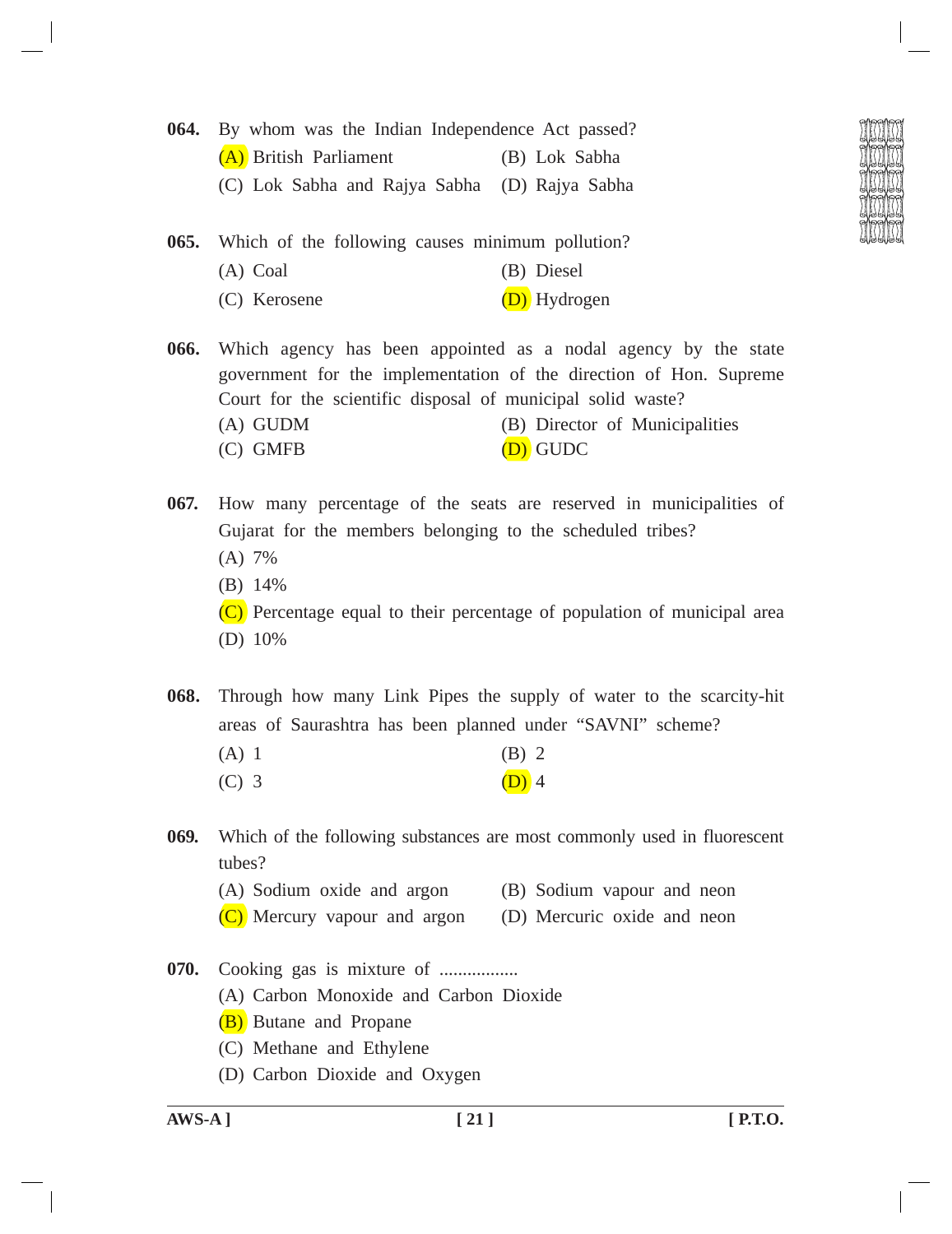- 
- 071. એક ફેધમ = ...............  $5\frac{1}{6}$  6 (A) (B) 6 મીટર  $5 \xi$  00 (O)  $(D)$  100 સે.મી.
- 072. માટી ખસેડવાના સાધન ઉપરના ટૂંકાક્ષરો જે.સી.બી. (JCB), તે બનાવતી કંપનીના સ્થાપક છે. તેમનું નામ શું છે? (A) જહોન ક્રિસ્ટોફર બાલાનતાઇન  $(B)$  જોસેફ સિરિલ બામકોર્ડ (D) જેક ક્રોક્સકોર્ડ બેકર (C) જહોન ક્રિસ્ટોકર બેક્ષટર
- 073. હૃદયની સારવાર માટે વપરાતા "પેસ-મેકર" ની શોધ કોણે કરી હતી? (B) ડૉ. મારીયા કીલીપ્સ (A) ડૉ. જહોન સાત્રે (C) ડૉ. રોબર્ટ ડાયસ  $(D)$  ડૉ. પોલ ઝોલ
- 074. લોકસભામાં હાલ અનુસૂચિત જાતિ અને અનુસૂચિત જન-જાતિ માટે કુલ કેટલી બેઠકો અનામત રાખવામાં આવી છે?  $(A) 109$  $(B)$  119  $(D)$  131  $(C)$  129

075. કોઇ રાજકીય પક્ષે રાષ્ટ્રકક્ષાના રાજકીય પક્ષ તરીકે માન્યતા મેળવવા ઓછામાં ઓછા કેટલા રાજ્યોમાં માન્યતા મેળવેલ હોવી જોઇએ?  $(A)$  3  $(B)$  4  $(C)$  5  $(D)$  6

- 076. 42 મા બંધારણીય સુધારા (1976) થી બંધારણના આમુખમાં સુધારો કરીને ઉમેરવામાં આવ્યું કે, ............. (A) વ્યકિતનું ગૌરવ અને બંધતાની ખાતરી (B) વિચાર, અભિવ્યક્તિ, માન્યતા, ધર્મ અને ઉપાસનાની સ્વતંત્રતા
	- (C) દરજ્જાની સમાનતા
	- (D) રાષ્ટ્રની એકતા અને અખંડિતતા
- 077. કમ્પ્યુટર માટેની ''આઇસી ચીપ્સ'' સામાન્ય રીતે શેની બનેલી હોય છે? (B) સિલિકોન  $(A)$  સીસું
	- $(D)$  સોનું  $(C)$  dig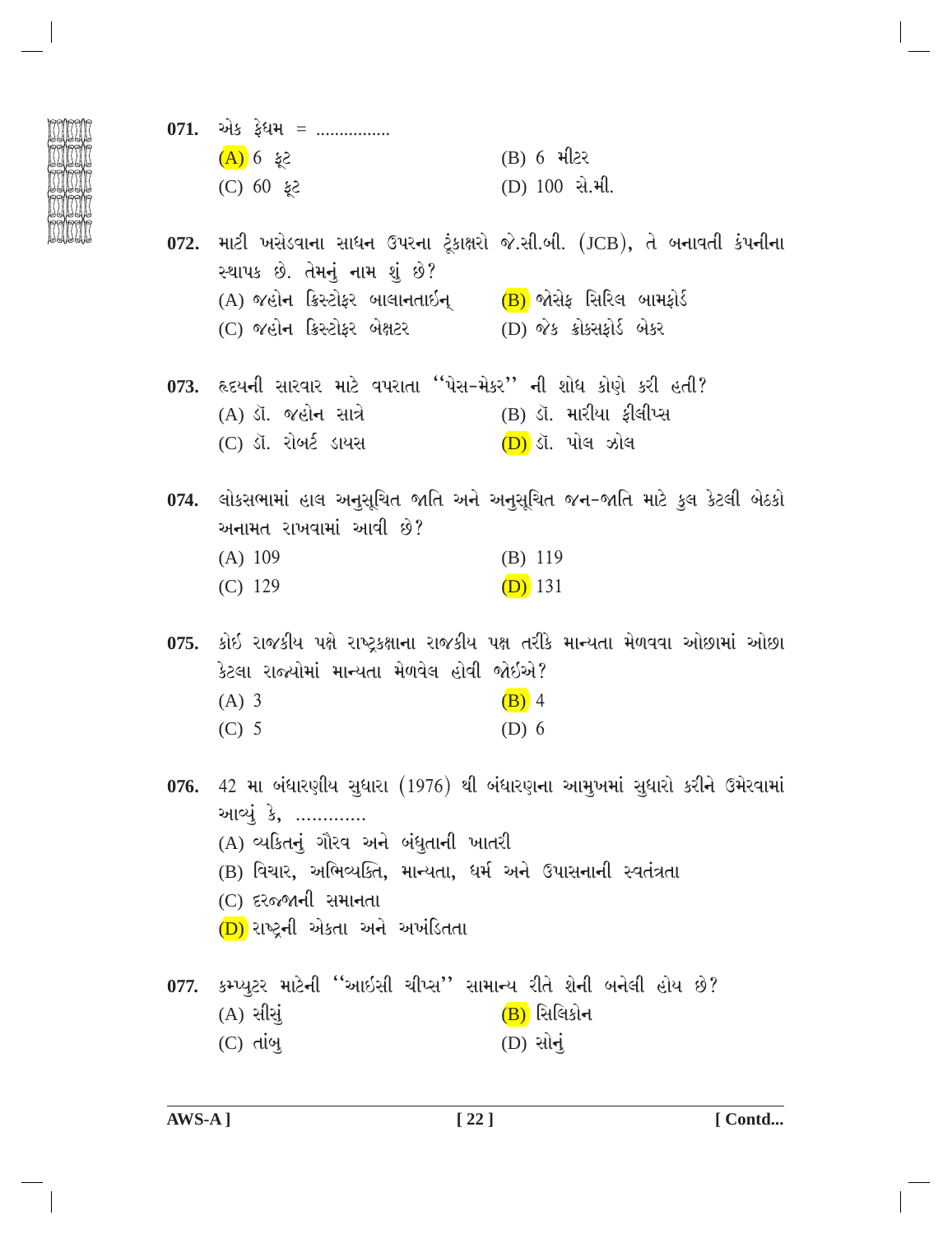| $(A)$ 6 feet  | $(B)$ 6 meters       |
|---------------|----------------------|
| $(C)$ 60 feet | (D) $100 \text{ cm}$ |

**072.** The initials JCB on earth moving equipment are those of the founder of the company that makes it. What is his name? (A) John Christopher Ballantyne  $(B)$  Joseph Cyril Bamford (C) John Christopher Baxter (D) Jack Croxford Baker

**073.** Who invented "Pacemaker" used in heart treatment? (A) Dr. John Satre (B) Dr. Maria Philips (C) Dr. Robert Dias (D) Dr. Pol Zhol

**074.** How many seats are reserved for scheduled castes and scheduled tribes in Loksabha at present?

| $(A)$ 109 | $(B)$ 119 |
|-----------|-----------|
| $(C)$ 129 | $(D)$ 131 |

**075.** To be recognised as a National Party, a political party must be recognised in at least ................ states.

| $(A)$ 3 | $(B)$ 4 |  |
|---------|---------|--|
| $(C)$ 5 | $(D)$ 6 |  |

**076.** By 42nd constitutional amendment (1976), the Preamble of the constitution was amended to insert, ..............

- (A) Assurance of individual dignity and fraternity
- (B) Liberty of thought, expression, belief and religion
- (C) Equality of status
- (D) Unity and integrity of the Nation

**077.** IC chips for computers are usually made of ................

- (A) Lead  $(B)$  Silicon
- (C) Copper (D) Gold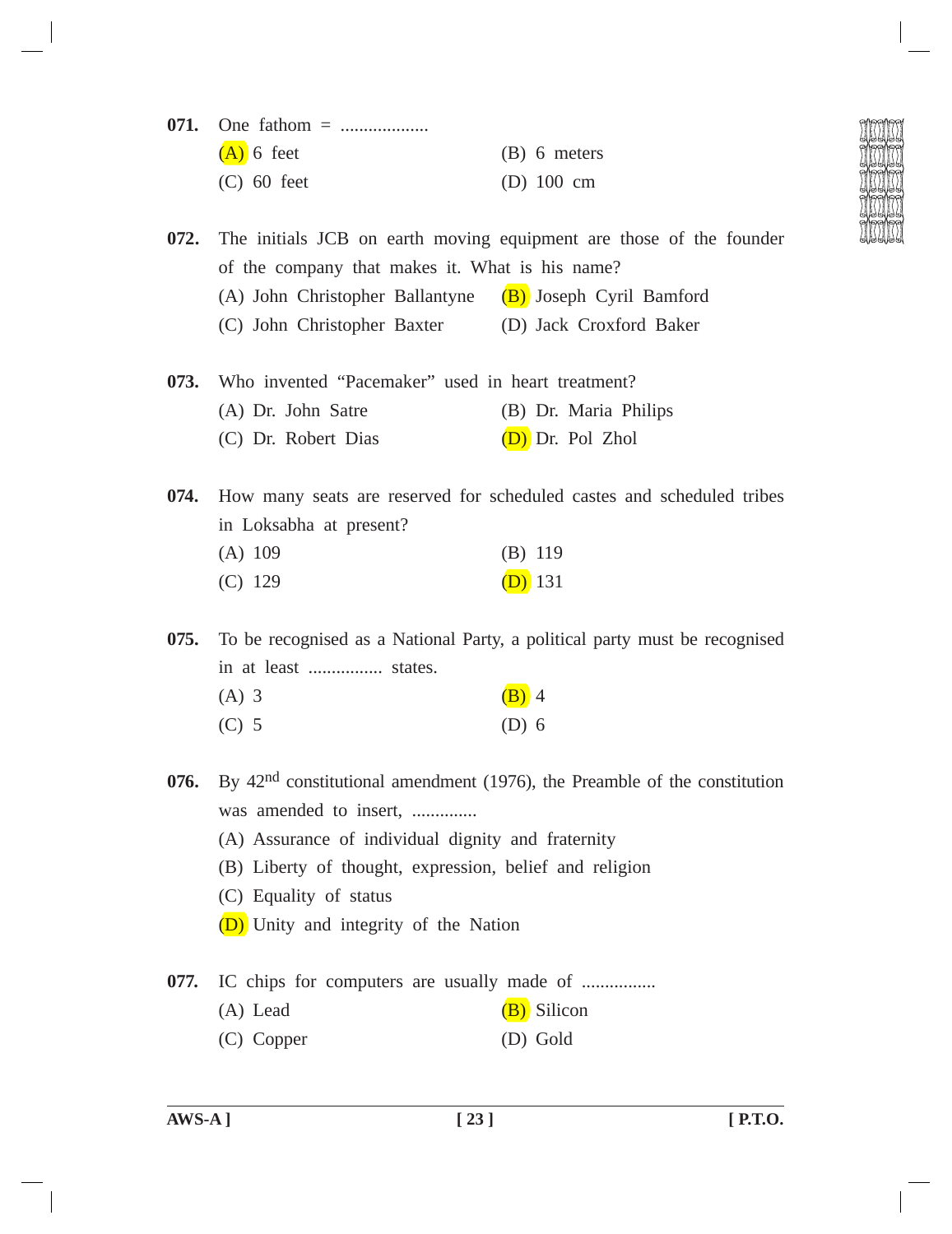| ગેરબંધારણીય જાહેર કરવામાં આવી?                                             | 078.  મિનરવા મિલ્સ કેસમાં સર્વોચ્ચ અદાલત દ્વારા 42 મા બંધારણીય સૂધારાની કઇ કલમ |
|----------------------------------------------------------------------------|--------------------------------------------------------------------------------|
| $(A)$ 42                                                                   | $(B)$ 55                                                                       |
| $(C)$ 44                                                                   | $(D)$ 46                                                                       |
| 079. રાજ્યો વચ્ચેની તકરાર સર્વોચ્ચ અદાલતની કઇ હકૂમત હેઠળ આવે છે?           |                                                                                |
| (A) અપીલીય હુકૂમત                                                          | ( <mark>B)</mark> મૂળ હકૂમત                                                    |
| (C) સલાહકીય હકૂમત                                                          | (D) રીટ હકૂમત                                                                  |
| 080. લોકસભામાં અધ્યક્ષના મતને શું કહે છે?                                  |                                                                                |
| (A) નિર્ણાયક મત                                                            | (B) ધ્વનિ મત                                                                   |
| (C) સીધો મત                                                                | (D) આડકતરો મત                                                                  |
| 081. વિભાગ-IX મા પંચાયત વિશે કરેલી જોગવાઇઓ કોને લાગુ પડે છે?               |                                                                                |
| (A) રાજ્યો                                                                 | (B) રાજ્યો અને કેન્દ્રશાસિત પ્રદેશો                                            |
| (C) કેન્દ્રશાસિત પ્રદેશો                                                   | (D) ઉપરોક્ત એકપણ નહિં                                                          |
| વસ્તીનો ગુણોત્તર છે.                                                       | 082. પ્રાથમિક સૂચકાંક વિસ્તારમાં વસ્તીમાં પ્રથમ ક્રમ ધરાવતું શહેર અને  ની      |
| (A) બીજો ક્રમ ધરાવતું શહેર                                                 |                                                                                |
| (B) બાકી રહેતી શહેરી વસ્તી                                                 |                                                                                |
| (C) બાકી રહેતી વસાહતોની કુલ વસ્તી                                          |                                                                                |
| (D) સૌથી નીચો ક્રમ ધરાવતું શહેર                                            |                                                                                |
| 083. સંસદ સત્રના સંદર્ભમાં વપરાતો શબ્દ "sine die" નો અર્થ શું છે?          |                                                                                |
| (A) અચોક્કસ મુદત માટે સત્ર મોકૂફી                                          |                                                                                |
| $(B)$ સત્ર સમાપ્તિ                                                         |                                                                                |
| (C) સત્ર બોલાવવું                                                          |                                                                                |
| (D) સત્ર વિસર્જ <b>ન</b>                                                   |                                                                                |
| 084. ભારતીય બેંકમાં કમ્પ્યુટરાઇઝેશન અંગેની સમિતિ (1988)ના અધ્યક્ષ કોણ હતા? |                                                                                |
| (A) ટી. એન. એ. ઐય્યર                                                       | (B) ડો. સી. રંગરાજન                                                            |
| (C) શ્રીમતી શેરે                                                           | (D) આઈ. કે. પટેલ                                                               |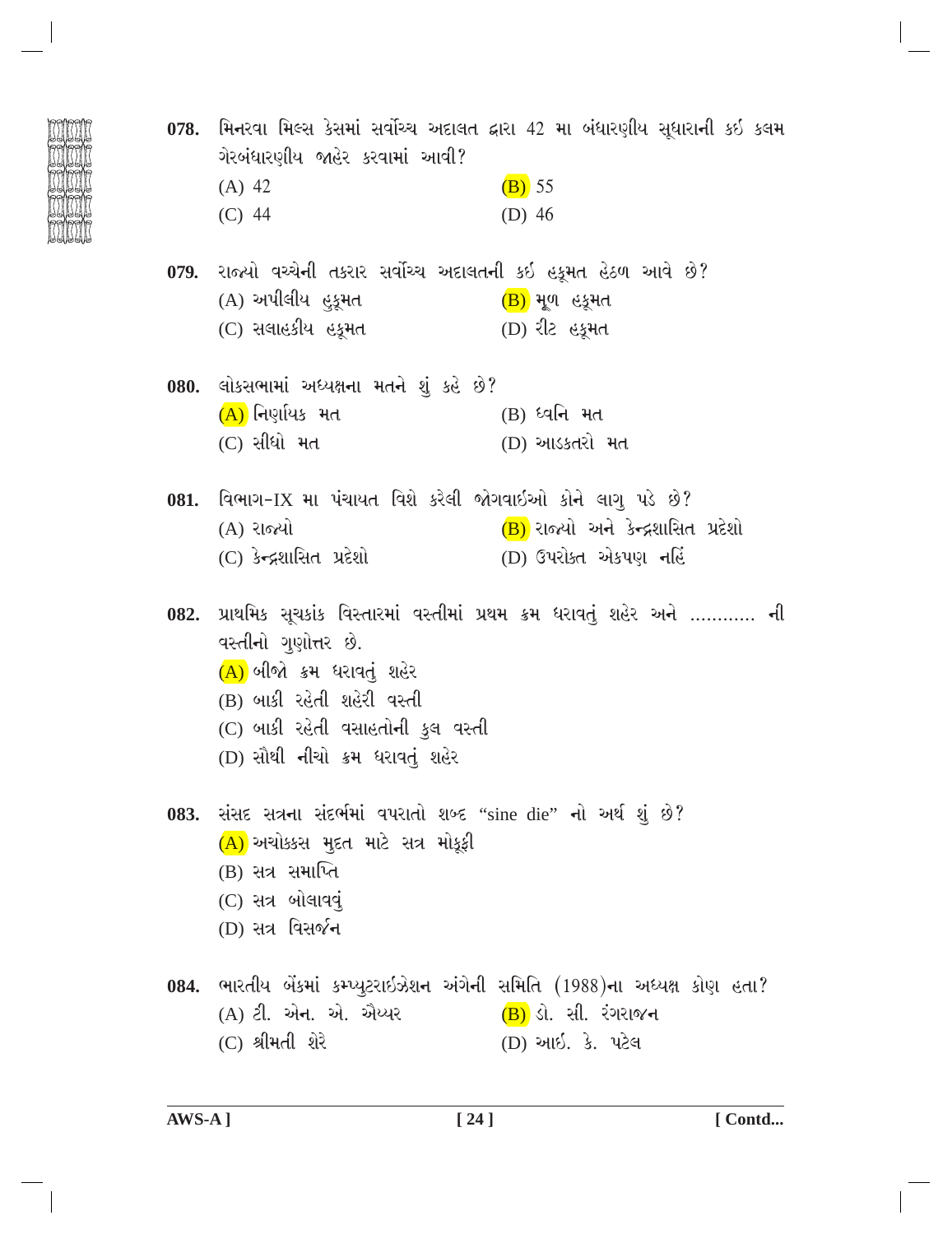**078.** In Minerva Mills case which section of 42nd constitution amendment was declared unconstitutional by Supreme Court?

(A) 42 (B) 55 (C) 44 (D) 46

**079.** Under which jurisdiction of the supreme court of India would the disputes between states come?

- (A) Appellate Jurisdiction  $(B)$  Original Jurisdiction
- (C) Advisory Jurisdiction (D) Writ Jurisdiction

| 080. |                  | What is the Speaker's vote in Loksabha called? |
|------|------------------|------------------------------------------------|
|      | (A) Casting Vote | (B) Sound Vote                                 |
|      | (C) Direct Vote  | (D) Indirect Vote                              |

- **081.** To whom are the provisions of Panchayat of Part IX of the constitution applicable?
	- (A) States  $(B)$  States and Union Territories
	- (C) Union Territorities (D) None of the above
- **082.** The Primary Index is the ratio between the population of first ranking city of the region and ..............
	- (A) the second ranking city
	- (B) the rest of the urban population
	- (C) the rest of the total population of settlements
	- (D) the lowest ranking city
- **083.** What is the meaning of the word "sine die" in reference to the Parliament session?
	- (A) Adjournment of session for an indefinite period
	- (B) Prorogation of session
	- (C) Summoning of session
	- (D) Dissolution of session
- **084.** Who was the chairman of committee on computerisation in Banks (1988)?
	- (A) T.N.A. Iyer  $(B)$  Dr. C. Rangarajan
	- (C) Smt. Shere (D) I. K. Patel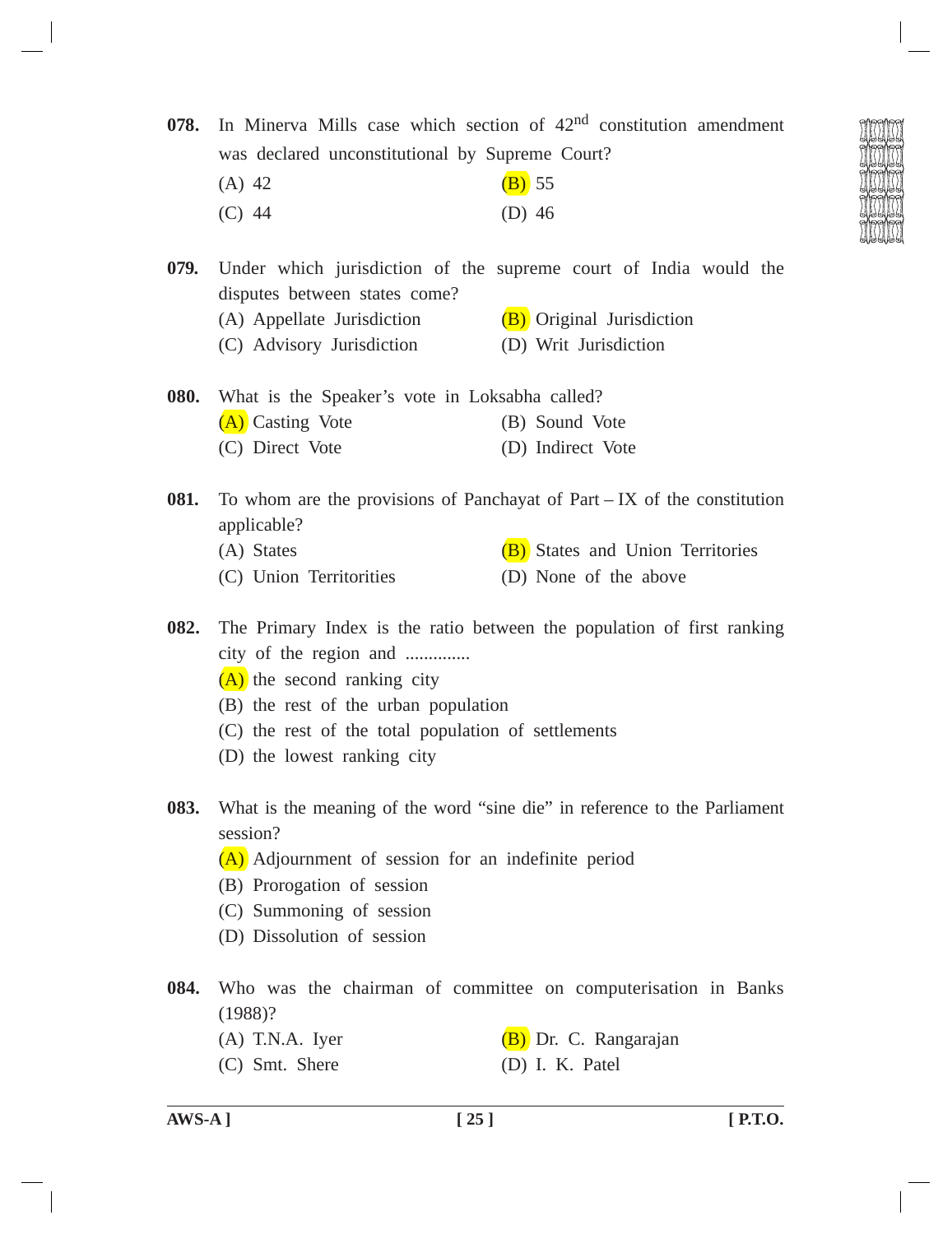| F | € |  |
|---|---|--|
|   | ම |  |
|   |   |  |
|   | ම |  |
|   |   |  |

- 085. કેન્દ્રિય સતર્કતા આયોગના કમિશ્નરની નિમણૂંક, સમિતિની ભલામણથી રાષ્ટ્રપતિ કરે છે. આ સમિતિના અધ્યક્ષ તરીકે કોણ હોય છે? (A) રાષ્ટ્રપતિ  $(B)$  ગૃહમંત્રી  $(C)$  પ્રધાનમંત્રી (D) લોકસભાના વિરોધ પક્ષના નેતા 086. સર્વોચ્ચ અદાલત ભારત સરકાર અને એક કે વધુ રાજ્યો વચ્ચેનો વિવાદ ચલાવી શકે છે. આ તેની કઈ હકુમત કહેવાય? (A) મૌલિક હકમત  $(B)$  સલાહકારી હકુમત (D) ઉપરોક્ત એકપણ નહિં (C) અપીલીય હકુમત 087. ચેક ઉપર જોવા મળતાં MICR Code નું આખું સ્વરૂપ શું છે? (A) Micro ink character recognition (B) Magnetic ink credit registration (C) Magnetic ink character recognition (D) Micro ink credit registration 088. બંધારણ અંતર્ગત દ્વિગૃહી વિધાનસભા ધરાવતું રાજ્ય કયું છે? (B) પશ્ચિમ બંગાળ  $(A)$  રાજસ્થાન (D) ઓડિશા  $(C)$  તેલંગાણા 089. ભારતના શહેરોમાં ધુમ્મસમાં મુખ્યત્વે ................ હોય છે.
	- (A) સલ્કરના ઓકસાઇડ
	- (B) કાર્બન મોનોક્સાઇડ
	- (C) નાઇટ્રોજન ઓક્સાઇડ અને દહન થયા વગરના હાઇડ્રોકાર્બન
	- (D) રજકણીય પદાર્થો
	- 090. ભારતના સંવિધાનના અનુચ્છેદ 101 ની જોગવાઇઓ પ્રમાણે જો સંસદના કોઇપણ ગૃહનો સભ્ય, ગૃહની અગાઉથી પરવાનગી લીધા સિવાય કેટલાં દિવસ ગૃહની તમામ બેઠકોમાં ગેરહાજર રહે, તો ગૃહ તેની બેઠક ખાલી જાહેર કરી શકે? (A) 30 દિવસ  $(B)$  60 દિવસ (C) 90 <u>દિવસ</u> (D) 120 દિવસ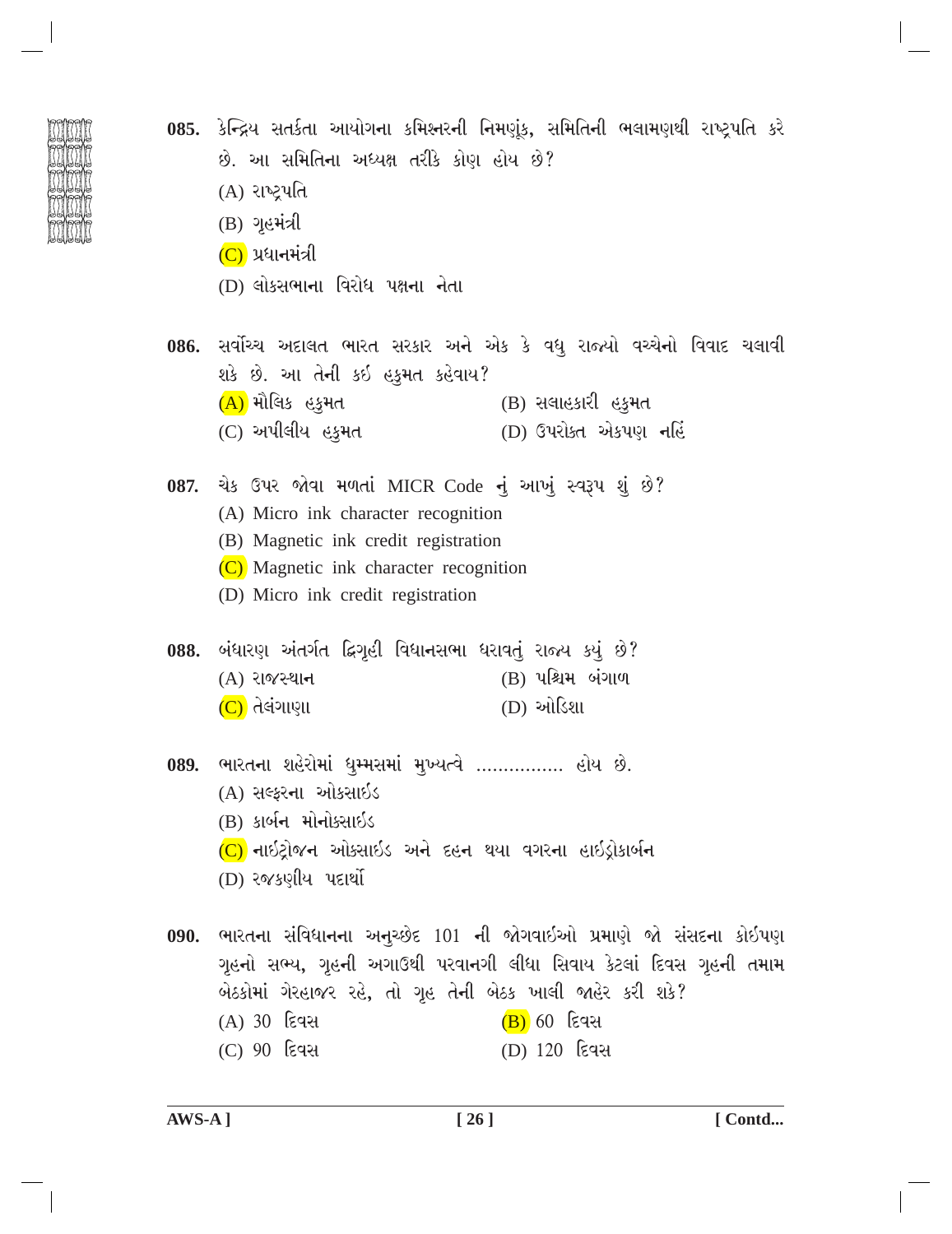**085.** Appointment of Central Vigilance Commissioners shall be made by the President on the recommendation of a committee. Who shall be the chairperson of this committee?

- (A) President
- (B) Minister of Home Affairs
- (C) Prime Minister
- (D) Leader of the opposition in the House of the people.
- **086.** Supreme Court can hear the dispute between the Government of India and one and more states. Which is this jurisdiction called? (A) Original Jurisdiction (B) Advisory Jurisdiction (C) Appellate Jurisdiction (D) None of the above
- **087.** What is the full form of MICR Code seen on the cheque? (A) Micro ink character recognition
	- (B) Magnetic ink credit registration
	- (C) Magnetic ink character recognition
	- (D) Micro ink credit registration

**088.** Under the constitution, the legislature of which state is Bicameral?

- (A) Rajasthan (B) West Bengal
- (C) Telangana (D) Odisha
- **089.** The smog in Indian cities mainly consists of ...............
	- (A) Oxides of sulphur
	- (B) Carbon Monoxide
	- (C) Nitrogen oxides and unburnt hydrocarbons
	- (D) Suspended particulate matter
- **090.** Under the provisions of article 101, for a period of how many days, if a member of either House of Parliament remains absent from all meetings without permission of the House, the House may declare his seat vacant?
	- (A) 30 days  $(B)$  60 days
	- (C) 90 days (D) 120 days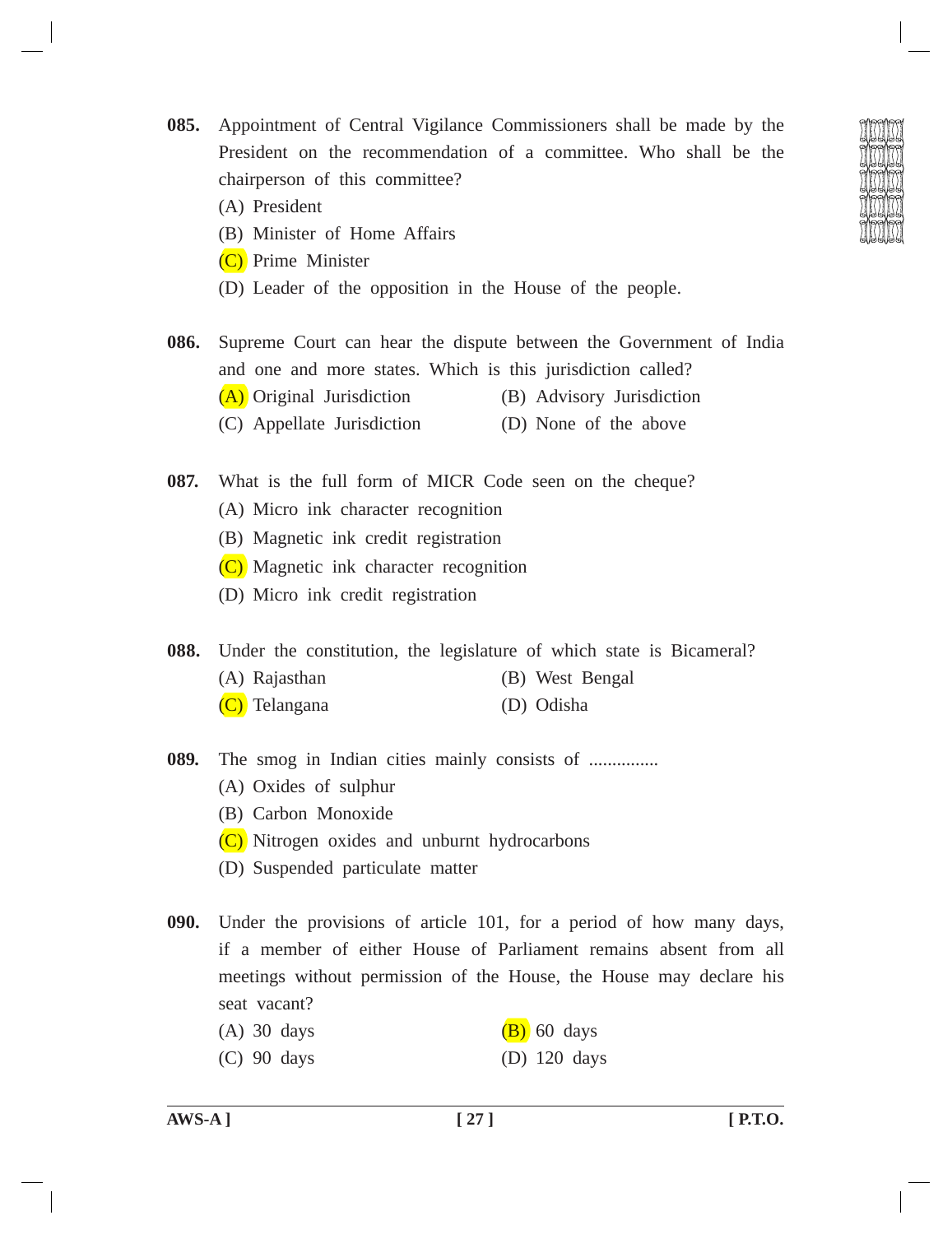091. ગુજરાતમાં પતંગ મ્યુઝિયમ કયાં આવેલું છે?  $(A)$  સંસ્કાર કેન્દ્ર પાલડી, અમદાવાદ (B) કેલીકો મ્યુઝિયમ, અમદાવાદ (C) વોટસન મ્યુઝિયમ, રાજકોટ (D) સરદાર પટેલ મ્યુઝિયમ, સુરત 092. વડોદરા ખાતે મહારાજા સયાજીરાવ દ્વારા 1886 માં સંગીત-કોલેજની સ્થાપના કરવામાં આવી જેના પ્રથમ આચાર્ય કોણ હતાં? (A) પંડીત ભાસ્કરભુવા (B) ઉસ્તાદ મૌલા બક્ષ  $(C)$   $\delta$ નાયત ખાન (D) ઉસ્તાદ કૈયાઝ ખા**ન** 093. રાષ્ટ્રીય અનુસૂચિત જાતિ અને અનુસૂચિત જનજાતિ આયોગ કયા બંધારણીય સુધારાથી રાષ્ટ્રીય અનુસૂચિત જાતિ આયોગ અને રાષ્ટ્રિય અનુસૂચિત જનજાતિ આયોગ તરીકે અલગ થયું? (A) 97 મો બંધારણીય સુધારો-2011 (B) 44 મો બંધારણીય સુધારો-1978 (C) 42 મો બંધારણીય સુધારો-1976 (D) 89 મો બંધારણીય સુધારો-2003 મનુષ્યના વાળમાં કયું પ્રોટીન હોય છે? 094.  $(A)$  સેકરેટીન (B) ઓમેગા  $(C)$  કેરાટીન (D) એન્કીરીન 095. માદક પીણાં અને પદાર્થોના ઉપયોગ પરનો પ્રતિબંધ એ ………. (A) અનુચ્છેદ 21 અંતર્ગત રાજ્ય વિરુધ્ધનો વ્યક્તિનો મૂળભૂત અધિકાર છે.  $(B)$  અનુચ્છેદ 51 A(d) અંતર્ગત નાગરિકની મૂળભૂત ફરજ છે. (C) અનુચ્છેદ 17 અંતર્ગત નાગરિક વિર્*ધ્ધનો રાજયનો મૂળભૂત અધિકાર છે*.  $(D)$  અનુચ્છેદ 47 માં સમાવિષ્ટ માર્ગદર્શકો પૈકીનો એક છે. 096. રાજનીતિનો આ માર્ગદર્શક સિધ્ધાંત એ નાગરિકની મૂળભૂત ફરજ પણ છે. (A) ઉદ્યોગોના વહીવટમાં કામદારોની સામેલગીરી (B) પુરૂષ અને સ્ત્રીઓને સમાન કામ માટે સમાન વેતન (C) પર્યાવરણનું રક્ષણ અને સુધારણા, જંગલ તેમજ વન્ય જીવોની સલામતીનું રક્ષણ (D) સમાજની ભૌતિક સાધનસામગ્રીની માલિકી અને નિયંત્રણનું વિતરણ તે રીતે થાય કે જેથી લોક હિત સાધી શકાય.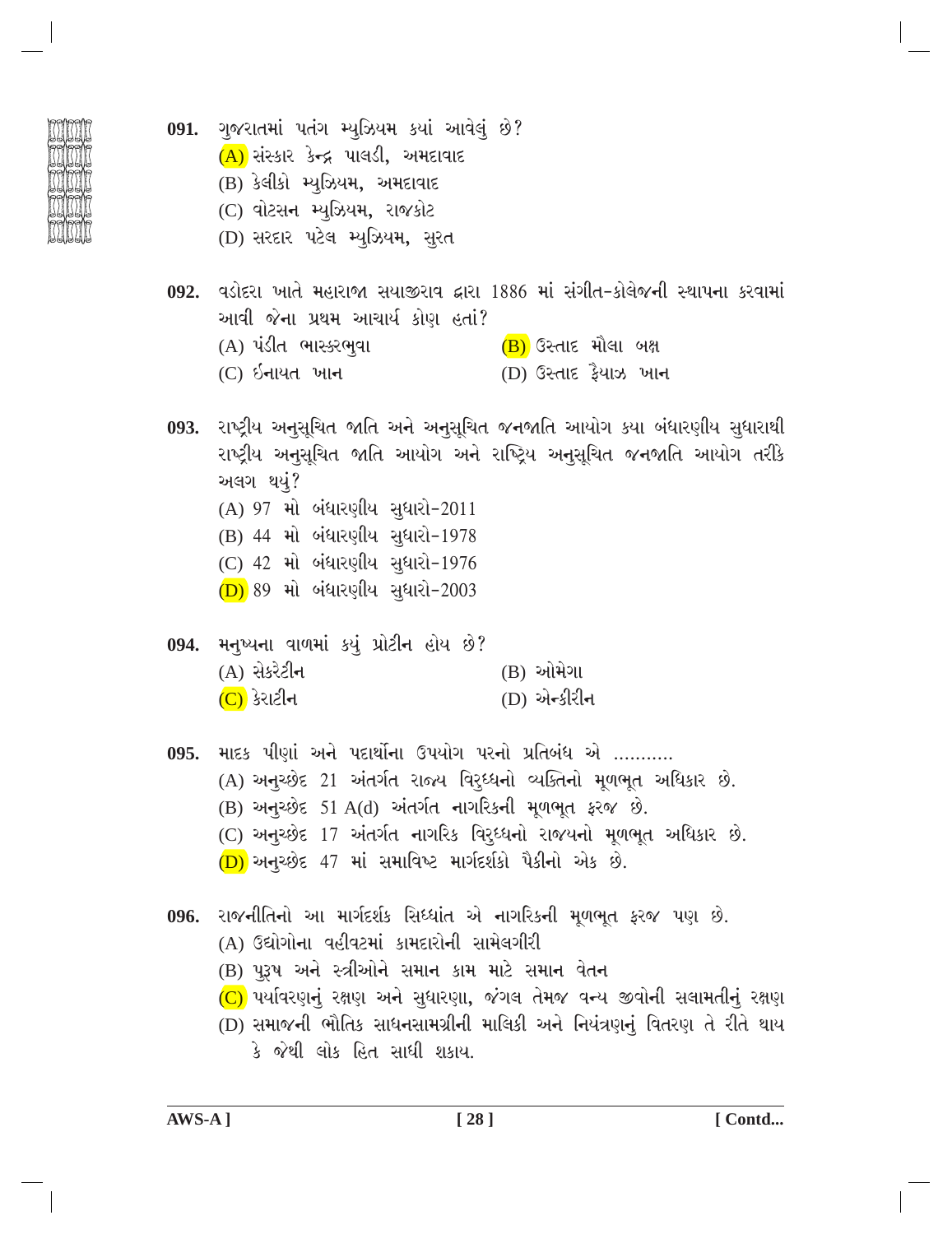- **091.** Where is the kite museum situated in Gujarat?
	- (A) Sanskar Kendra, Paldi, Ahmedabad
	- (B) Calico Museum, Ahmedabad
	- (C) Watson Museum, Rajkot
	- (D) Sardar Patel Museum, Surat

- **092.** In 1886 Maharaja Sayajirao established music college at Vadodara. Who was its first principal?
	- (A) Pandit Bhaskarbuwa (B) Ustad Maula Baksh
	- (C) Inayat Khan (D) Ustad Faiyaz Khan
- **093.** By which constitutional amendment was National Commission for scheduled castes and scheduled Tribes was seperated as National Commission for scheduled castes and National Commission for Scheduled Tribes?
	- (A)  $97<sup>th</sup>$  Constitution Amendment 2011
	- (B) 44th Constitutional Amendment 1978
	- (C) 42nd Constitutional Amendment 1976
	- (D) 89th Constitutional Amendment 2003
- **094.** Which protein is there in human hair? (A) Secretin (B) Omega (C) Keratin (D) Ankyrin
- **095.** The prohibition of consumption of intoxicating drinks and drugs is a ..................
	- (A) Fundamental Right under article 21 of the individual against the state
	- (B) Fundamental Duty of the Citizen Under Article 51A(d)
	- (C) Fundamental Right of the state against Citizens Under Article 17
	- (D) One of the Directives Contained in Article 47.
- **096.** This Directive Principle of State Policy is also a Fundamental Duty on the part of citizens.
	- (A) Participation of workers in the management of industries
	- (B) Equal pay for equal work for both men and women.
	- (C) Protection and improvement of environment, safeguarding of forests and wild life.
	- (D) Distribution of ownership and control of material resources of the community to subserve common good.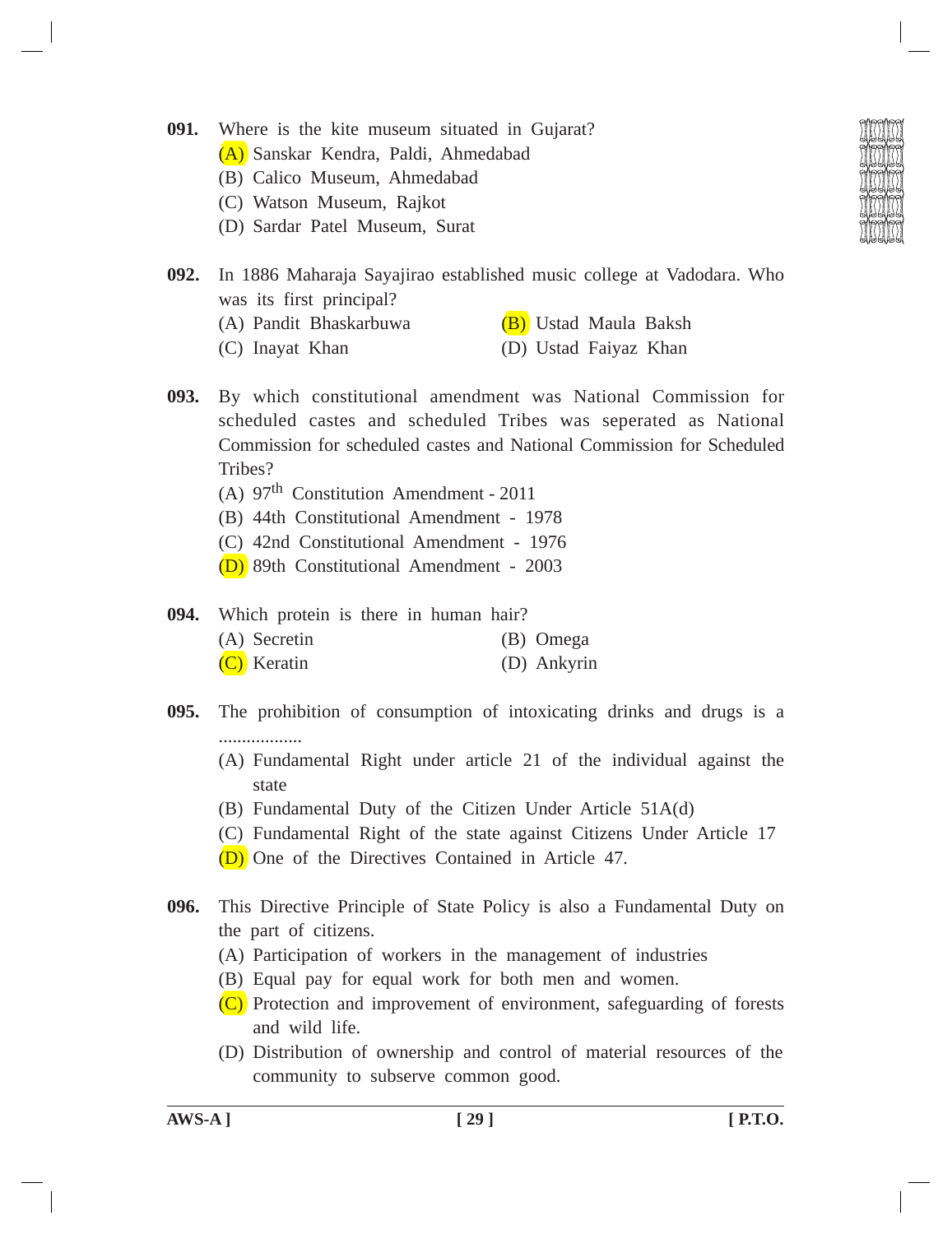| 097. ''હિંદુ વૃધ્ધિ દર'' એટલે શું?<br>(A) 1991 પહેલાંનો ભારતીય અર્થતંત્રનો ખૂબજ નીચો વૃધ્ધિ દર        |                                                                          |
|-------------------------------------------------------------------------------------------------------|--------------------------------------------------------------------------|
| (B) કોઈ એક વસ્તીજૂથની આવકનો વૃધ્ધિ દર<br>(C) ભારતીય અર્થતંત્રનો વાર્ષિક વૃઘ્ધિ દર જયારે 6% થી વધુ હોય |                                                                          |
| (D) ઉપરના પૈકી કોઇ નહિં.                                                                              |                                                                          |
| 098. 74 મા સુધારા અધિનિયમના હેતુ અને તર્ક કર્યો/કયા છે?                                               |                                                                          |
| 1. સત્તા અને જવાબદારીનું વિકેન્દ્રીકરણ                                                                |                                                                          |
| 2. બંધારણીય દરજ્જની જોગવાઈ<br>3.  સ્થાનિક શહેરી સરકારોનું વધુ સારૂ શાસન                               |                                                                          |
| 4. તાલુકા અને બ્લોકનું વધુ સારૂ શાસન                                                                  |                                                                          |
| (A) ફક્ત $(1)$ અને $(2)$ (B) ફક્ત $(3)$ અને $(4)$                                                     |                                                                          |
| (C) ફક્ત $(1)$ , $(2)$ અને $(3)$ (D) ફક્ત $(2)$ , $(3)$ અને $(4)$                                     |                                                                          |
| ટકા સબસીડી આપવામાં આવે છે?                                                                            | 099. પ્રધાનમંત્રી આવાસ યોજના હેઠળ Rs. 9 લાખ સુધીની લોનના વ્યાજ ઉપર કેટલા |
| (A) 6.5%                                                                                              | $(B)$ 4%                                                                 |
| (C) 3%                                                                                                | (D) $2%$                                                                 |
| 100. લોકાયુક્ત આયોગ દ્વારા હાથ ધરાયેલ ફરિયાદની તપાસ અને પૂછપરછ;                                       |                                                                          |
| (A) 3 મહિનામાં પૂર્ણ થવી જોઇએ (B) 12 મહિનામાં પૂર્ણ થવી જોઇએ                                          |                                                                          |
| (C) 6 મહિનામાં પૂર્ણ થવી જોઇએ   (D) 9 મહિનામાં પૂર્ણ થવી જોઇએ                                         |                                                                          |
| 101. $4: 15, 5: 26, 6: 35, 7: \dots$                                                                  |                                                                          |
| $(A)$ 48                                                                                              | $(B)$ 47                                                                 |
| $(C)$ 50                                                                                              | (D) $51$                                                                 |
| 102. જો CAT = 24 હોય અને DOG = 26 હોય તો PIG = ?                                                      |                                                                          |
| $(A)$ 32                                                                                              | (B) 25                                                                   |
| (C) 29                                                                                                | (D) $34$                                                                 |
| 103. જો $5 \times 3 = 925$ અને $6 \times 7 = 4936$ હોય તો $9 \times 8 =$ ?                            |                                                                          |
| $(A)$ 8164                                                                                            | (B) 6481                                                                 |
| (C) 7272                                                                                              | (D) 2727                                                                 |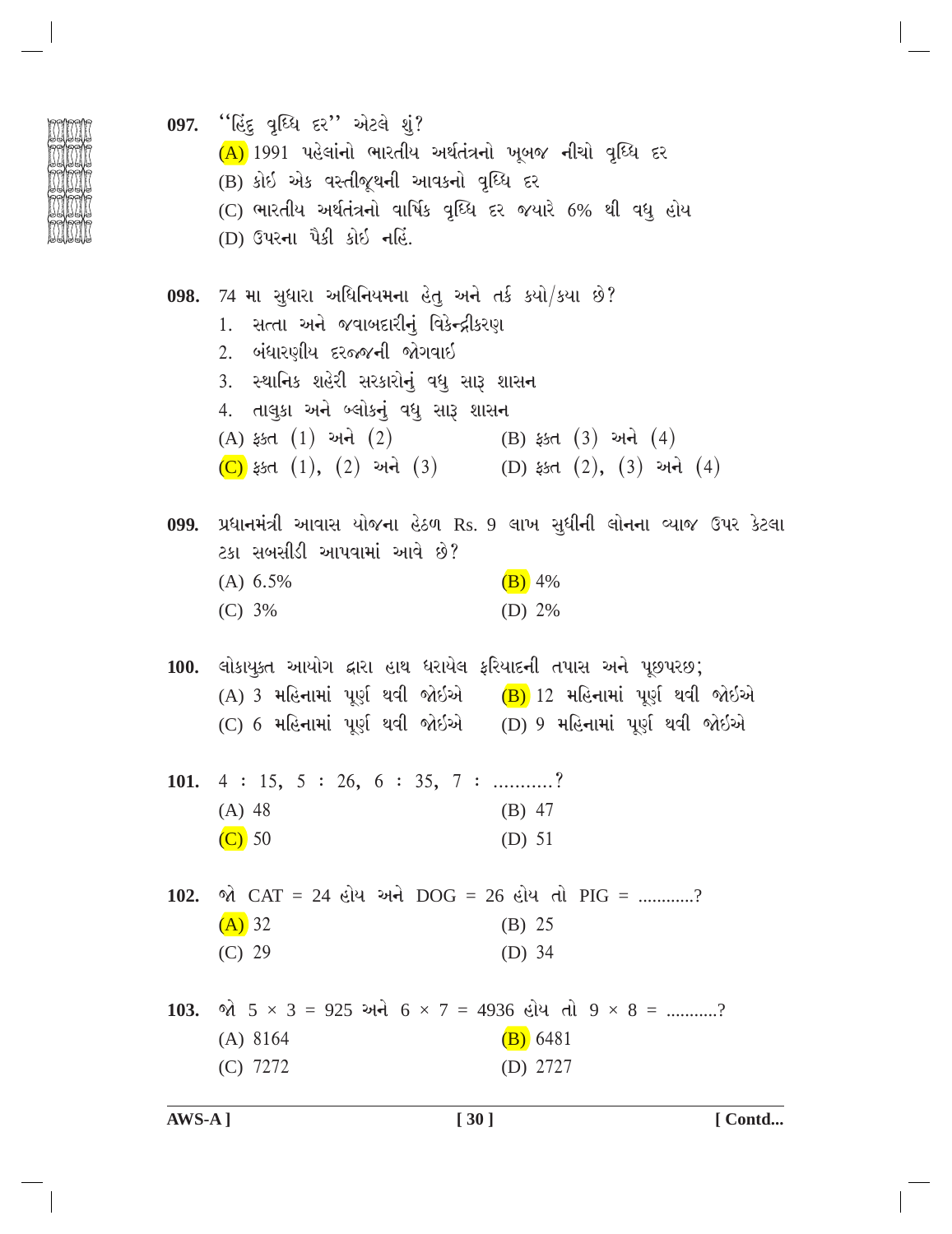- **097.** What is known as the "Hindu Growth rate"?
	- (A) The low growth rate of Indian economy prior to 1991
	- (B) The growth rate of income of a particular segment of population
	- (C) Annual growth rate of Indian economy when it is higher than 6%
	- (D) None of the above
- **098.** What is/are the intention and rationale behind the 74<sup>th</sup> Amendment Act?
	- (A) Decentralisation of power and responsibility
	- (B) Provision of constitutional status
	- (C) Better governance of urban local governments
	- (D) Better governance of taluka and blocks
	- $(A)$  (1) and (2) only (B) (3) and (4) only
	- (C) (1), (2) and (3) only (D) (2), (3) and (4) only

**099.** How many percentage subsidy is given on the interest on loan upto Rs.9 lakhs under the Pradhan Mantri Awas Yojana? (A)  $6.5\%$  (B)  $4\%$ 

| (C) 3%<br>(D) $2\%$ |  |
|---------------------|--|
|                     |  |

**100.** Investigation or inquiry undertaken by Lokayukta Aayog shall be completed;

- (A) within a period of 3 months  $(B)$  within a period of 12 months
- (C) within a period of 6 months (D) within a period of 9 months
- **101.** 4 : 15, 5 : 26, 6 : 35, 7 : ..................? (A) 48 (B) 47 (C) 50 (D) 51

**102.** If CAT = 24 and DOG = 26, then PIG = ................?  $(A)$  32 (B) 25 (C) 29 (D) 34

**103.** If  $5 \times 3 = 925$  and  $6 \times 7 = 4936$ , then  $9 \times 8 =$  ...............? (A) 8164 (B) 6481 (C) 7272 (D) 2727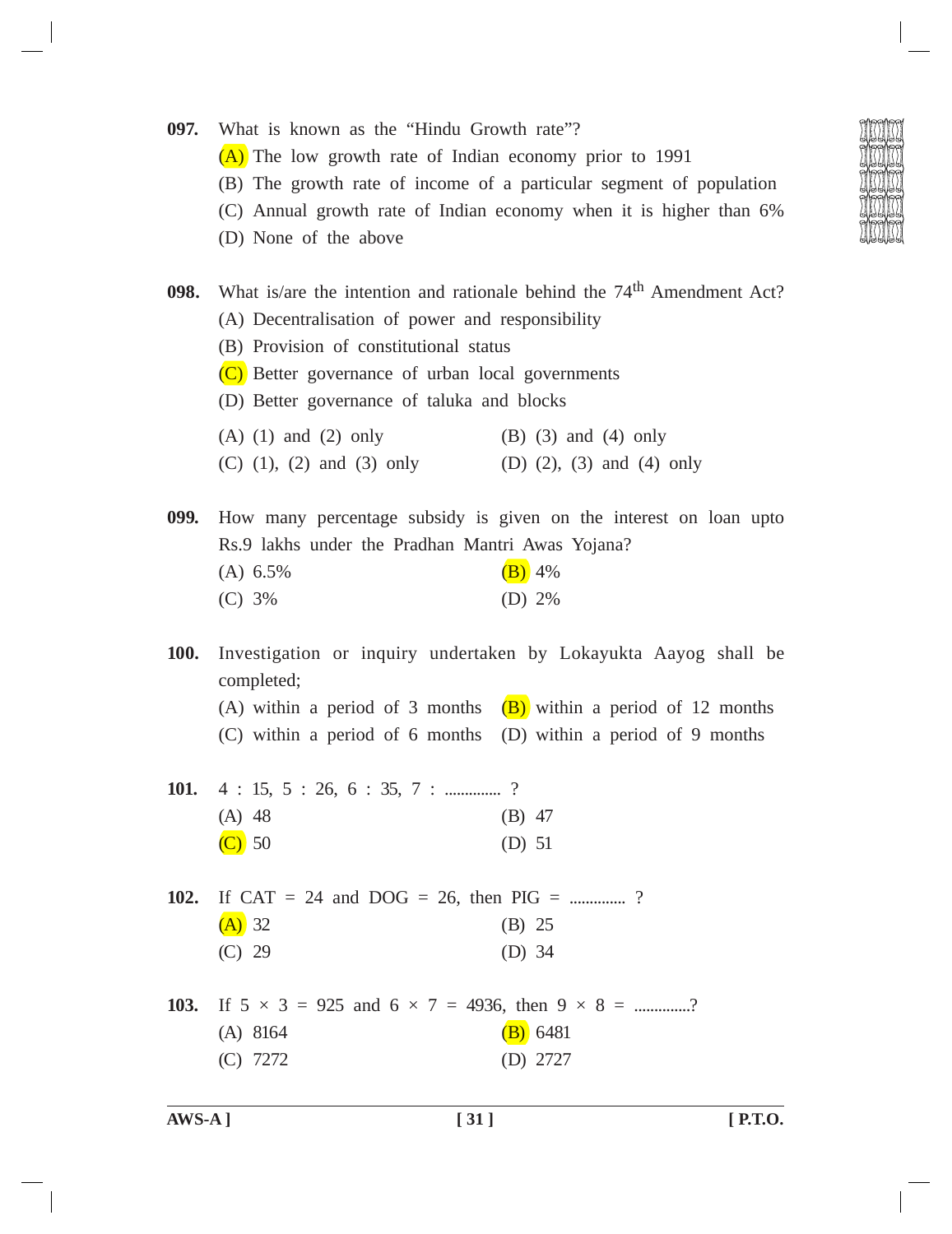|             | પુત્રની ઉમર કરતાં બમણી થશે, તો હાલ પુત્રની ઉમર કેટલી છે?        | 104. પુત્ર અને પિતાની ઉંમરનો સરવાળો 48 વર્ષ છે. 12 વર્ષ પછી પિતાની ઉંમર      |
|-------------|-----------------------------------------------------------------|------------------------------------------------------------------------------|
|             | (A) 14                                                          | $(B)$ 12                                                                     |
|             | (C) 16                                                          | (D) 18                                                                       |
|             | 105. A, B અને C ના માતા છે, D, C નો પતિ છે. તો A, D ના શું થશે? |                                                                              |
|             | $(A)$ જમાઈ                                                      | $(B)$ માતા                                                                   |
|             | $(C)$ સાસુ                                                      | $(D)$ સસરા                                                                   |
|             | 106. જો ગઈકાલના આગલા દિવસે ગુરૂવાર હોય તો રવિવાર ક્યારે થશે?    |                                                                              |
|             | $(A)$ આજે                                                       | (B) પરમ દિવસે                                                                |
|             | $(C)$ ગઈકાલે                                                    | <u>(D)</u> કાલે                                                              |
| <b>107.</b> | JAZ, LEX, NIV, PMT, ?                                           |                                                                              |
|             | $(A)$ RUS                                                       | (B) QUR                                                                      |
|             | $(C)$ SUR                                                       | $(D)$ RQR                                                                    |
|             | તેણે 20% નફો કરવો હોય તો તે વસ્તુનું કઈ કિંમતે વેચાણ કરશે?      | 108. એક વ્યક્તિને એક વસ્તુનું રૂા. 480 માં વેચાણ કરતાં 20% નુકશાન જાય છે. જો |
|             | (A) 600                                                         | $(B)$ 700                                                                    |
|             | (C) 620                                                         | $(D)$ 720                                                                    |
|             | વધારેથી ઓછી ગોઠવવામાં આવે તો 7માં ક્રમે કઈ સંખ્યા હશે?          | 109. 4 થી 84 વચ્ચે આવેલી 4 વડે નિઃશેષ ભાગી શકાય તેવી સંખ્યાઓને ઉલટા ક્રમમાં  |
|             | $(A)$ 56                                                        | (B) 64                                                                       |
|             | (C) 68                                                          | $(D)$ 60                                                                     |
| <b>110.</b> |                                                                 | જો " " એટલે "÷", "÷" એટલે "", "+" એટલે "×",                                  |
|             | "x" એટલે "+" હોય તો, $12 - 4 \times 7 + 8 \div 5 =$ ?           |                                                                              |
|             | (A) 51                                                          | $(B)$ 45                                                                     |
|             | (C) 64                                                          | (D) એકપણ નહિં                                                                |
|             |                                                                 |                                                                              |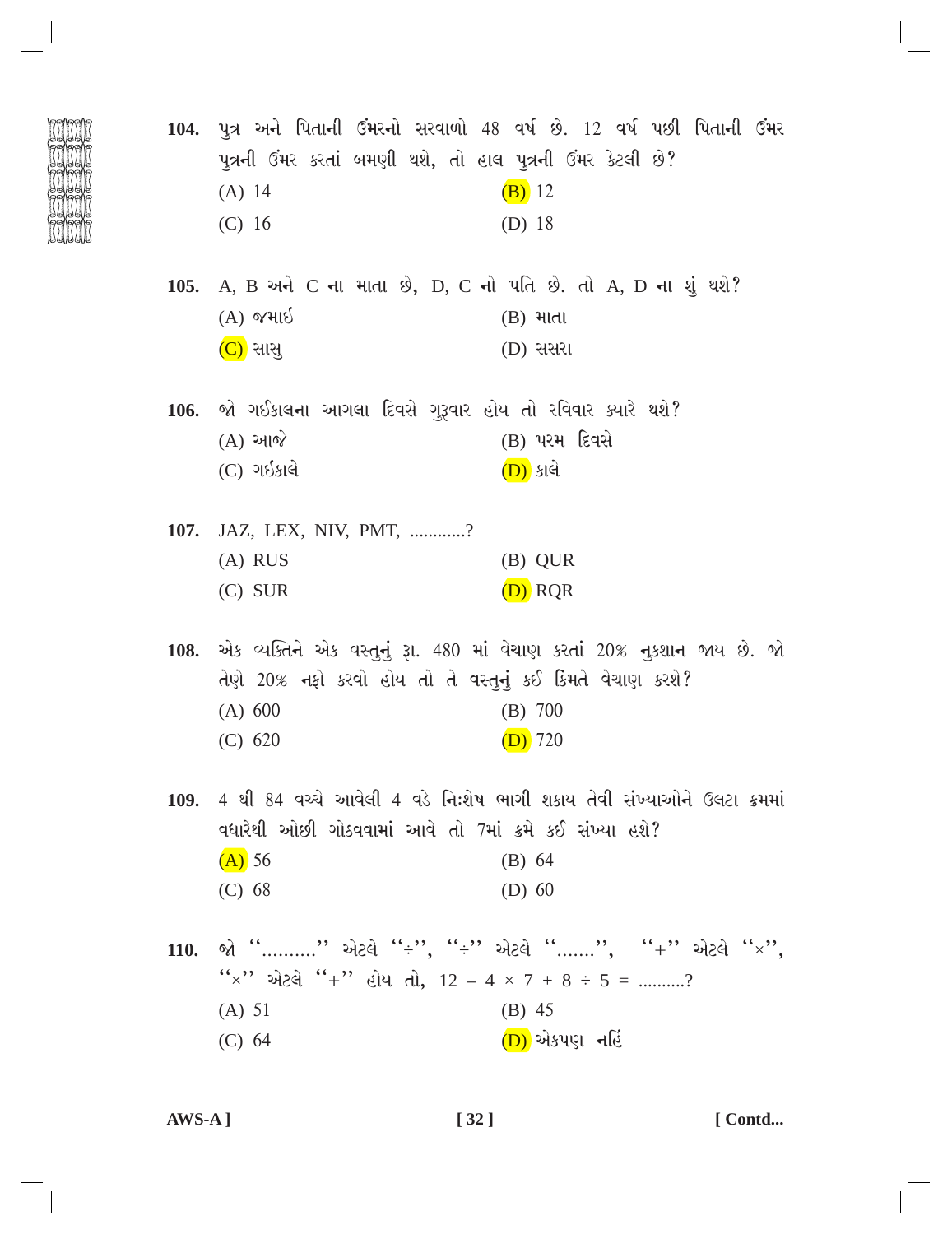**104.** The sum of the ages of a son and father is 48 years. The age of father will be 2 times the age of son. What is the current age of son? (A) 14 (B) 12 (C) 16 (D) 18 **105.** A is the mother of B and C, D is the husband of C, then what is A to D? (A) Son -in -law (B) Mother

 $(C)$  Mother-in-law  $(D)$  Father-in-law

**106.** If the day before yesterday was Thursday, when will be Sunday? (A) Today (B) Day after tomorrow

- (C) Yesterday (D) Tomorrow
- **107.** JAZ, LEX, NIV, PMT, ........................? (A) RUS (B) QUR (C) SUR (D) RQR

**108.** A person faces loss of 20% selling an article for Rs. 480. At what price should he sell if he wants to make a profit of 20% (A) 600 (B) 700 (C) 620 (D) 720

**109.** If the numbers between 4 and 84 which are fully divisible by 4 are arranged in descending order which would be the 7th number?

| $(A)$ 56 | (B) 64   |  |
|----------|----------|--|
| (C) 68   | $(D)$ 60 |  |

**110.** If ''..............'' is ''÷'', ''÷'' is ''..............'', ''+'' is ''×'', ''×'' is ''+'', then,  $12 - 4 \times 7 + 8 \div 5 =$  ..............? (A) 51 (B) 45 (C)  $64$  (D) None of the above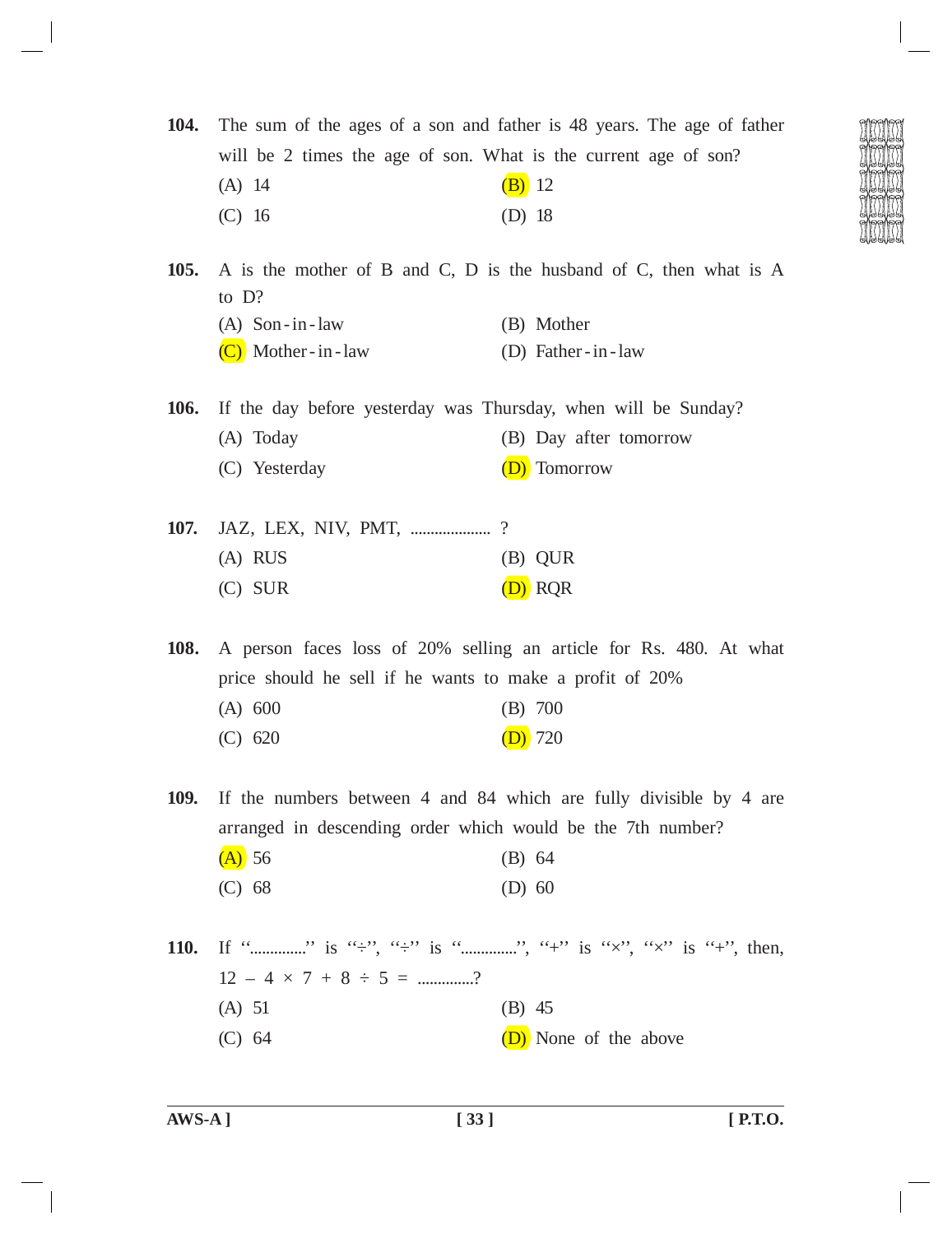111. જો  $\triangle$ ABC માં  $\angle$ B કાટખૂણો હોય, AB = 12 સે.મી. તથા ત્રિકોણનું ક્ષેત્રફળ 30 ચો. સે.મી. હોય તો ત્રિકોણની પરિમિતિ કેટલી થશે?  $(A)$  30 સેમી (B) 40 સેમી  $(C)$  27 સેમી (D) 60 સેમી

- 112. 10, 5, 13, 10, 16, 20, 19, ........?  $(A) 30$  $(B)$  40  $(C) 38$  $(D)$  23
- એક વર્તુળની ત્રિજ્યા 15 તથા તેનું કેન્દ્ર Q છે. P એ વર્તુળની બહાર આવેલું 113. બિંદુ છે. P માંથી વર્તુળને દોરેલો સ્પર્શક વર્તુળને T બિંદુએ સ્પર્શે છે. જો  $PT = 8$  હોય તો  $QP =$  ..........?  $(A) 13$  $(B) 23$  $(C)$  17  $(D)$  27

114. એક લંબચોરસ પ્લોટની લંબાઇ તેની પહોળાઇ કરતાં ત્રણ ગણી છે. જો તે પ્લોટનું ક્ષેત્રફળ 7803 ચો. મી હોય તો તે પ્લોટની પહોળાઈ જેટલી પહોળાઈ ધરાવતાં બીજા ચોરસ પ્લોટનું ક્ષેત્રફળ કેટલું થશે? (A) 2801 ચો. મી.  $(B)$  2601 ચો. મી. (C) 2701 ચો. મી. (D) 2901 ચો. મી.

115. બાવન પત્તામાંથી એક પત્તું યદેચ્છ રીતે ખેંચવામાં આવે છે. આ પાનું ચિત્રનું પાનું (રાજા, રાણી અથવા ગુલામ) હોવાની સંભાવના કેટલી? (A)  $\frac{1}{13}$ (B)  $\frac{2}{13}$ 

116. નીચેના પૈકી ક્યું વૈધાનિક નગર નથી?  $(A)$  અંકલેશ્વર (B) અંજાર  $(C)$  જૂનાગઢ  $(D)$  મંદ્રા

117. ભારતના પ્રથમ કાયદા અધિકારી તરીકે કોને ગણવામાં આવે છે? (A) સર્વોચ્ચ અદાલતના મુખ્યન્યાયમૂર્તિ (B) એટર્ની જનરલ (C) રાષ્ટ્રપતિ (D) કેન્દ્રના કાયદામંત્રી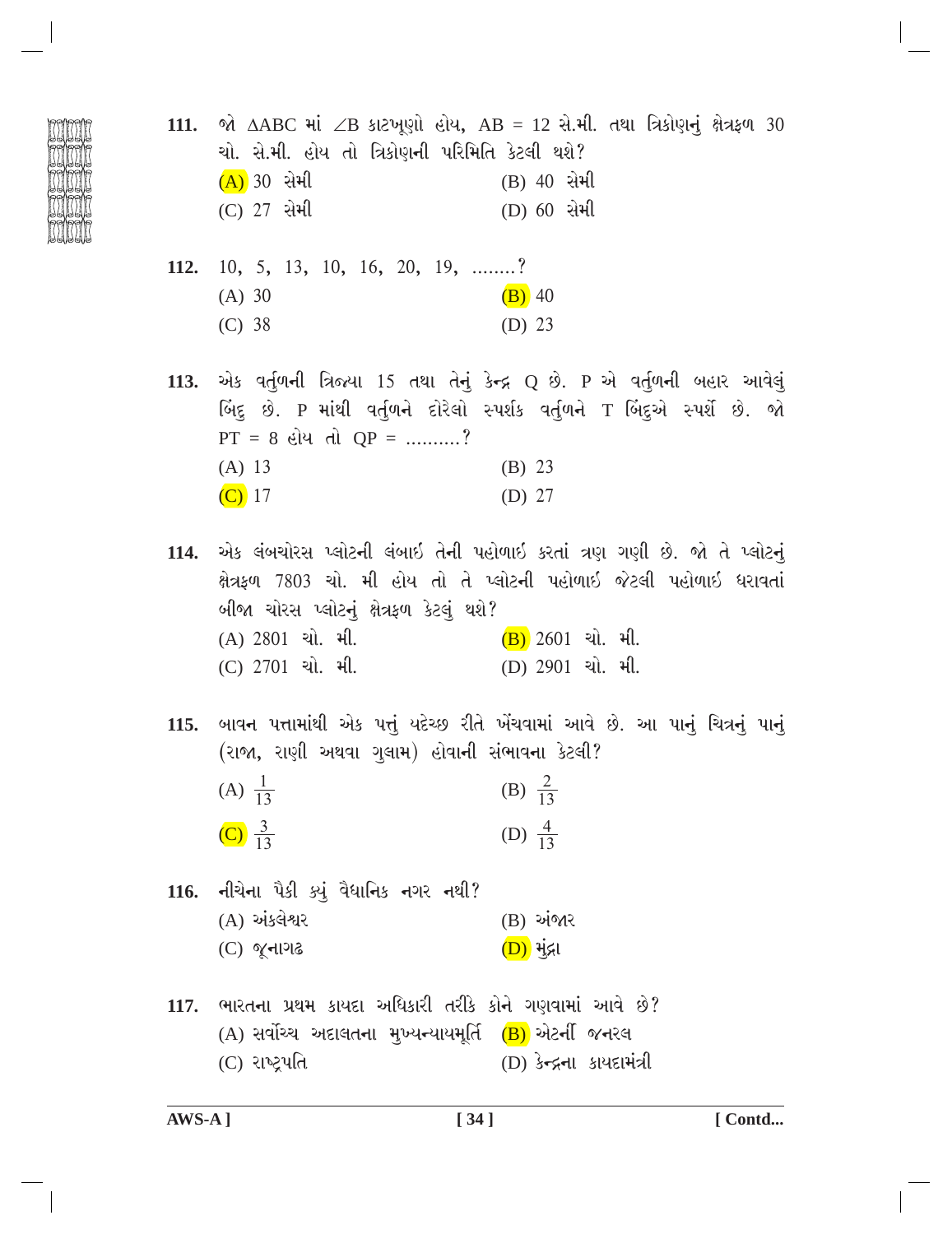**111.** If in  $\triangle$  ABC,  $\angle$  B is a right angle, AB = 12 cm and the area of triangle is 30 sq. cm, What would be the perimeter of the triangle?  $(A)$  30 cm (B) 40 cm (C) 27 cm (D) 60 cm

**112.** 10, 5, 13, 10, 16, 20 19, ..................? (A) 30 (B) 40 (C) 38 (D) 23

 $(C)$  17 (D) 27

**113.** The circle with center Q has radius of 5. P is a point outside the circle. The tangent drawn from P touches the circle at point T. If  $PT = 8$ ,  $QP =$ .....................? (A) 13 (B) 23

- **114.** The length of a rectangle plot is three times its breadth. If the area of the plot is 7803 sq. mt. What would be the area of another square plot having the same breadth of the rectangle plot? (A) 2801 sq mt.  $(B)$  2601 sq mt. (C) 2701 sq mt. (D) 2901 sq mt.
- **115.** A card is drawn randomly from 52 cards. What is the probability of this card being a picture card? (King, Queen, or Jack)
	- (A)  $\frac{1}{13}$  $\frac{1}{13}$  (B)  $\frac{2}{13}$ (C)  $\frac{3}{13}$  $\frac{3}{13}$  (D)  $\frac{4}{13}$

**116.** Which of the following is not a statutory town?

- (A) Ankaleshwar (B) Anjar
- (C) Junagadh (D) Mundra
- **117.** Who is considered as the first law officer of India? (A) Chief Justice of supreme court  $(B)$  Attorney General (C) President (D) Union Law Minister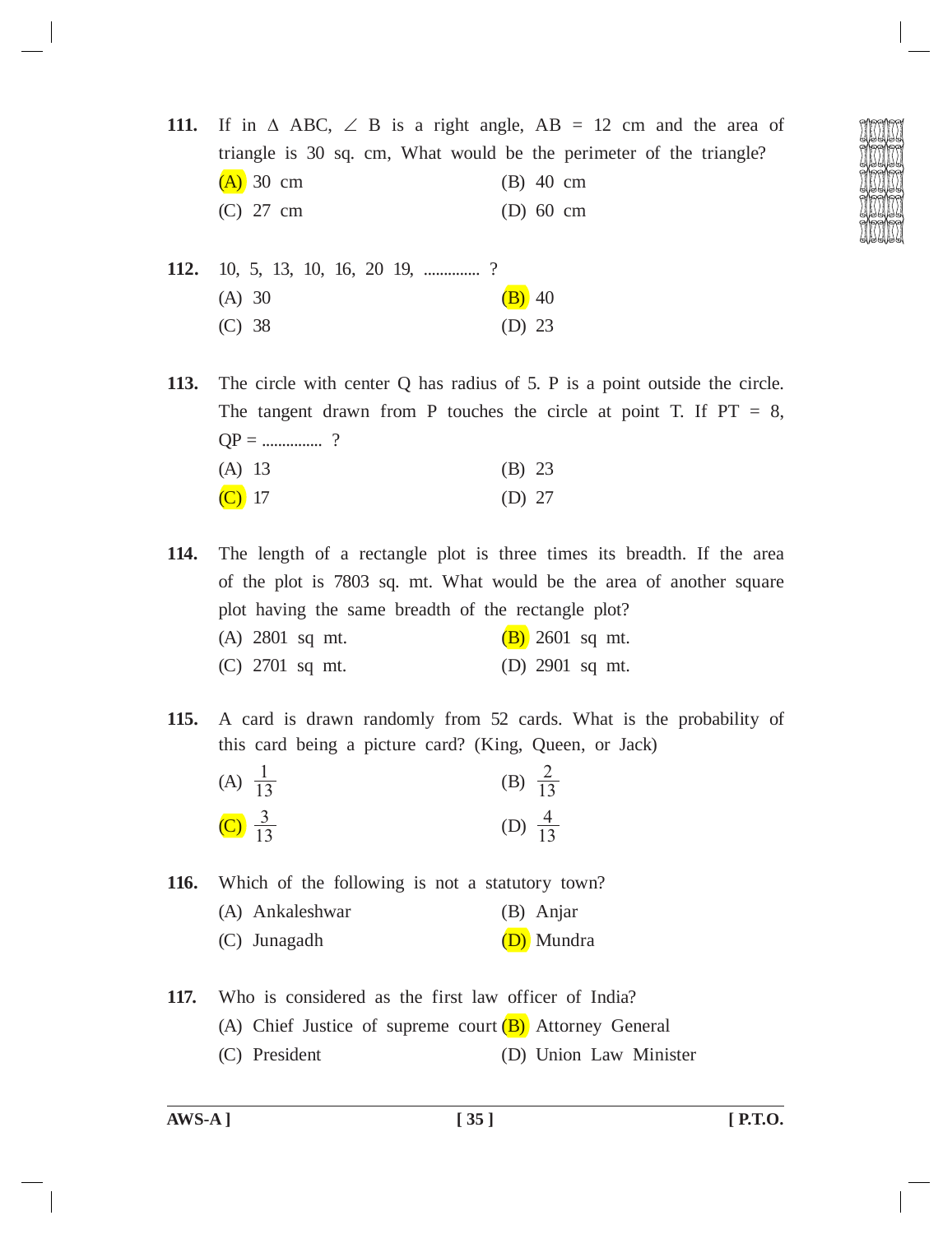| ij<br>ī<br>β<br>ŀz | (F)<br>I |  |
|--------------------|----------|--|
| Ē<br>ŋ<br>h        | ø        |  |
| ť<br>b<br>Œ        | ම        |  |
| į<br>β<br>仨        | ම        |  |
| į<br>ή             |          |  |

- 118. શહેરી વિકાસ અને પર્યાવરણ ફેરફાર અંગેના નીચેના વિધાનો/પુરાવા ધ્યાને લો.
	- 1. શહેરી પરિવહન અને  $CO<sub>2</sub>$  ઉત્સર્જન
	- 2. વધ કાર્યક્ષમ મકાન પ્રકારોની ઊર્જા બચત
	- ''કાર્બન સીન્ક'' તરીકે વનોની જાળવણી  $3.$
	- 4. જમીનનો મિશ્ર ઉપયોગ, રહેઠાણ અને રોજગારી ઉપરના પૈકી કયું/કયા વિધાન/નો સાચં/સાચાં છે?
	- (A) ફક્ત 1, 3 અને 4 (B) ફક્ત 2, 3 અને 4
	- (D) 1, 2, 3 અને 4 (C) ફક્ત 1, 2 અને 3
- 119. વસ્તીગણત્રી 2011 અનુસાર નીચેના પૈકી કયું શહેરોનું જૂથ ઘટતા જતાં પ્રમાણમાં **9** पस्तीनं કદ દર્શાવે છે?
	- $(A)$  રાજકોટ, ભાવનગર, જામનગર, અને જૂનાગઢ
	- (B) જામનગર, જુનાગઢ, રાજકોટ અને ભાવનગર
	- (C) ભાવનગર, રાજકોટ, જૂનાગઢ અને જામનગર
	- (D) રાજકોટ, જામનગર, ભાવનગર અને જૂનાગઢ
- 120. નીચેના પૈકી કયો ગુજરાત સરકારનો શહેરી વિકાસ કાર્યક્રમ નથી? (A) NERUDP
	- $(B)$  BRTS
	- (C) ગરીબ સમધ્ધિ યોજના
	- (D) મહાત્મા ગાંધી સ્વચ્છતા મિશન
- 121. રાજકોષીય ખાદ્યમાંથી વ્યાજની ચૂકવણી બાદ કરતાં બાકી રહેતી ખાદ્યને શું કહે છે? (A) રાજકોષીય ખાદ્ય (B) પ્રાથમિક ખાદ્ય (D) અંદાજપત્રીય ખાદ્ય (C) મહેસુલી ખાદ્ય
- 122. રાવતભાટા (રાજસ્થાન), કૈગા (કર્ણાટક), કલપક્કમ (તામિલનાડુ) અને નરોરા (ઉત્તરપ્રદેશ) વચ્ચે શું સામ્ય છે?  $(A)$  તે પરમાણું ઉર્જાના કેન્દ્રો છે.
	- (B) તે રેલ્વે ઉપકરણોના ઉત્પાદન કેન્દ્રો છે.
	- (C) તે સૌર ઉર્જાના કેન્દ્રો છે.
	- (D) તે લશ્કરી સાધનોના ઉત્પાદન કેન્દ્રો છે.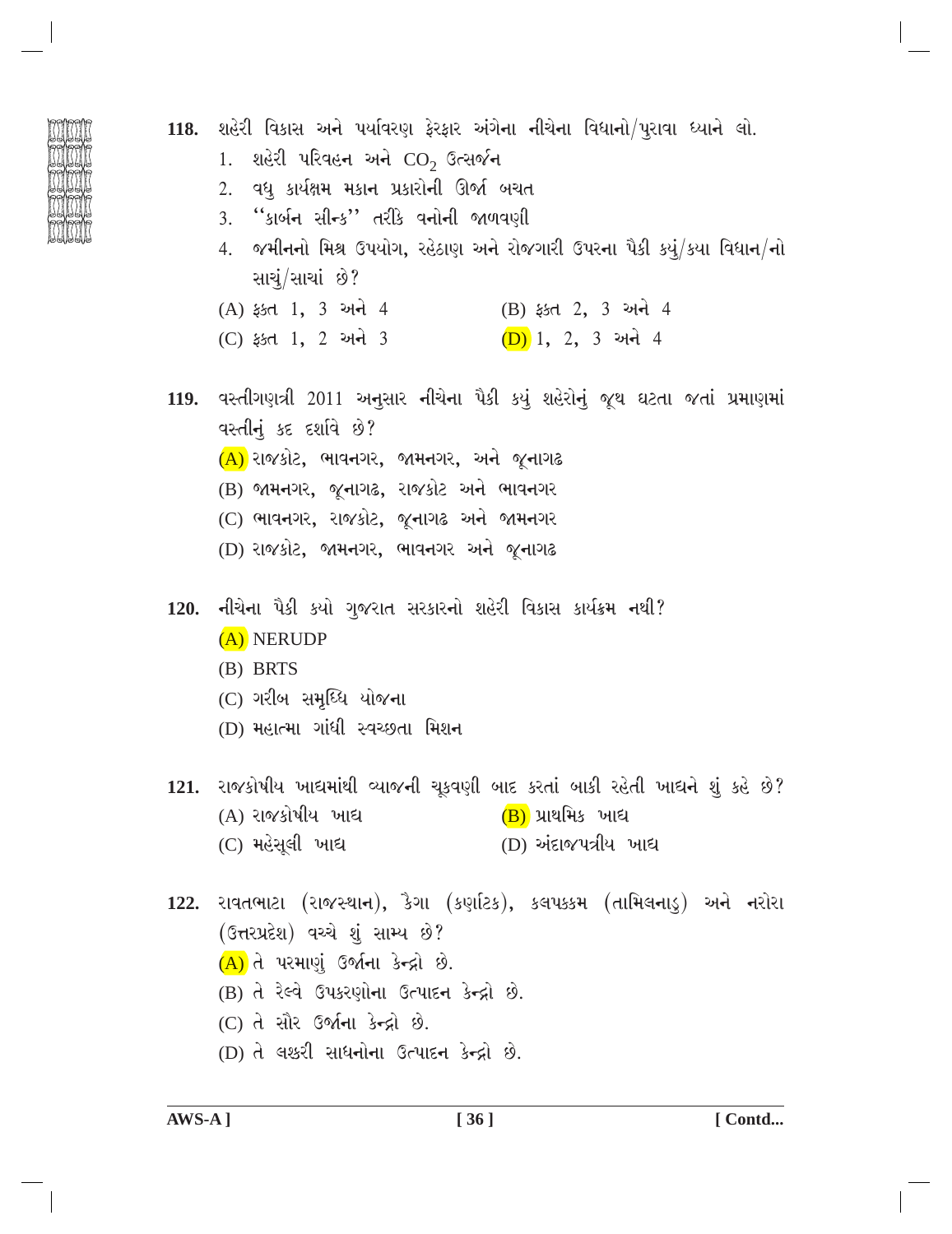- (1) Urban transport and  $CO<sub>2</sub>$  emission
- (2) Energy savings from more efficient building types.
- (3) Preserving forests as carbon sinks.
- (4) Mix of land uses, residence and employment.

Which of the above statement/s is / are correct?

- (A) 1, 2 and 4 only (B) 2, 3 and 4 only
- (C) 1, 2 and 3 only (D) 1, 2, 3 and 4 only
- **119.** Which of the following group of cities show the descending order of population size as per 2011 census?
	- (A) Rajkot, Bhavnagar, Jamnagar and Junagadh
	- (B) Jamnagar, Junagadh, Rajkot and Bhavnagar
	- (C) Bhavnagar, Rajkot Junagadh and Jamnagar
	- (D) Rajkot, Jamnagar, Bhavnagar and Junagadh
- **120.** Which of the following Urban Development Programmes is not of the government of Gujarat?
	- (A) NERUDP
	- (B) BRTS
	- (C) Garib Samruddhi Yojana
	- (D) Mahatma Gandhi Swachhata Mission

## **121.** The deficit obtained after deducting interest payments is called ..............

- (A) Fiscal deficit  $(B)$  Primary deficit
- (C) Revenue deficit (D) Budgetary deficit
- **122.** What is common for Ravatbhata (Rajasthan), Kaiga (Karnataka), Kalapakkam (Tamil Nadu) and Narora (Uttar Pradesh) ?
	- (A) They are atomic energy power stations
	- (B) They are railway accessories manufacturing centres.
	- (C) They are centres of solar energy.
	- (D) They are centres of military equipments manufacturing.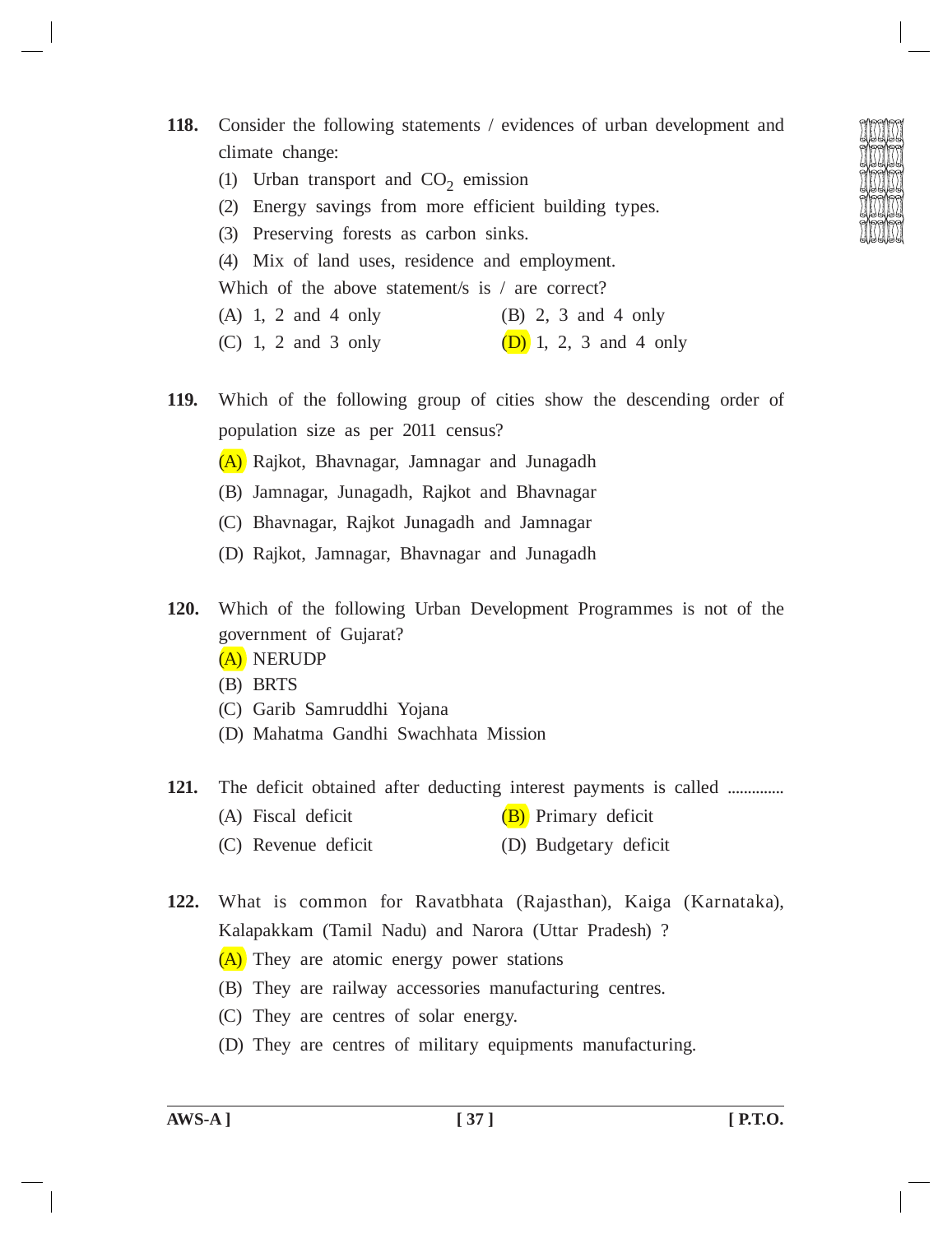- 123. ચાલુ ભાવે એટલે કે વર્તમાન ભાવોએ ગણવામાં આવતી રાષ્ટ્રીય આવકને શું કહે છે?  $(A)$  વાસ્તવિક રાષ્ટ્રીય આવક (B) કુલ રાષ્ટ્રીય પેદાશ (C) નાણાકીય રાષ્ટ્રીય આવક \_\_ (D) શુધ્ધ આંતરિક પેદાશ
	- 124. રાષ્ટ્રપતિના મૃત્યુ, રાજીનામા કે હોદદા પરથી દૂર થવાના કે અન્ય કોઈ કારણસર ખાલી થયેલ હોદ્દા ભરવા માટેની ચૂંટણી કેટલા સમયગાળામાં થવી જોઈએ? (A) જગ્યા ખાલી થયાનાં 9 મહિનામાં (B) જગ્યા ખાલી થયાનાં 12 મહિનામાં (C) જગ્યા ખાલી થયાનાં 3 મહિનામાં  $(D)$  જગ્યા ખાલી થયાના 6 મહિનામાં
	- 125. રાષ્ટ્રીય આવકની ગણતરીમાં સરકારના કયા ખર્ચાઓ ગણાતાં નથી?  $(B)$  બદલા ચકવણી  $(A)$  ઉત્પાદન (C) શ્રમિકોનું વેતન (D) સંરક્ષણ ખર્ચ
	- 126. નાણાકીય વર્ષ 2017-18 માટે વ્યક્તિ માટે રૂ. 5,00,000 થી રૂ. 10,00,000 ના આવકવેરા સ્તર માટે કેટલાં ટકા આવકવેરો સુચવવામાં આવ્યો છે?  $(A) 10%$  $(B) 15%$  $\overline{(C)}$  20% (D)  $25%$
	- 127. બે કે વધુ રાજ્યો વચ્ચે એકજ વડી અદાલતની સ્થાપના કરવાની સત્તા કોની પાસે  $\hat{8}$ . (B) રાષ્ટ્રપતિ  $(A)$  સંસદ (C) સર્વોચ્ચ અદાલત (D) લોકસભા

128. પરદેશી કંપની ભારતમાં પોતાનું મૂડી રોકાણ કરે અને સ્થાનિક કક્ષાએ ઉત્પાદન અને વેચાણ કરે તો આવા મૂડી રોકાણને શું કહે છે?  $(A)$  FII  $(B)$  FDI (C) (A) અને (B) બંને (D) ઉપરના પૈકી કોઇ નહિં

129. જે રાષ્ટ્રીય આવકને પાયાના વર્ષના ભાવે એટલે કે સ્થિર ભાવે ગણવામાં આવે તેને ક્યા પ્રકારની આવક કહે છે? (A) નાણાકીય આવક  $(B)$  વાસ્તવિક આવક  $(C)$  માથાદી $\delta$  આવક (D) ઉપરના પૈકી કોઇ નહિં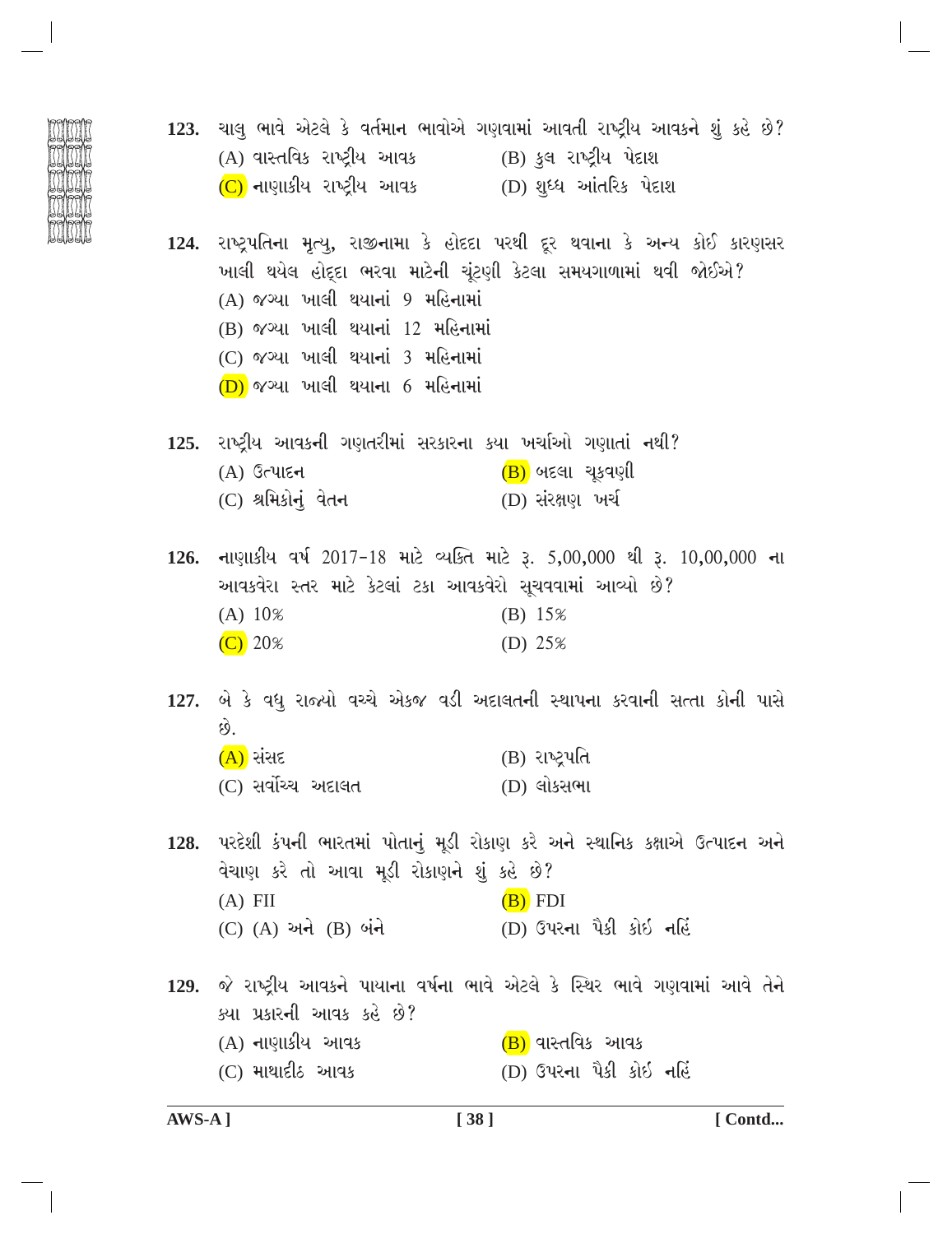- **123.** What is the national income measured at current price called?
	- (A) Real National Income (B) Gross National Product
		-
	- (C) Monetary National Income (D) Net Domestic Product
- **124.** Within what period an election to fill a vacancy in the office of president of India occuring by reason of his death, resignation or removal shall be held?
	- (A) 9 months from the date of vacancy
	- (B) 12 months from the date of vacancy
	- (C) 3 months from the date of vacancy
	- (D) 6 months from the date of vacancy

|  | 125. Which expenditure of government are not considered in national income? |  |  |  |  |
|--|-----------------------------------------------------------------------------|--|--|--|--|
|  |                                                                             |  |  |  |  |

- (A) Production  $(B)$  Transfer payment
- (C) Wages of labourers (D) Defence expenditure

**126.** How many percentage income-tax for individual has been proposed for the income tax slab of Rs. 5,00,000 to Rs. 10,00,000 for the financial year 2017-18?

| (A) 10%   | $(B)$ 15% |
|-----------|-----------|
| $(C)$ 20% | (D) $25%$ |

- **127.** Which authority has the power to establish a common high court for two or more states?
	- (A) Parliament (B) President (C) Supreme court (D) House of people

**128.** When foreign company invests its capital in India and produces and sells at local level, what is such capital investment known as?

- (A) FII  $(B)$  FDI
- (C) Both (A) and (B) (D) None of the above

**129.** What is the national income measured at base-year on fixed price called?

- (A) Monetary income  $(B)$  Real income
- (C) Per capita income (D) None of the above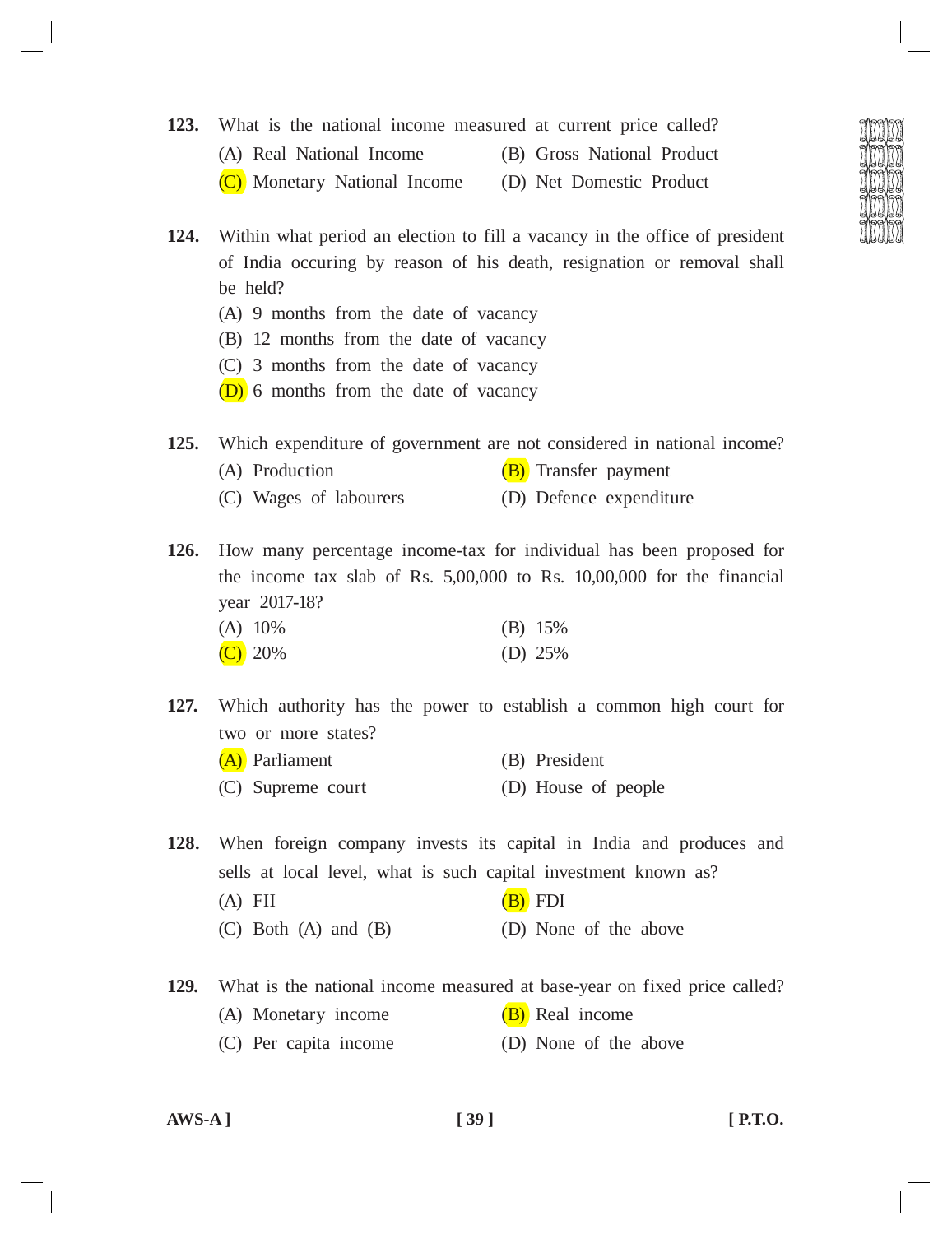- 
- 130. કેન્દ્ર સરકારનું અંદાજપત્ર ........... દર્શાવે છે.
	- (A) નાણાકીય નીતિના નિર્ણયોની દિશા
	- $(B)$  રાજકોષિય નીતિના નિર્ણયોની દિશા
	- $(C)$  ઔદ્યોગિક નીતિની દિશા
	- (D) ઉપરના તમામ
- 131. તાજેતરમાં નિક્કી હેલીની ક્યાં નિમણૂંક કરવામાં આવી છે? (A) સંયુક્ત રાષ્ટ્રોમાં યુ.એસ.એના એમ્બેસેડર
	- (B) ભારતમાં યુ.એસ.એ ના એમ્બેસેડર
	- (C) યુ.એસ.એ માં ભારતના એમ્બેસેડર
	- (D) સંયુક્ત રાષ્ટ્રોમાં ભારતના એમ્બેસેડર

132. નીચેના પૈકી કઈ જોડી સાચી રીતે જોડાયેલ નથી?

 $\overline{(A)}$  આરોપીને મળતા રક્ષણમાં  $\rightarrow$  દિવાની બાબતોમાં પાશ્રાદવર્તી અસરવાળા કાયદાઓનો પણ સમાવેશ થાય છે.

- (B) સમાનતાના અધિકારમાં  $\rightarrow$  કુદરતી ન્યાયનાં સિધ્ધાંતોનો સમાવેશ થાય છે.
- $\rightarrow$  જીવન જીવવાના અધિકારનો સમાવેશ થાય છે. (C) વ્યક્તિગત સ્વતંત્રતામાં
- $\;\rightarrow$  તેની પસંદગીના ધારાશાસ્ત્રીની સલાહ (D) ઘરપકડ અને અટકાયત લેવાના તેમજ તેની મારફતે બચાવ કરવાના સામે રક્ષણના અધિકારમાં અધિકાર સમાવિષ્ટ છે.

133. કરના આધારનું વિસ્તરણ કરવાનો અર્થ શું થાય?  $(A)$  જે વ્યક્તિઓ કે ધંધાઓ કર ભરવાપાત્ર છે પરંત ટાળે છે તેઓનો કર માળખામાં સમાવેશ કરવો.

- (B) કરના દર વધારવાં
- (C) નવા પ્રકારના અનેક કર દાખલ કરવા
- (D) ઉપરના તમામ
- 134. ગુજરાતનું કયું સ્થળ મુખ્યત્વે અકીકનાં ધરેણાં માટે જાણીતું હતું? (B) અંજાર (A) ભાવનગર (C) ખંભાત (D) રાજકોટ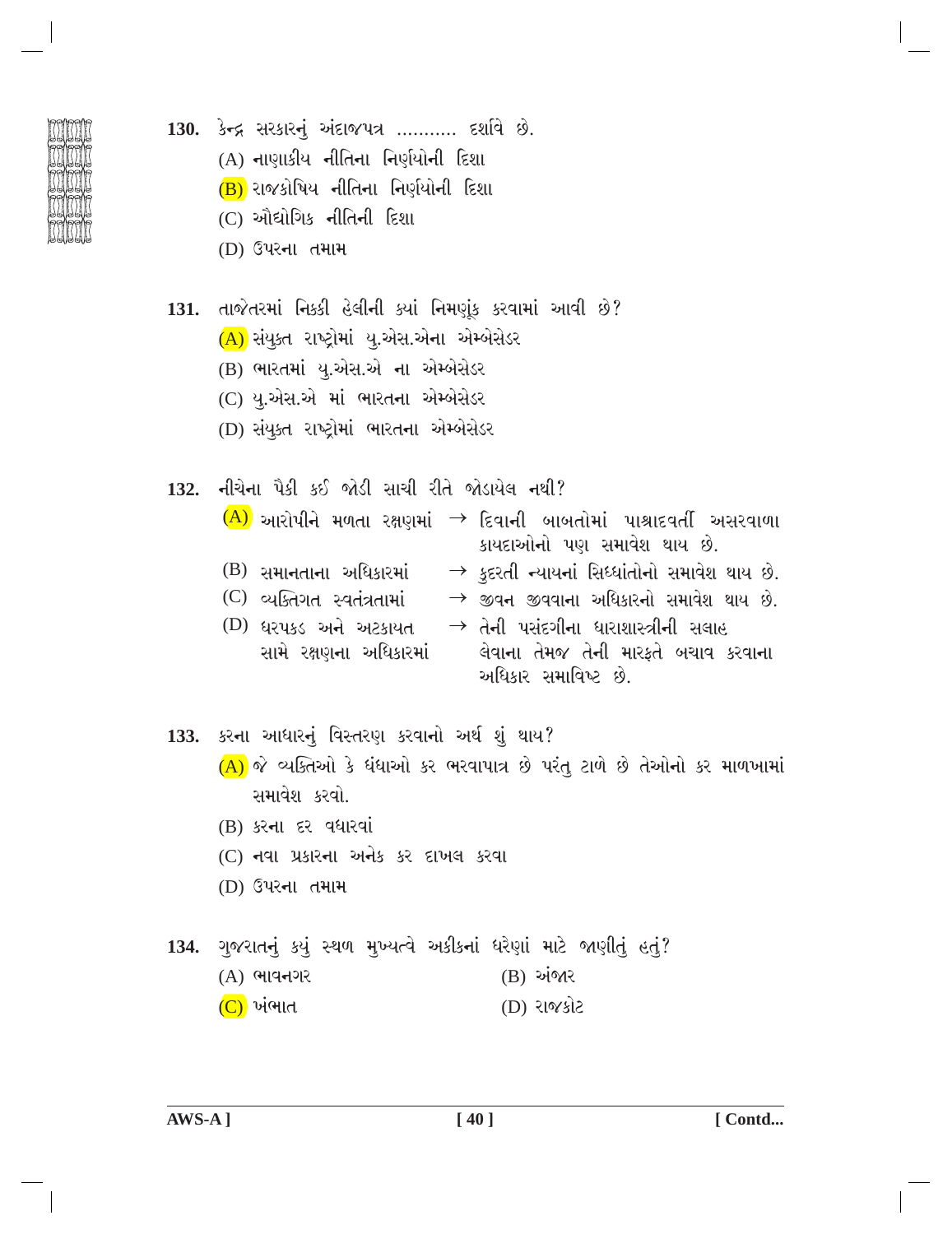- 130. The budget of central government reflects ..............
	- (A) Direction of monetary policy initiatives
	- (B) Direction of fiscal policy initiatives
	- (C) Direction of industrial policy
	- (D) All of the above
- **131.** Recently where has Nikki Haley been appointed?
	- (A) U.S.A. ambassador in U.N.
	- (B) U.S.A. ambassador in India
	- (C) Indian ambassador to U.S.A.
	- (D) Indian ambassador in U.N.
- **132.** Which of the following pair is not correctly matched?
	- (A) Protection available to  $\rightarrow$  Protection against ex post facto accused persons includes laws in civil matters
	- (B) Right to equality includes  $\rightarrow$  Principles of Natural Justice
	- (C) Right to personal liberty  $\rightarrow$  Right to livelihood includes
	- (D) Protection against arrest  $\rightarrow$  Right to consult and to be defended and detention includes by lawyer of one's own choice
- **133.** What is meant by expansion of tax-base?
	- (A) Including such individuals and business in the tax ambit who are eligible to pay taxes but are avoiding.
	- (B) Increase the tax rates
	- (C) Introduce many new types of taxes
	- (D) All of the above
- **134.** Which place of Gujarat was known for agate ornaments?
	- (A) Bhavnagar (B) Anjar
	- (C) Khambhat (D) Rajkot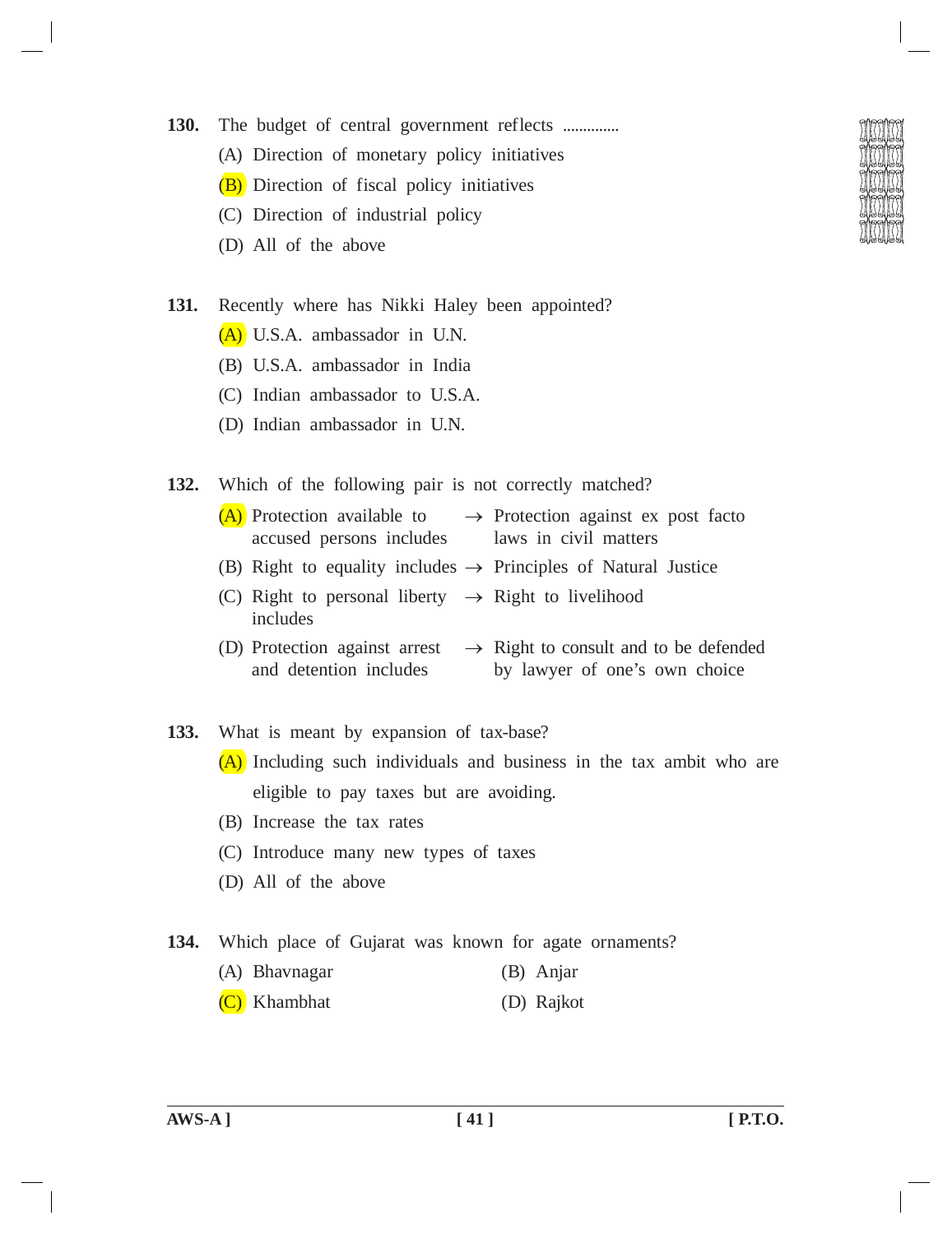135. ભારતની પ્રથમ રેલ્વે યુનિવર્સિટી કયાં શહેરમાં સ્થાપવામાં આવશે? (A) સૂરત  $(B)$  વડોદરા  $(C)$  મુંબઈ (D) ચેન્નાઈ 136. નીચે પૈકી કઈ સંપત્તિની લાક્ષણિકતા નથી? (A) ઉપયોગીતા ધરાવે છે.  $(B)$  વિપુલ પ્રમાણમાં ઉપલબ્ધ હોવી જોઈએ. (C) સ્પષ્ટ અસ્તિત્વ છે. (D) વિનિમય કરવામાં સક્ષમ છે. 137. કિંમત અને માંગ વચ્ચે કેવો સંબંધ છે?  $(A)$  ધન  $(B)$  વ્યસ્ત  $(C)$  સપ્રમાણ (D) থન્ય 138. ભારતમાં કયા કાર્યક્રમથી હરિયાળી ક્રાન્તિની શરૂઆત થઈ? (A) વધુ ઉપજ ધરાવતાં બિયારણોના કાર્યક્રમથી (B) સંકલિત ગ્રામિણ વિકાસ કાર્યક્રમથી (C) Lead Bank (मुખ્ય બેંક) સ્કીમ થી (D) ઉપરના પૈકી કઈ નહિં 139. 74મો સુધારો અધિનિયમ અન્ય કયા નામે ઓળખાય છે? (A) મેટ્રોપોલીટન અધિનિયમ (B) ગ્રામપંચાયત અધિનિયમ (C) ઔદ્યોગિક નોટીકાઇડ વિસ્તાર અધિનિયમ (D) નગરપાલિકા અધિનિયમ 140. ભૂગર્ભજળના વધુ ઉપયોગની હાનિકારક અસરો નીચે પૈકીની કઈ છે? (i) ભગર્ભજળ સપાટીનું નીચે જવું (ii) નાઇટ્રેટની માત્રા વધવી. (iii) ફ્લોરાઇડની માત્રા વધવી. (iv) હાનિકારક ક્ષારોનું પ્રમાણ વધવું (B) માત્ર (ii) અને (iii) (A) માત્ર (i) અને (ii)  $(C)$  માત્ર (i), (iii) અને (iv) (D) બધાજ (i), (ii), (iii) અને (iv)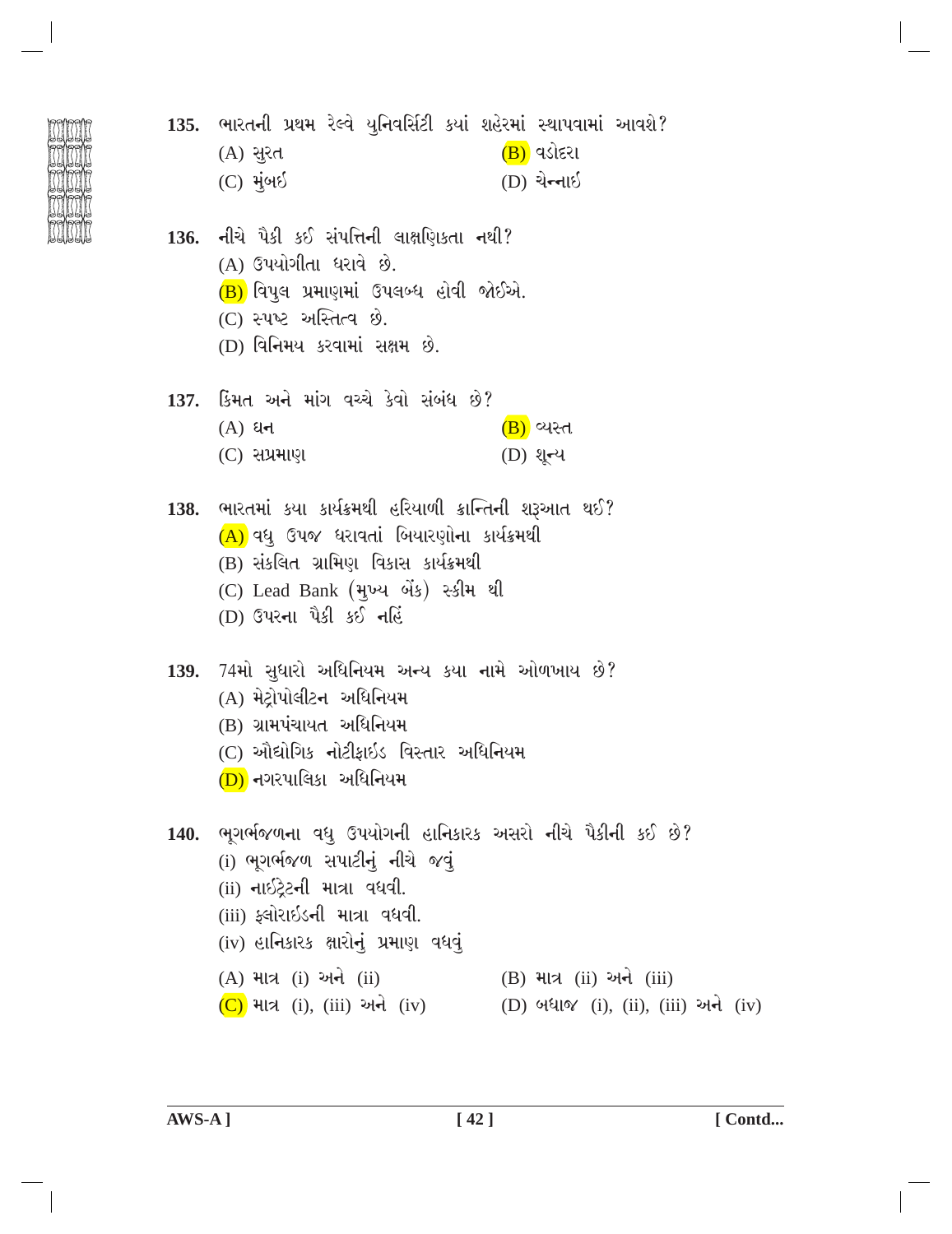**135.** India's first railway university will be set up in which city?

- (A) Surat (B) Vadodara
- (C) Mumbai (D) Chennai
- 
- **136.** Which of the following is not a characteristic of wealth?
	- (A) Possesses usefulness
	- (B) Should be available in abundance
	- (C) Has an explicit existence
	- (D) Is capable of being exchanged
- **137.** What is the relationship between price and demand?
	- (A) Positive  $(B)$  Inverse
	- (C) Equal (D) Zero

**138.** With which programme did the Green Revolution begin in India? (A) The high yielding variety programme

- (B) The Integrated rural development programme
- (C) Lead Bank scheme
- (D) None of the above
- **139.** 74th Amendment Act is also known as ..............
	- (A) Metropolitan Act
	- (B) Gram Panchayat Act
	- (C) Industrial Notified Area Act
	- (D) Nagarpalika Act
- **140.** Which of the following are the harmful effects of excessive use of ground water?
	- (i) Ground water level depletes
	- (ii) Amount of nitrates increases
	- (iii) Amount of fluorides increases
	- (iv) Amount of harzardous salts increases
	- (A) Only (i) and (ii)  $(B)$  Only (ii) and (iii)
	- $(C)$  Only (i), (iii) and (iv) (D) All (i), (ii). (iii) and (iv)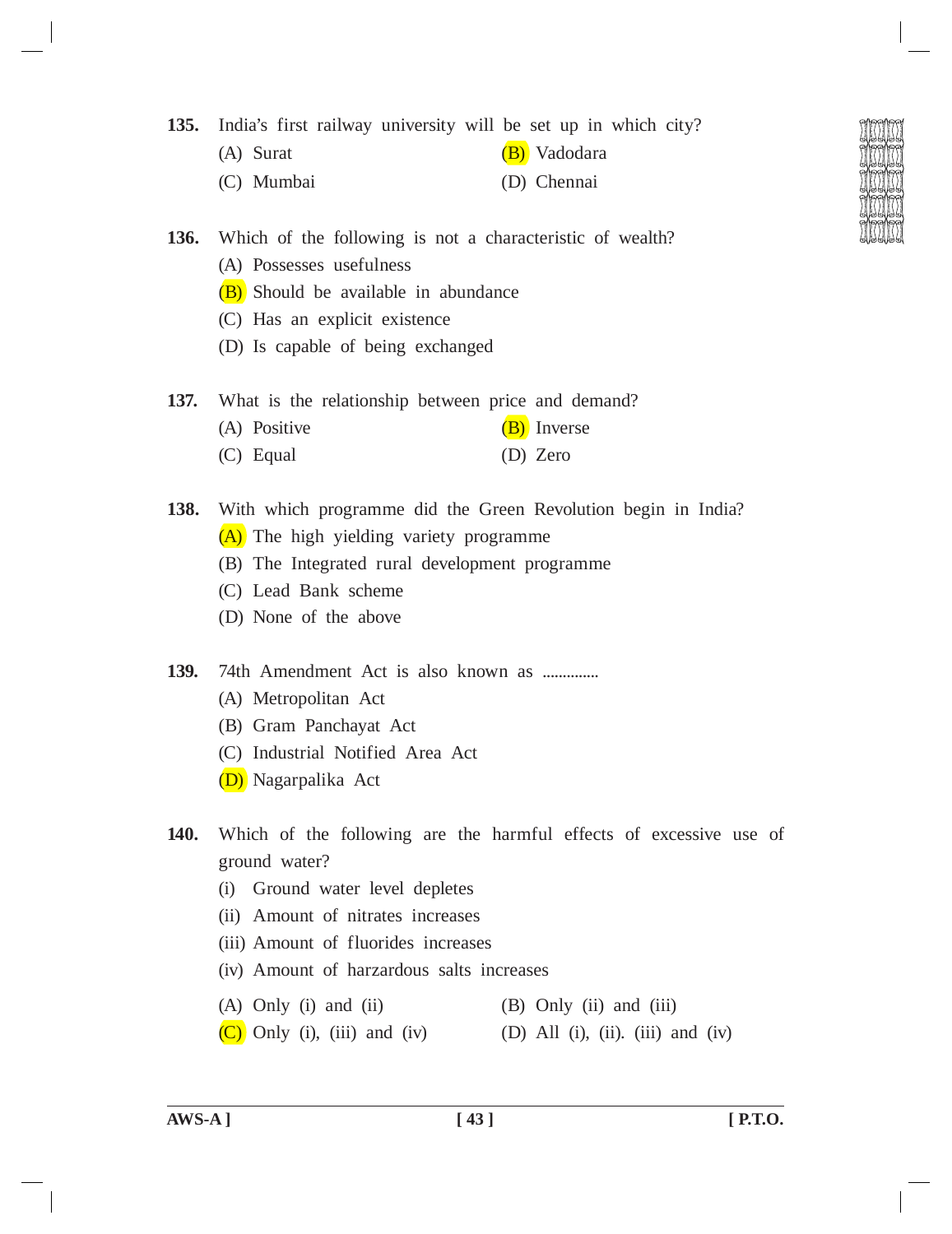- 141. ભારતના PSLVની 39મી ઉડાણ દ્વારા 101 આંતરરાષ્ટીય ગ્રાહક નેનો ઉપગ્રહોને કોની વચ્ચેની વ્યાપારીક સમજૂતીના ભાગરૂપે મૂકવામાં આવ્યાં હતાં?  $(A)$  અંતરીક્ષ કોર્પોરેશન લી. અને આંતરરાષ્ટ્રીય ગ્રાહકો (B) વિજ્ઞાન અને પ્રાઘોગિકી મંત્રાલય અને આંતરરાષ્ટીય ગ્રાહકો (C) રક્ષા અનુસંધાન અને વિકાસ સંગઠન અને NASA (નાસા) (D) ભારતીય અંતરિક્ષ અનુસંધાન સંગઠન અને NASA (નાસા)
	- 142. ભારતમાં કેવા પ્રકારની બેકારી જોવા મળે છે? (A) ચક્રિય  $(B)$  માળખાગત  $(C)$  નિરપેક્ષ (D) સાપેક્ષ
	- 143. આયાત થતી વસ્તુ જેવી વસ્તુનું ઉત્પાદન દેશમાં કરવામાં આવે તેને શું કહેવાય? (A) ખા**ન**ગીકરણ (B) ઉદારીકરણ (C) આયાત અવેજીકરણ (D) વૈશ્વિકીકરણ
	- 144. રાજ્ય સરકારનાં અંદાજપત્રના ખાતામાં નીચેના પૈકી કયા પ્રકારનો ખર્ચ બિનવિકાસ લક્ષી છે? (A) શિક્ષણ, આરોગ્ય અને પોષણ જેવી સામાજિક સેવાઓ પાછળ થતો ખર્ચ (B) કૃષિ, ગ્રામીણવિકાસ જેવી આર્થિક સેવાઓ પાછળ થતો ખર્ચ (C) પરિવહન અને સંચાર સેવાઓ પાછળ થતો ખર્ચ  $(D)$  વહીવટીય સેવાઓ, પેન્શન અને નિવૃત્તિના લાભ પાછળ થતો ખર્ચ
	- 145. નીચેના પૈકી કયો વિકલ્પ ભારતીય લશ્કરના દરજ્જાઓને યોગ્ય ક્રમમાં દર્શાવે છે? (A) જનરલ, મેજર-જનરલ, લેફ્ટેનન્ટ જનરલ, બ્રિગેડીયર (B) જનરલ, લેફટેનન્ટ જનરલ, મેજર જનરલ, બ્રિગેડીયર (C) જનરલ, મેજર-જનરલ, કર્નલ, બ્રિગેડીયર (D) જનરલ, લેફટેનન્ટ જનરલ, કર્નલ, બ્રિગેડીયર 146. કાયદાની છટકબારીનો ઉપયોગ કરીને કરદાતા કર ભરવાનું ટાળે તો તેને શું કહે છે?
		- (A) કરચોરી (B) કર શોષણ
		- $(C)$  બેવડી ગણત્રી <u>(D)</u> કરટાળો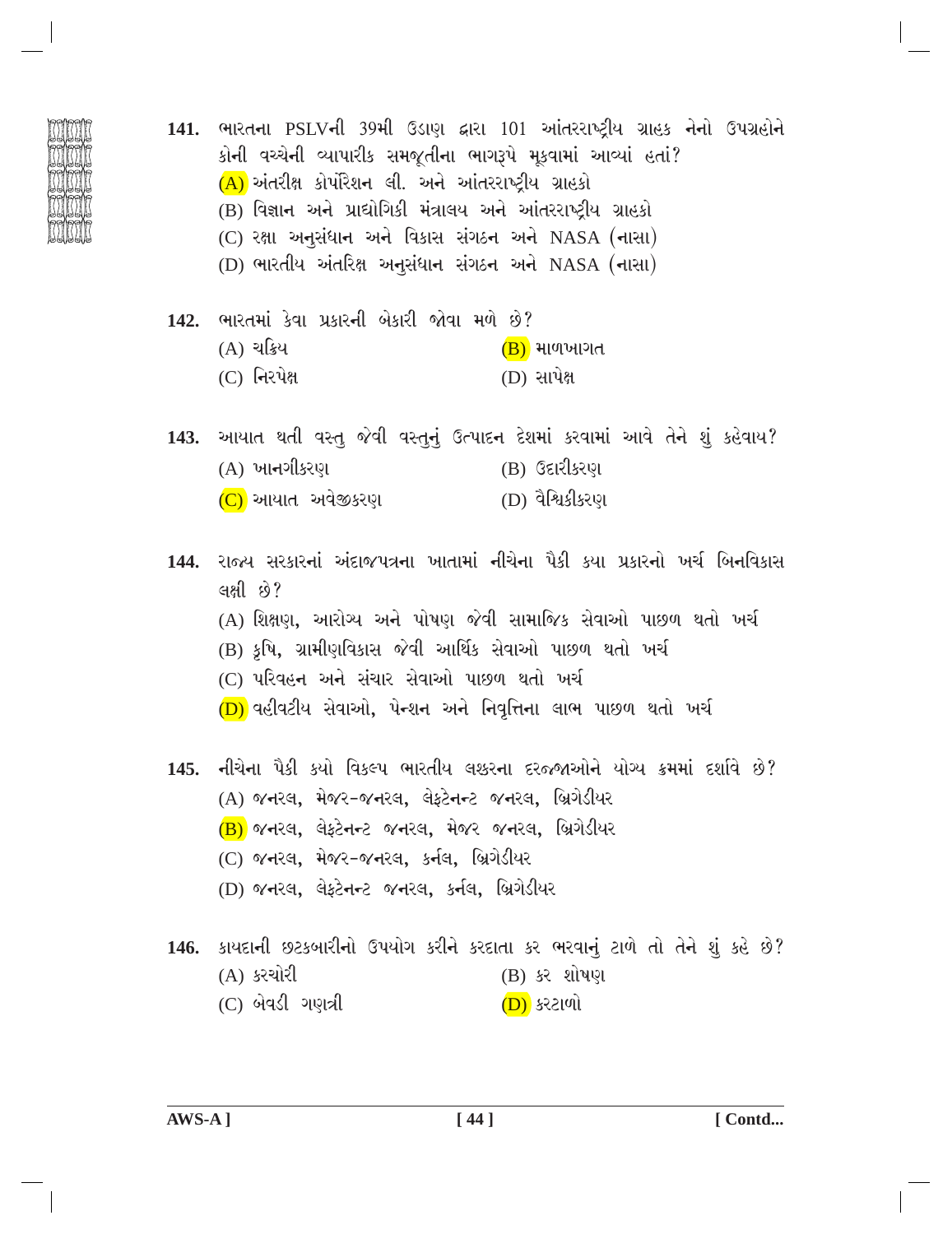**141.** The 101 international customer Nano satellites were launched by India's PSLV in its 39th flight as part of the commercial arrangements between: (A) Antrix corporation Ltd. and the international customers

- (B) Ministry of Science and Technology and international customers
- (C) Defence research and development organisation and NASA
- (D) Indian space research organisation and NASA.

**142.** Which type of unemployment is found in India?

- (A) Cyclical  $(B)$  Structural
- (C) Absolute (D) Relative
- **143.** What is the policy of producing the goods domestically which are similar to imports called?
	- (A) Privatization (B) Liberalization
	- (C) Import substitution (D) Globalization
- **144.** Which of the following types of expenditure in the account of the budget of the state government is a non-developmental expenditure?
	- (A) Expenditure on social services like eduction, health and nutrition
	- (B) Expenditure on economic services like agriculture-rural development
	- (C) Expenditure on transport and communication services
	- (D) Expenditure on administrative services, pension and retirement benefits.
- **145.** Which of the following options show the correct order of ranks in India army?
	- (A) General, Major-General, Lieutenant General Brigadier
	- (B) General, Lieutenant General, Major General, Brigadier
	- (C) General, Major-General, Colonel, Brigadier
	- (D) General, Lieutenant General, Colonel, Brigadier
- **146.** What is it called when a tax payer uses loopholes of law, to avoid the payment of tax?
	-
	- (A) Tax Evasion (B) Tax exploitation
	- (C) Double counting  $(D)$  Tax avoidance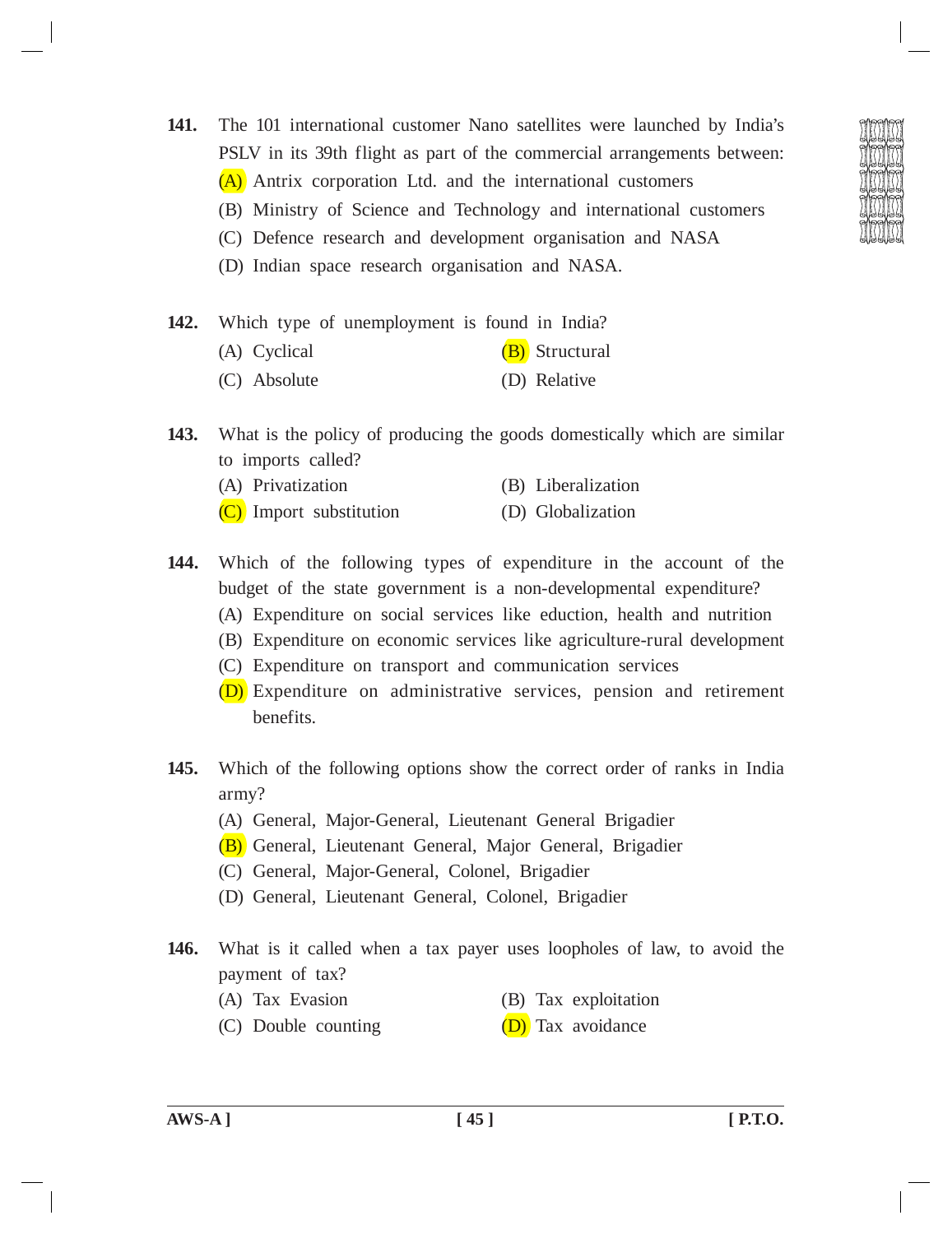- 147. શ્રમપ્રધાન ઉત્પાદન-પધ્ધતિના સંદર્ભમાં પંડિત દિનદયાળે કયો સિધ્ધાંત અપનાવવાનું કહ્યું છે? (A) દરેક વ્યક્તિને કામ (B) દરેક વ્યક્તિને અનાજ (C) દરેક વ્યક્તિને ન્યાય (D) દરેક વ્યક્તિને મકાન 148. ટ્રસ્ટીશીપ (વાલીપણા) નો સિધ્ધાંત કોણે રજૂ કર્યો? (A) કૌટિલ્ય (B) પંડિત દીનદયાળ (C) ગાંધીજી (D) કે**ઇન્સ** 149. MRTP અધિનિયમ (1969) ને સ્થાને કર્યો અધિનિયમ આવ્યો? (A) FERA, 1973 (B) FEMA, 1999  $(C)$  સ્પર્ધાત્મકતા અંગેનો કાયદો, 2002 (D) ઉપરના પૈકી કઈ નહિં 150. જ્યારે રાજ્યની વિધાનસભાનું વિર્સજન કરવામાં આવે છે, ત્યારે કાયદો બનાવવાની સત્તા કોની પાસે હોય છે?
	- (B) રાજ્યની વડી અદાલત (A) રાજ્યના રાજ્યપાલ
	- (C) ભારતના રાષ્ટ્રપતિ (<mark>D)</mark> સંઘ સંસદ